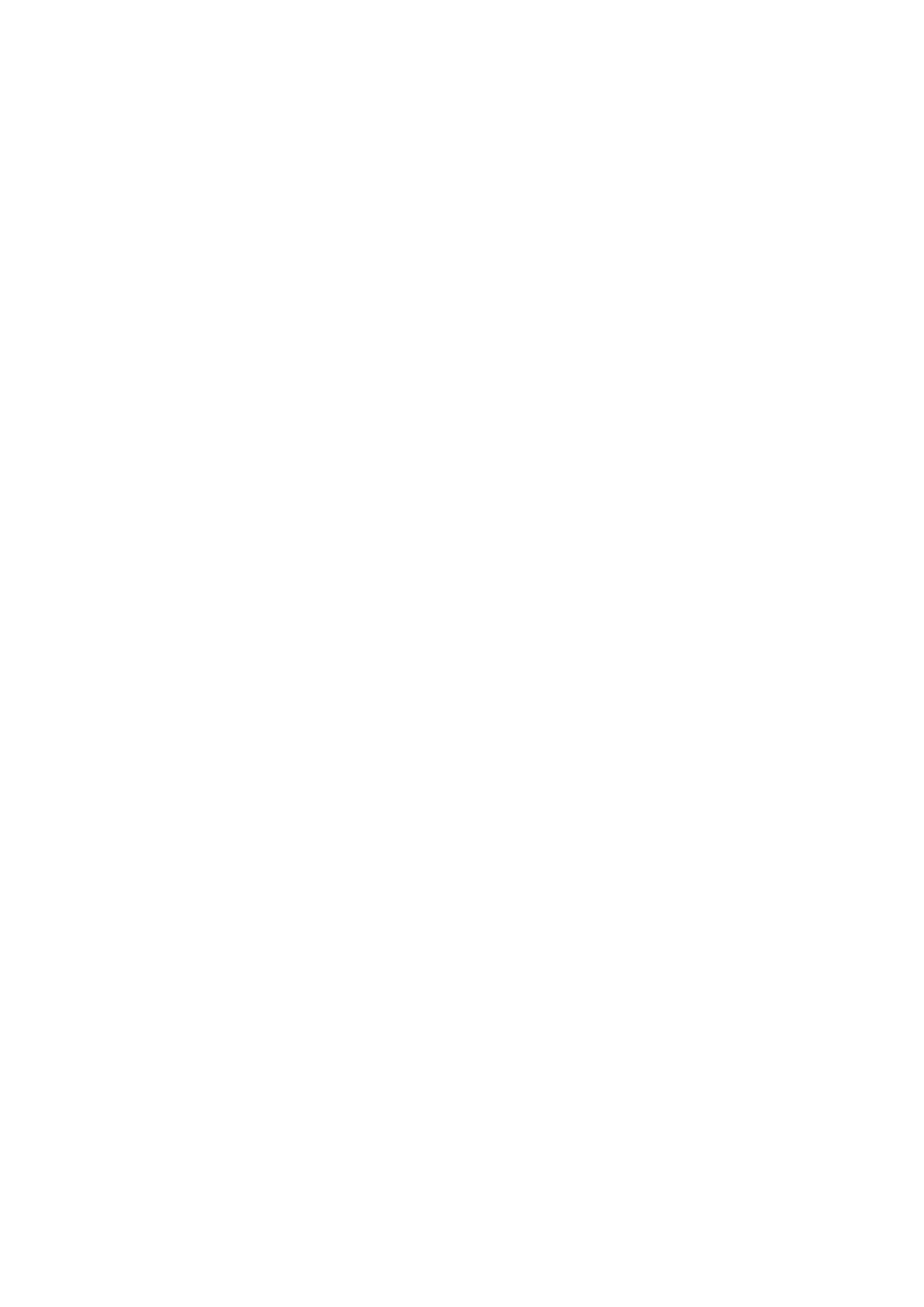# **CONTENTS**

| <b>EXECUTIVE SUMMARY</b>                                                                                                                                                                                                                                                                                                                                                                              | 5  |
|-------------------------------------------------------------------------------------------------------------------------------------------------------------------------------------------------------------------------------------------------------------------------------------------------------------------------------------------------------------------------------------------------------|----|
| <b>ONE:</b><br>Why alternative ownership models are needed                                                                                                                                                                                                                                                                                                                                            | 6  |
| TWO:<br>Increased automation in the economy                                                                                                                                                                                                                                                                                                                                                           | 8  |
| <b>THREE:</b><br>Different models of alternative ownership<br>a) Cooperatives<br>b) Municipal and locally-led ownership<br>c) National ownership                                                                                                                                                                                                                                                      | 11 |
| <b>FOUR:</b><br><b>Next Steps</b>                                                                                                                                                                                                                                                                                                                                                                     | 32 |
| <b>APPENDIX 1:</b><br>Overview of cooperative structures and<br>legal forms                                                                                                                                                                                                                                                                                                                           | 33 |
| <b>APPENDIX 2:</b><br>Overview of cooperatives and procurement<br>processes                                                                                                                                                                                                                                                                                                                           | 43 |
| <b>APPENDIX 3:</b><br>The problem of service provision by<br>private sector firms                                                                                                                                                                                                                                                                                                                     | 46 |
| We would like to thank Cheryl Barrott, Cllr Matthew<br>Brown, Andrew Cumbers, Christopher Hope, Les<br>Huckfield, Rob Calvert Jump, Neil McInroy, Linda Shaw<br>and one other anonymous author for their contributions<br>to this document. The document reflects the views of a<br>number of these, and others; its contents should not be<br>taken as representing the views of any of its authors. |    |

**This report is the work of external experts and constitutes a report to members of the Shadow Cabinet. It should not be taken to represent Labour Party policy.**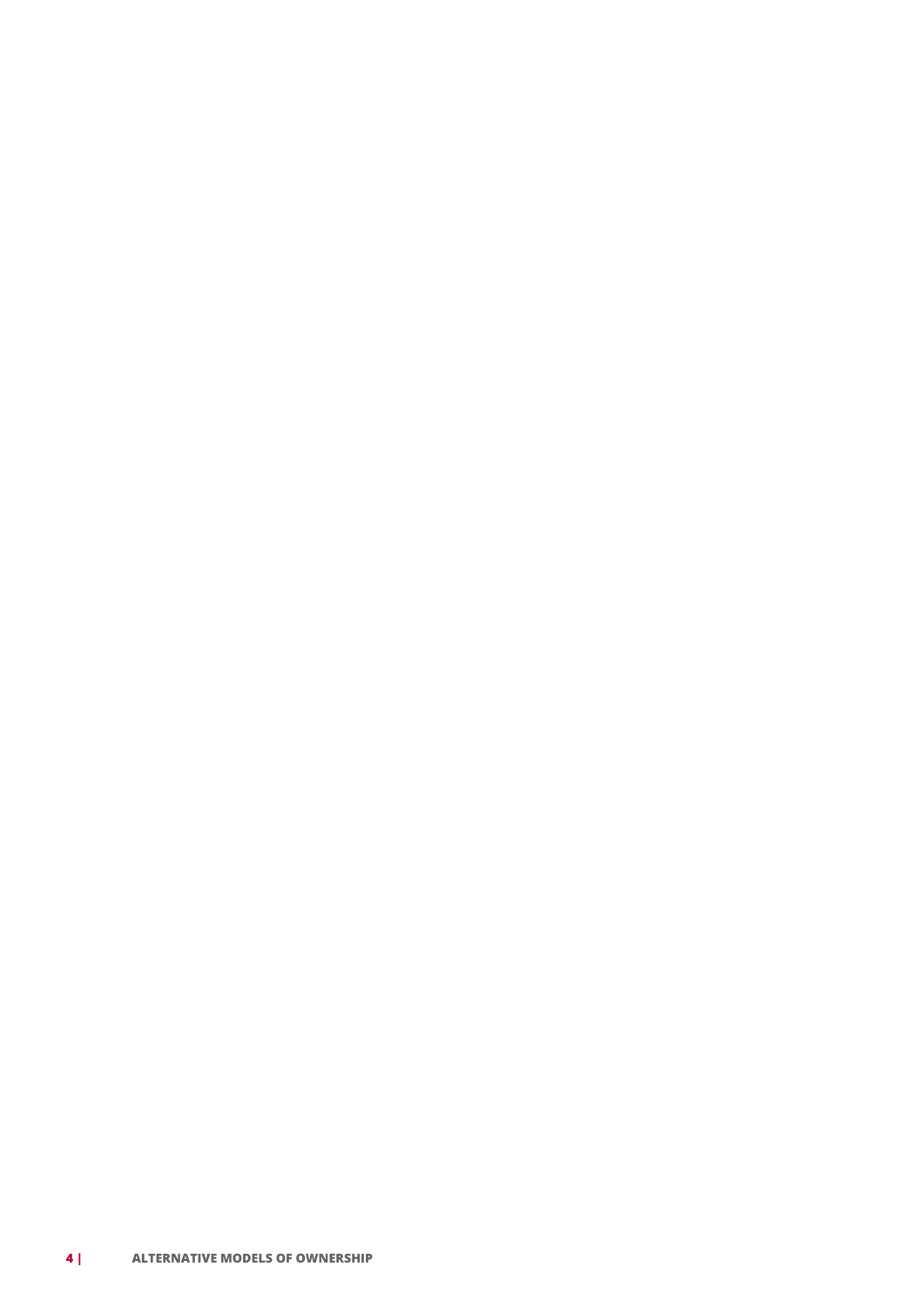# **EXECUTIVE SUMMARY**

- **O** The economic system in Britain, in its current guise, has a number of fundamental structural flaws that undermine economic strength and societal well-being. The predominance of private property ownership has led to a lack of long-term investment and declining rates of productivity, undermined democracy, left regions of the country economically forgotten, and contributed to increasing levels inequality and financial insecurity. Alternative forms of ownership can fundamentally address these problems.
- **O** These issues are all the more pronounced given the increasing levels of automation in our economy. Automation has an emancipatory potential for the country's population, but the liberating possibilities of automation can only be realised – and the threats of increased unemployment and domination of capital over labour only countered – through new models of collective ownership that ensure that the prospective benefits of automation are widely shared and democratically governed.
- Cooperative ownership has the ability to increase employment stability and increase productivity levels, as well as making firms more democratic. To support the expansion of cooperatives in the UK it is necessary to improve their access to finance, and examples from Italy and Spain point in the direction necessary to achieve this. Cooperatives can further be supported by national legislation and a re-worked government procurement policy.
- Municipal and locally-led ownership can improve service provision and guarantee that economic prosperity is not concentrated in certain regions of the country. A variety of policies, including place-based budgets,

increased powers being handed to local authorities, and the relocation of various major institutions outside of London can foster this type of ownership.

- National ownership of certain industries promotes long-term planning of the economy, helps to provide modernising infrastructure, quality health and social care, and to combat climate change. Examples around the world point to the positive contribution of national ownership, but in the UK national state ownership has historically tended to be too centralised, with power in the hands of a private and corporate elite. To improve national ownership in the UK requires taking measures to increase the democratic accountability of state ownership.
- **O** To turn the proposals of this report into practical and popular policy will necessitate, amongst other things: the examination of sectors of the economy which may require national government intervention; the drawing up of a list of policies to develop and to have an open consultation with stakeholders on the biggest proposals; the establishment of a network of activists/experts to discuss governance issues in collectively/publicly owned organisations; and the preparation of a policy document for publication ahead of the September Party conference.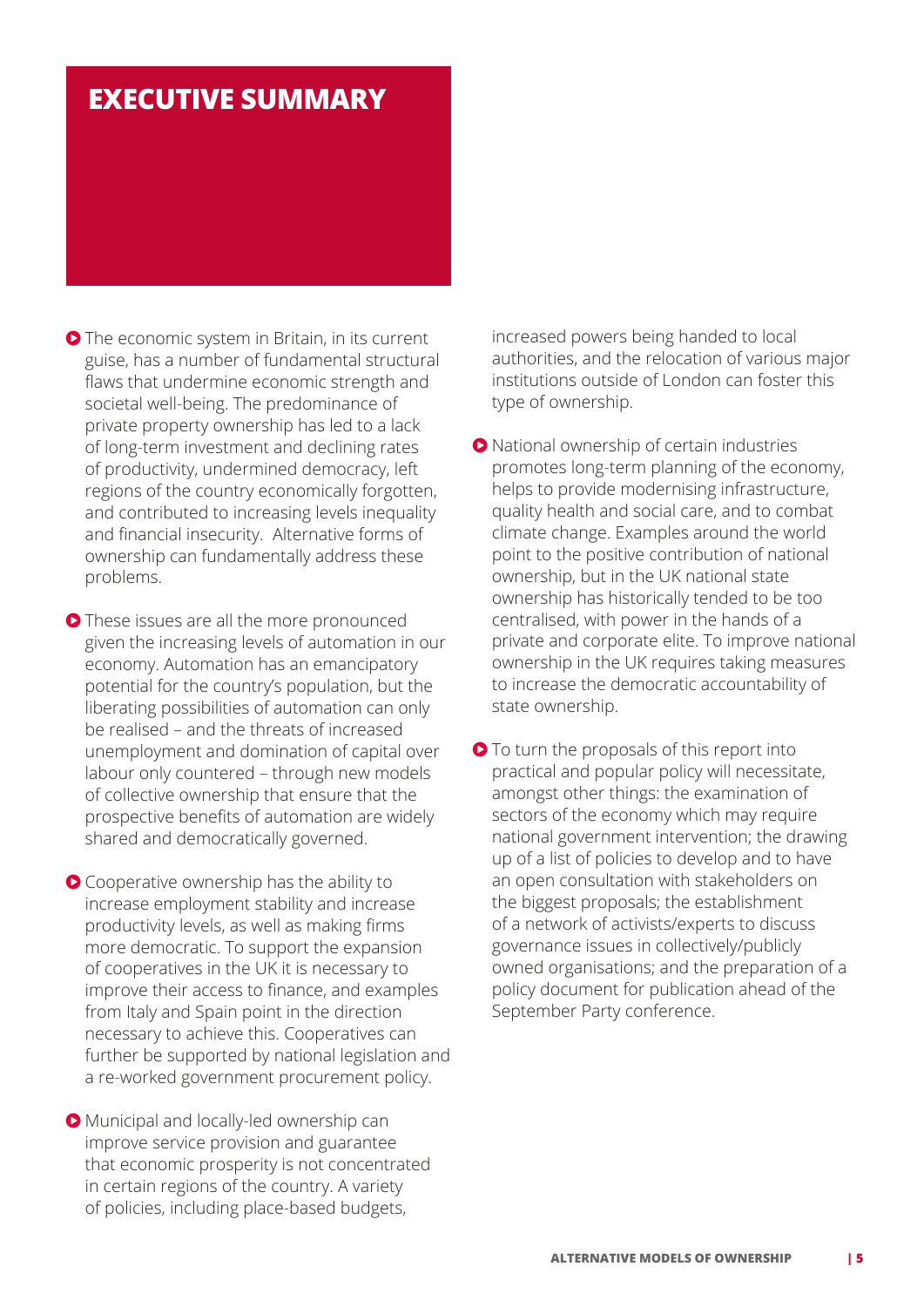# **ONE**

# Why alternative ownership models are needed

In recent times, the economic system in Britain has been dominated by a particular form of ownership, that is to say, private property. This standard capitalist model of business organisation may be loosely defined as a legal structure in which private capital investors have the collective right to appoint management, as well as ownership rights to any residual income generation.

The hegemonic position of this form of ownership does not necessarily imply that it is the most beneficial method through which to provide economic and social well-being to our society. The following outlines the reasons why it is necessary to consider alternative ownership structures to improve our economy.

# **To encourage long-term economic activity and to make the economy more productive**

Our current economy is detrimentally 'short-termist' in its outlook – with private firms, through financial intermediaries, "weighing near-term outcomes too heavily at the expense of longer-term opportunities and thus forgoing valuable investment projects and potential output".<sup>1</sup> Because of this Britain has low rates of investment and productivity relative to other countries of similar levels of development. This has become particularly stark in recent times: from 2000-2005 Britain's productivity rate (output per worker) was almost the same as the other G7 economies, but since then the gap between Britain and these nations has widened considerably, with Britain's GDP productivity rate now 18% lower than the average for the remaining members of the G7.2

A low rate of productivity means Britain is less

1 Davies, R., Haldane, A., Nielsen, M, & Pezzini, S. 2014. "Measuring the costs of short-termism". Journal of Financial Stability, 12: 16-25. <sup>2</sup> See the ONS's 'International comparison of productivity', available at: https://www.ons.gov.uk/economy/

economicoutputandproductivity/productivitymeasures/datasets/ internationalcomparisonsofproductivityfirstestimates

effective at turning labour and other inputs into outputs than other countries, which, over time, will make the country less wealthy. Beyond general economic growth, there is also a close association between low productivity and low wages. When cheap labour is widely available, firms have less incentive to invest in labour-saving, productivityenhancing, capital. On the other hand, when productivity is higher, firms can afford to pay workers higher wages. Productivity is therefore an important component of economic well-being, especially in the long run.3

Tackling short-termism and low investment is key to improving productivity, and thus wealth, in our economy. Both phenomena are linked to an undue focus on shareholder value, with companies being used to pay out dividends or, in the extreme, asset-stripping, instead of being treated as viable, long-term concerns. More collective and inclusive forms of corporate governance may discourage the use of companies for individual or short-term gain, or the use of low wage labour at the expense of productivity. Similarly, reassigning responsibility for running companies away from those with an interest in extracting value towards those whose interest lies in their long-term viability and growth, such as the workforce or other stakeholders, will help to tackle these problems.

# **To strengthen democracy**

There is a commonplace implicit assumption in UK society that there is a natural separation between the political and economic realms, with democratic structures and processes only applying to the former. The economic realm, unlike the political realm, is deemed too complex and sensitive to be

<sup>3</sup>For a discussion of 'causality' at shorter frequencies see Tuckett, A. 2017. "Does productivity drive wages? Evidence from sectoral date." Available at: https://bankunderground.co.uk/2017/03/30/doesproductivity-drive-wages-evidence-from-sectoral-data/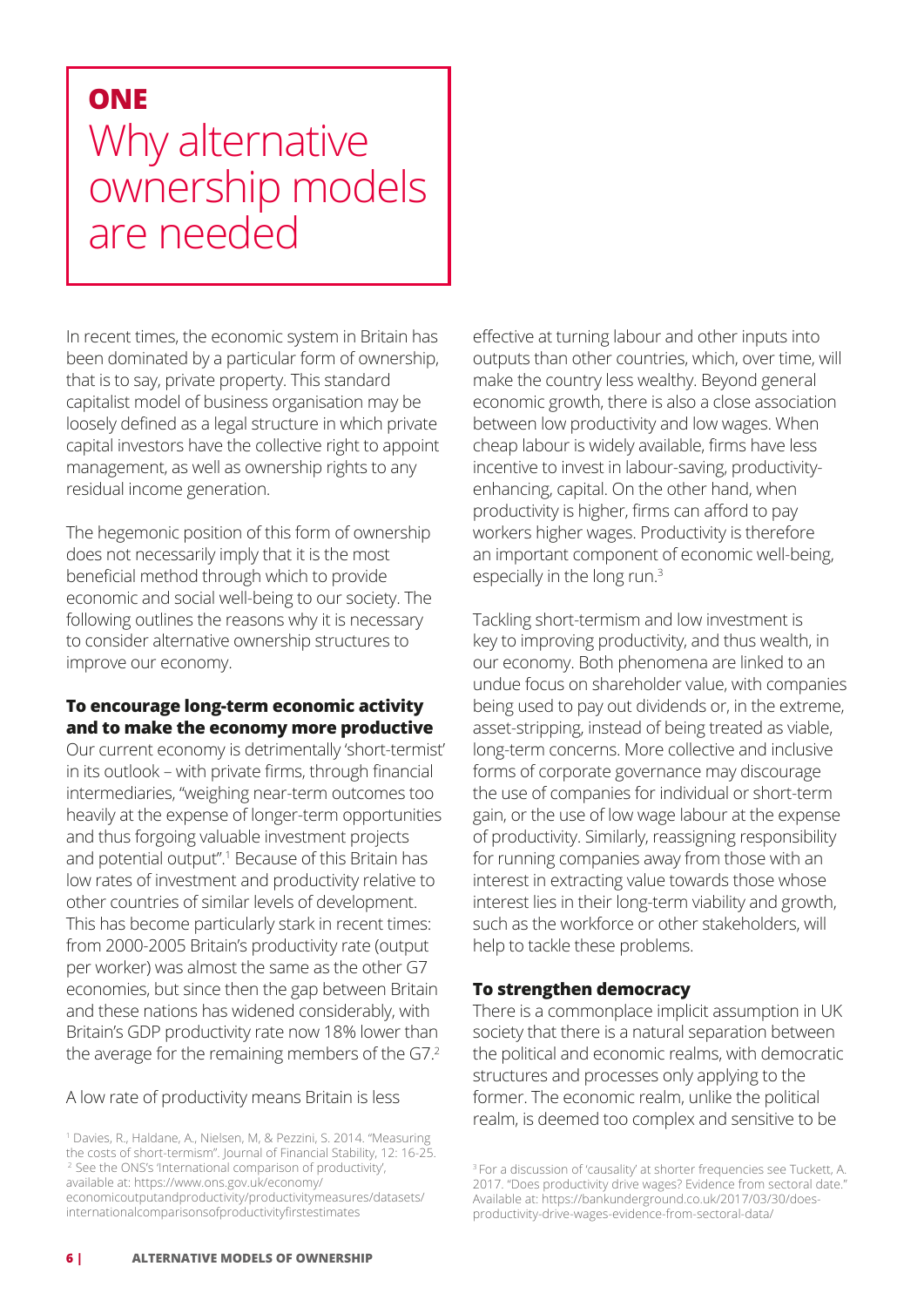treated in the same way, and in consequence of the lack of democratic process, economic decisions are often made by, and on behalf of, a narrow elite, with scant consideration of the well-being of the general population. The process of privatisation has further increased the areas of society that are not subject to democratic decision-making.

Increasing the role of democracy and representation in governing our economy would serve as a means of broadening the range of voices involved in making economic decisions, which would in turn help to ensure that our economy meets a wider range of needs and serves a more diverse set of interests. This objective can only be realised through ownership models that embody genuine agency and collectivism, which requires attention to the social and cultural aspects of ownership models as well as their economic ones. It also raises the question of how economic ownership interlinks with devolution – the experience of localities that are already exploring alternative forms of ownership is that they could go further if local areas had their own institutions and legislative powers.

### **To promote equality and financial security**

Over the last 40 years, inequality in Britain has increased dramatically across households and regions, with wealth becoming increasingly concentrated around landed property and finance, particularly in London and the South East. The growth of precarious work and the ad hoc ("gig") economy has also increased insecurity (defined on a social and familial, as opposed to national, level). The failure of the state, not only to democratise and redistribute wealth, but also to prevent it from sliding away from localities, raises the question of whether alternative ownership models can help to increase economic equality and security. Wage gaps tend to be lower in cooperatives, and, during periods of economic difficulty, cooperatives tend to reduce labour costs by wage reductions/time off rather than job losses, boosting security (see Section 3a).

#### **To remedy a lack of public funding**

A decreased tax take and shortage of inward investment in certain areas has created a lack of funding for regeneration and public services. Alternative models of ownership can help to address this by serving as a means to capture local wealth and channel it back into the area. For example, Preston council have sought to create a network of local cooperatives to fill procurement gaps (see Section 3b).

### **To address the failure of privatisation**

There is growing international awareness that, instead of improving the efficiency of public service provision, privatisation has damaged service quality and facilitated the ciphering of public money for profit. As a result, around the world, countries are now rejecting privatisation. This is creating the space for a range of alternative models of ownership, such as national ownership, to flourish, improving both public service provision (at national and local levels) and to making the process more democratic (see Section 3c).

### **To tackle increasing automation and the digitisation of the economy**

As will be discussed in greater detail in Section 2, the rise of machine learning and automation will shift power decisively from labour to capital in important ways. In particular, such technological advancement is associated with increased monopolisation and increased rent extraction. Alternative ownership of enterprises will help to ensure that the consequences of increased automation will not be detrimental to labour. Similarly, alternative ownership of the digital economy and data generated by and about us – the potential value of which is £200 billion – would prove beneficial in numerous respects.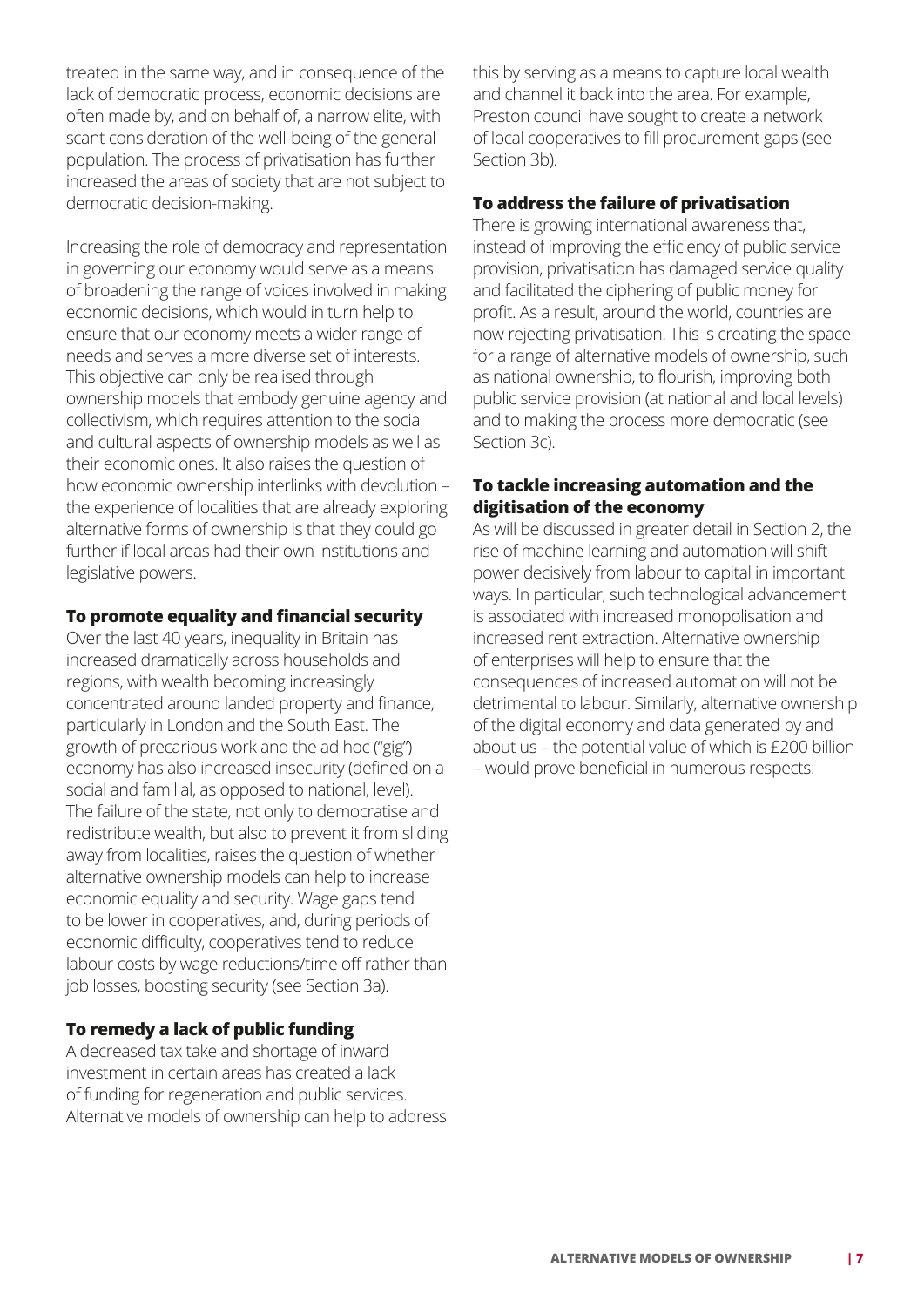# **TWO**

# Increased automation in the economy

Automation is both a promise and a threat, offering the possibility of material abundance and greater leisure set against the risk of growing economic inequality and mass unemployment. It describes the process through which control of decision-making systems become increasingly independent of human intervention. Although this is a process that has been going on for centuries, a reinforcing combination of rapidly improving technologies – machine learning, robotics, automation technology, artificial intelligence, the Internet of Things, digital technologies – mean the coming wave of automation may well be different.

Crucially, the coming wave of automation will be able to do both cognitive and physical work, routine and non-routine work. This will have very significant impacts on the quantity and type of work in the economy, profoundly reshaping production, consumption, transportation and logistics systems. At the same time, widespread automation is likely to have significant economic effects in terms of the distribution of economic winners and losers.

A number of factors will shape the pace and extent to which automation occurs, including technical feasibility, the cost of development and deployment, the state of labour markets, regulatory costs, and social acceptance. Estimates vary over the speed and scale at which automation will take place:

- **O** The Bank of England estimate that two thirds of jobs in the UK today are at risk of automation in the next two decades
- McKinsey Global Institute suggest half of today's work activities could be automated by 2055, but this could happen up to 20 years earlier or later depending on various factors/policies adopted.

They also suggest that 60% of occupations have at least 30% of their activities that are automatable.

- Michael Osborne and Carl Frey have stated that almost half of jobs are at risk of automation in the UK.
- The OECD suggest only 10% of jobs are at risk of automation in next two decades, but suggest that 50% of all jobs may radically change in terms of how they are organised and what tasks people do at work.

Irrespective of the precise rate of automation, core effects under a 'business as usual' policy world are likely to include:

- **O Significant job losses:** Up to 15 million jobs in the UK are at risk of automation in the next two decades
- **O Rising inequality:** An increasing concentration of income and wealth as a result of growing returns to high-level, niche and intellectual/ creative skills, and to the ownership of capital. This will further polarise the labour market while deepening wealth inequalities
- **Productivity boom?** Automating technologies hold out the potential for significant gains in productivity
- **Work but not as we know it?** Human labour will increasingly complement rather than compete with machines, requiring new system of education and skills
- **Time, income and work changing:** Changes in the nature of work, the distribution of income and potentially of working time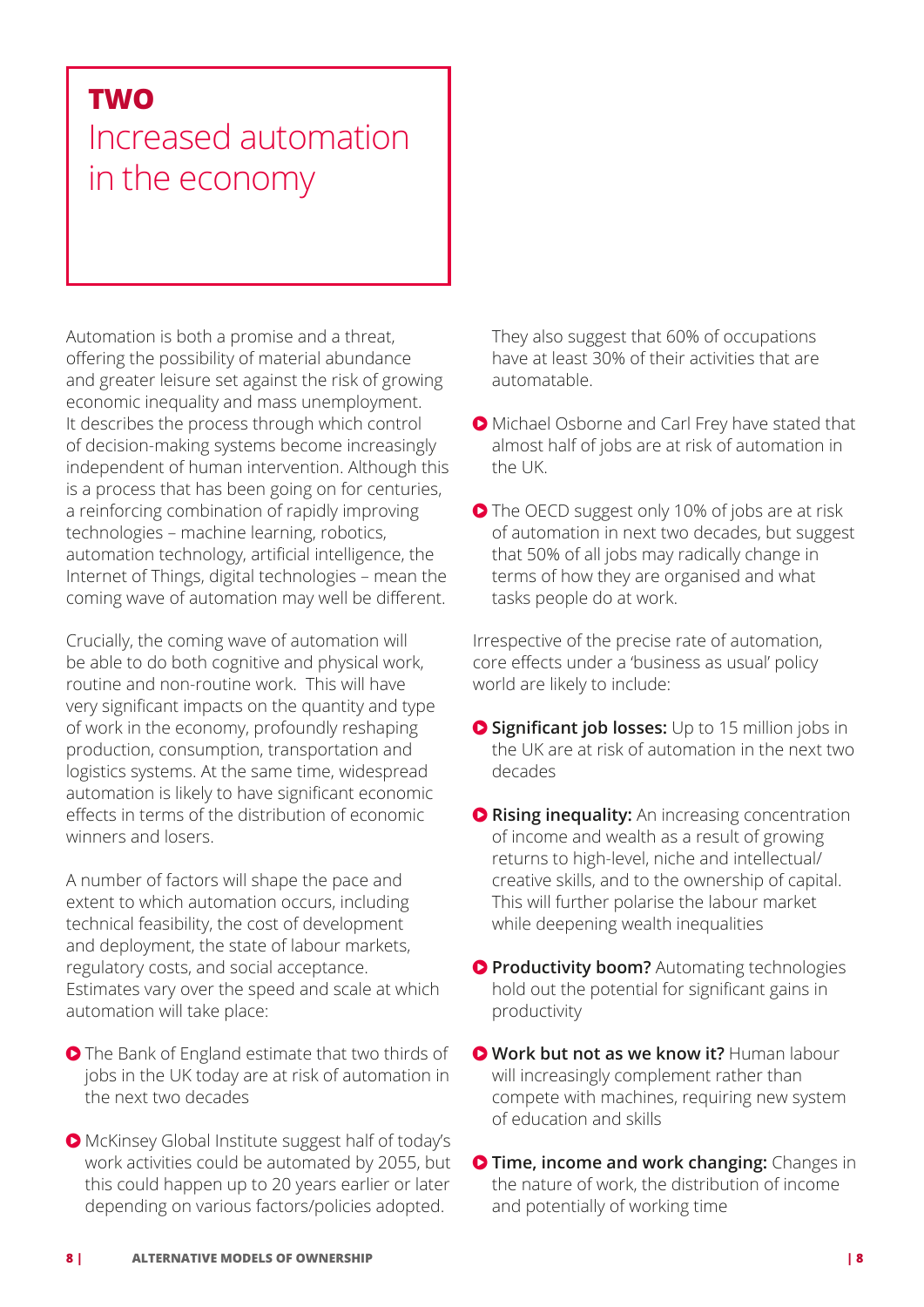**O** New jobs and industries created: As in other periods of technological change, new jobs and sectors are likely to be created. However, the scale and speed of change will be convulsive.

In the next decade, we are not likely to be a 'post-human economy'. We may, however, be at peak-human in terms of the central role of human labour within the production process. This will bring immense challenges and potential opportunities, which politics will have a vital role in shaping so that we all benefit from technological change.

The risk is that, as Daniel Susskind recently wrote, "increasingly capable machines drive down relative wages and the labour share of income and force labour to specialise in a shrinking set of tasks", or in a more dynamic model of technological change, "the endogenous accumulation of capital drives labour out the economy at an endogenously determined rate, and absolute wages fall towards zero. In the limit, labour is fully immiserated and 'technological unemployment' follows".<sup>4</sup>

In other words, labour's share is progressively cannibalised by capital, the automation of the economy risks entrenching a new form of economic feudalism: those who own the robots will reap the rewards, the rest will struggle as human labour becomes less and less important in the production process.

However, the bigger immediate challenge is not the imminent rise of the robots but that too many people will remain trapped in robotic, drudgeryfilled and low-productivity jobs. In this context, accelerating automation is a key political project. The goal should be to embrace the technological potential of modernity, accelerating into a more automated, productive future with all its liberating possibilities, while building new institutions around ownership, work, leisure and investment, where technological change is shaped by the common good.

We should therefore seek to accelerate technological change – rapid automation should be a political project – while building institutions

that ensure that its benefits are widely shared and democratically governed. Potential policies to do this could include:

- New models of collective, democratic ownership to ensure the economic benefits of automation are widely shared. This could range from introducing national profit sharing schemes, to incentivising the growth of cooperatives and mutuals, to establishing a sovereign wealth fund where FTSE listed companies are required to issue a percentage of stock on incorporation.
- Higher wage floors to incentivize automation and boost pay
- An education and skills system that promotes creativity and skills that complement machines and heightens the comparative advantage of humans
- A shorter working week to fairly share productivity gains, that could be introduced gradually
- And potentially in time a universal basic income to supplement labour market income.

Further reading:

- **Melanie Arntz, Terry Gregory, and Ulrich**  Zierahn of the OECD, who have written extensively on the likely impact of automation across developed economies, and conclude that lesser-skilled, lower-paid jobs will be most profoundly affected
- **Alex Williams and Nick Srnicek,** co-authors of Inventing the Future (2015) argue that rapid automation should be an explicit project to move to a lower work, higher productivity economy, and argue for a basic income and reduced working time
- **IPPR's Future Proof: Britain in the 2020s** (2016) examined many of the key technological and economic trends, including automation and its likely impact

<sup>4</sup>Susskind, D. 2017. "A Model of Technological Unemployment." University of Oxford Department of Economics Discussion Paper Series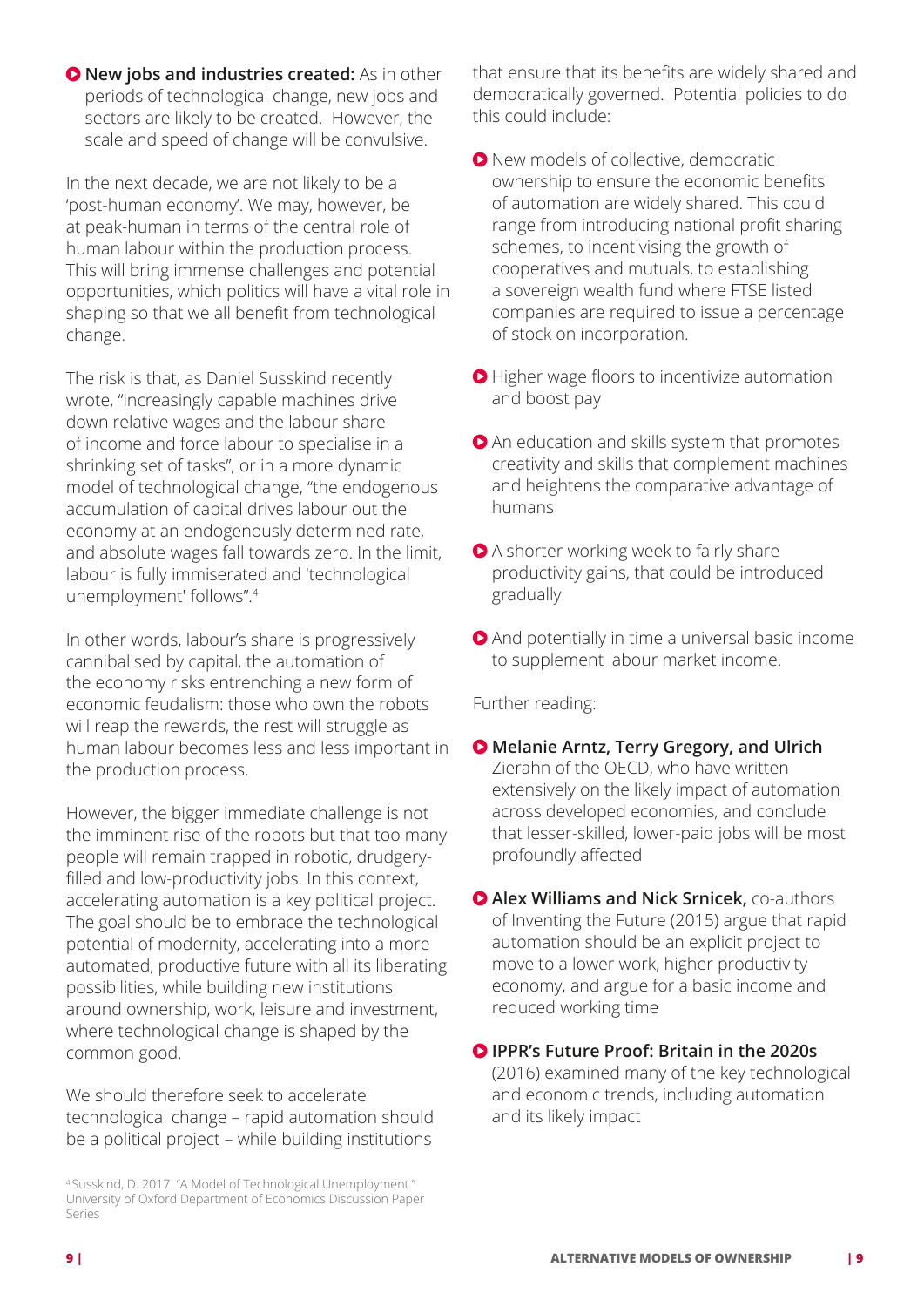**Andy Haldane,** Chief Economist at the Bank of England, who has written on the impact of automation and potential policy responses, including in his 2015 speech, 'Labour's share'

 **Daniel Susskind and Richard Susskind**, coauthors of The Future of the Professions: How Technology Will Transform the Work of Human Experts (2015) argue that technological change will lead to the decline of today's professions and describes the people and systems that will replace them

 **McKinsey Global Institute and the World Economic Forum** have both published reports on the potential impact of automation and how policymakers should respond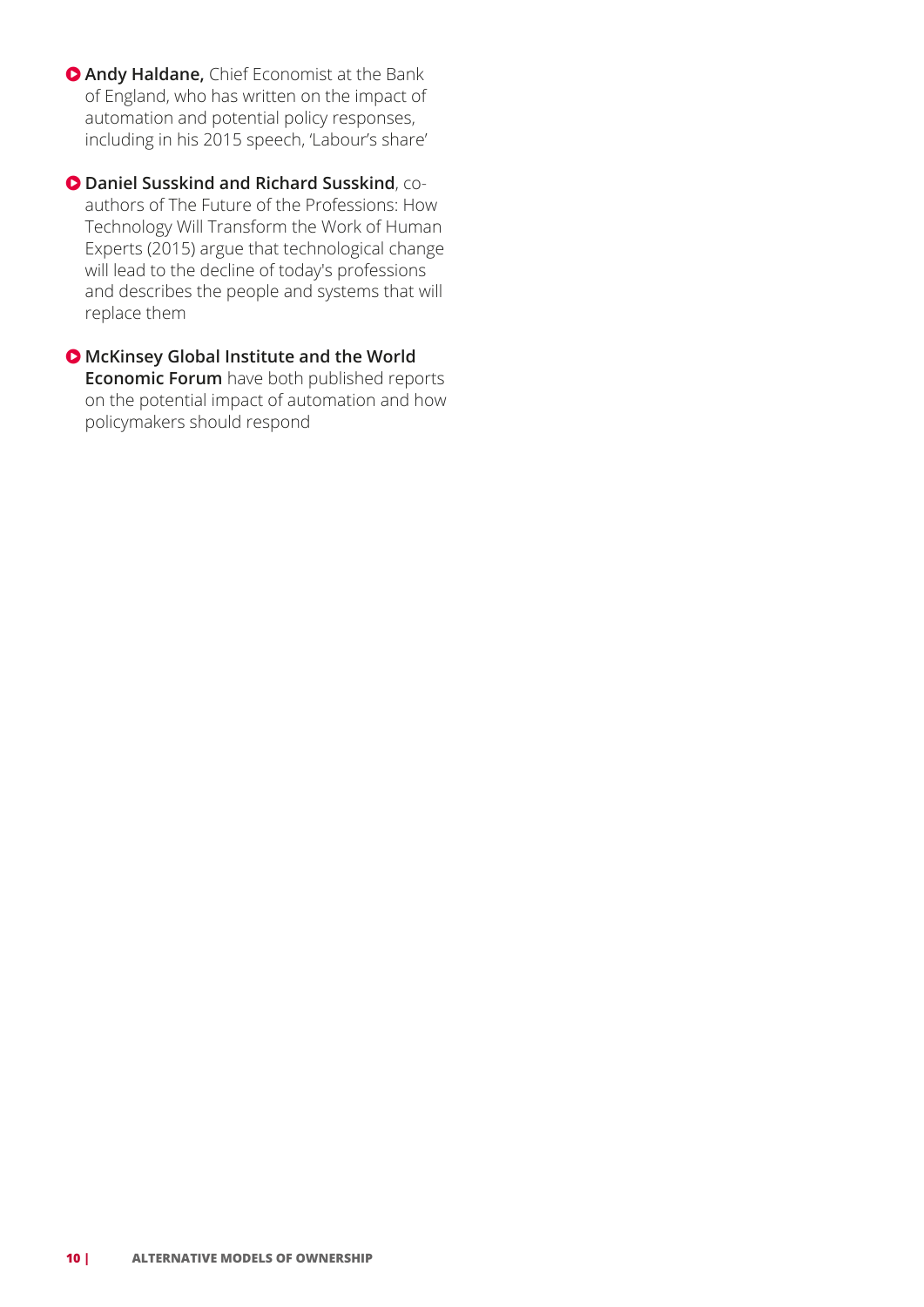# **THREE** Different models of alternative ownership

There exists a wide array of alternative models of ownership that could, as indeed they do in various other parts of the world, prove of benefit to our economy. This section will outline a number of these, starting at the micro level (cooperatives), before discussing municipal and local-led ownership, and finally at the most macro level (that of national ownership). For each the report will consider their merits, existing examples, and what is required to expand or create them in Britain.

# **a) Cooperatives**

# **Description**

A cooperative is essentially an autonomous association of persons united voluntarily to meet their common economic, social, and cultural needs and aspirations through a jointly-owned and democratically-controlled enterprise. Cooperatives are based on the values of self-help, self-responsibility, democracy, equality, equity and solidarity.<sup>5</sup>

In the tradition of their founders in the 19th century, cooperative members believe in the ethical values of honesty, openness, social responsibility and caring for others. Generally speaking there are five types of cooperatives: worker cooperatives, consumer cooperatives, purchasing cooperatives, producer cooperatives, and multi-stakeholder cooperatives.6 The following principles are guidelines by which cooperatives put their values into practice:

**a)** Cooperatives are voluntary organisations, open to all able to use their services and willing to accept responsibilities of membership, without gender, social, racial, political or religious discrimination.

**b)** Cooperatives are democratic organisations controlled by members, who participate in setting policies and making decisions.

**c)** Members contribute equitably to, and democratically control, the capital of their cooperative.

**d)** If cooperatives enter into agreements with other organisations, including governments, or raise capital from external sources, terms ensure democratic control and maintain cooperative autonomy.

**e)** Cooperatives provide education and training for their elected representatives, managers, and employees so they can contribute effectively to the development of their cooperatives.

**f)** Cooperatives serve their members most effectively and strengthen the cooperative movement by working together through local, national, regional and international structures.

**g)** Cooperatives work for sustainable community development through policies approved by members

#### **Worker cooperatives**

Cooperatives UK defines worker cooperatives as those businesses where the members and beneficiaries work for the cooperative and have direct ownership and control. The UK legal framework for cooperatives is not as prescriptive as in many countries where a worker cooperative would have a precise legal definition. Hence in the UK, the boundaries between employee ownership and a worker cooperative are difficult to pin down. Many would argue that there has to be at least 51% ownership by workers and that the business should adhere to the core coop values and

<sup>&</sup>lt;sup>5</sup> For a more detailed overview of types of cooperatives, see Appendix 1. 6 For more information, see: http://www.iwdc.coop/why-a-coop/fivetypes-of-cooperatives-1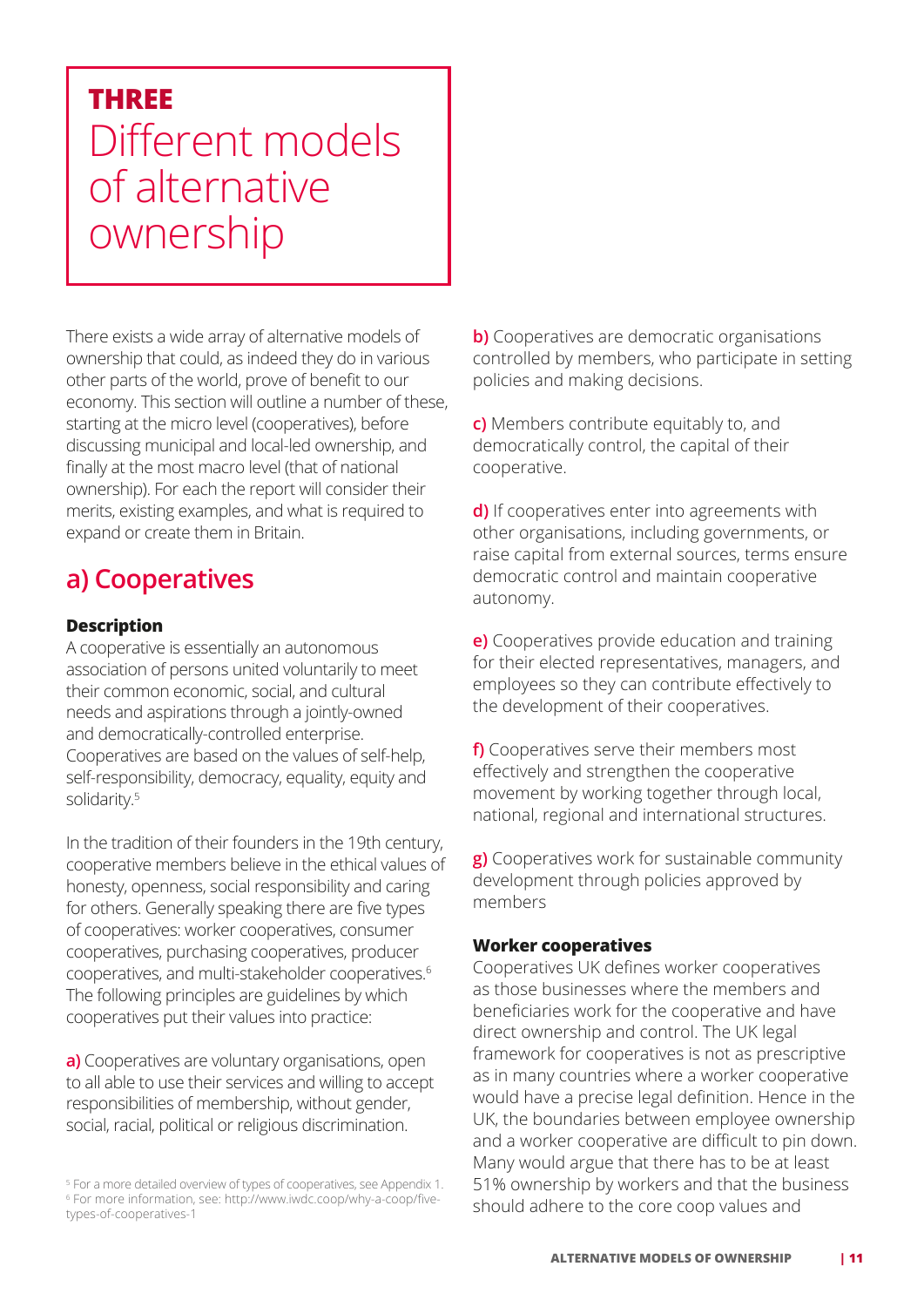principles.7 Does that make John Lewis a worker coop? The jury is still out.

The International Cooperative Alliance and Institutional Organisation of Industrial and Service Companies issued the following summary:

*"Worker cooperatives have the objective of creating and maintaining sustainable jobs and generating wealth, in order to improve the quality of life of the worker-members, dignify human work, allow workers' democratic self-management and promote community and local development."* <sup>8</sup>

As of 2012, Cooperatives UK estimated that there are around 500 worker co-ops, with just under 80,000 workers in the UK being members of worker cooperatives - although this relies to a great extent on defining the John Lewis partnership as a cooperative - and a further 78,500 workers were employed on a non-member basis by worker cooperatives.<sup>9</sup> As there were approximately 30,000,000 people employed in the UK in 2012, worker cooperative members constituted approximately 0.27% of total employment. BIS estimated in 2012 that employee owned businesses were worth approximately £25 billion annually, constituting around 2% of UK GDP.10

The number of cooperatives in the UK is far less than in many other developed countries. Spain, for example, has 20,000 worker cooperatives including the Mondragon – one of the most successful worker co-ops globally (discussed below). In Spain, Italy and France legal frameworks facilitate the transfer of family businesses to worker cooperatives which has helped to greatly boost their number.11

#### **Advantages**

There are a number of well understood benefits to worker cooperatives and employee stock ownership plans (ESOPs)<sup>12</sup>, including the stability of

employment rates among cooperative members during recessions, and productivity and efficiency gains.13 Craig and Pencavel (1995) is considered to be one of the more reliable studies in the literature, and finds that worker cooperatives in the US plywood industry (see below) are more efficient than conventional firms, with some estimates showing a 6-14% productivity advantage.<sup>14</sup> A more recent study examined a sample of 26 Italian worker cooperatives over the period 1981 to 1988, and 51 conventional firms over the period 1981 to 1989, and concluded that there is no significant productivity differential between worker cooperatives and capitalist firms.<sup>15</sup> Finally, firms with ESOPs appear to outperform firms without ESOPs along productivity lines in the USA and UK, with the evidence here being more straightforward.<sup>16</sup>

#### **Existing examples and pitfalls to be avoided**

If worker owned and controlled firms are prima facie viable given the apparent productivity advantage over conventional firms, or at least the apparent lack of a productivity disadvantage, why are they rarely observed? This is an important question to answer if we wish to increase the diversity of ownership structures in the UK. The following will illustrate an important explanation which is commonly proposed in the academic literature, by examining case studies from the USA, UK, Italy, France, and Spain.

The argument is that worker owned firms are intrinsically limited in their ability to attract finance, as capital providers (either via capital markets or banks) are unlikely to provide long term funding to firms over which they have no control.17 As a result, worker owned firms may

<sup>7</sup>Ambrose, J. 2011. "What is an employee owned cooperative?" Available at: http://www.uk.coop/newsroom/what-employee-owned-cooperative <sup>8</sup>CICOPA. 2005. "World Declaration on Cooperative Worker Ownership." Excerpts available at: http://www.geo.coop/archives/cicopa604.htm <sup>9</sup> Cooperatives UK, 2012

<sup>10</sup> BIS. 2012. "The employee ownership advantage: Benefits and consequences".

<sup>11</sup>CECOP. 2013. "Business Transfers to Employees under the Form of a Cooperative in Europe."

<sup>12</sup>For more information on ESOPs, see: https://www.nceo.org/articles/ esop-employee-stock-ownership-plan

<sup>13</sup> Pencavel, J., Pistaferri, L., & Schivardi, F. 2006. "Wages, employment, and capital in capitalist and worker-owned firms." Industrial and Labour Relations Review, 60(1), 23.

<sup>&</sup>lt;sup>14</sup> Craig, B., and Pencavel, J. 1995. "Participation and productivity: A comparison of worker cooperatives and conventional firms in the plywood industry", in Baily et al, eds., Brooking Papers on Economic Activity: Microeconomics, Washington DC: Brookings Institution Press, 121-174.

<sup>15</sup> Jones, D. 2007. The Productive Efficiency of Italian Producer Cooperatives: Evidence from Conventional and Cooperative Mills. In Cooperative Firms in Global Markets: Incidence, Viability, and Economic Performance, eds Novkovic, S., and Sena, V. Oxford: Elsevier. <sup>16</sup> See, for example, Kruse, D., and Blasi, J. 1995. "Employee Ownership, Employee Attitudes, and Firm Performance". NBER Working Paper Series 5277; Dow, G. 2003. Governing the firm: Workers' control in theory and practice. Cambridge: Cambridge University Press; Pendleton, A., and Robinson, A. 2010. "Employee Stock Ownership, Involvement, and Productivity: An Interaction-based Approach". Industrial and Labor Relations Review, 64, 3-29.

<sup>&</sup>lt;sup>17</sup> Most commonly this means the unavailability of equity as a source of external finance. Additionally, however, debt-financed investment may be harder to come by if perceptions of risk and/or motivation by factors other than profit maximisation lead lenders to ration credit.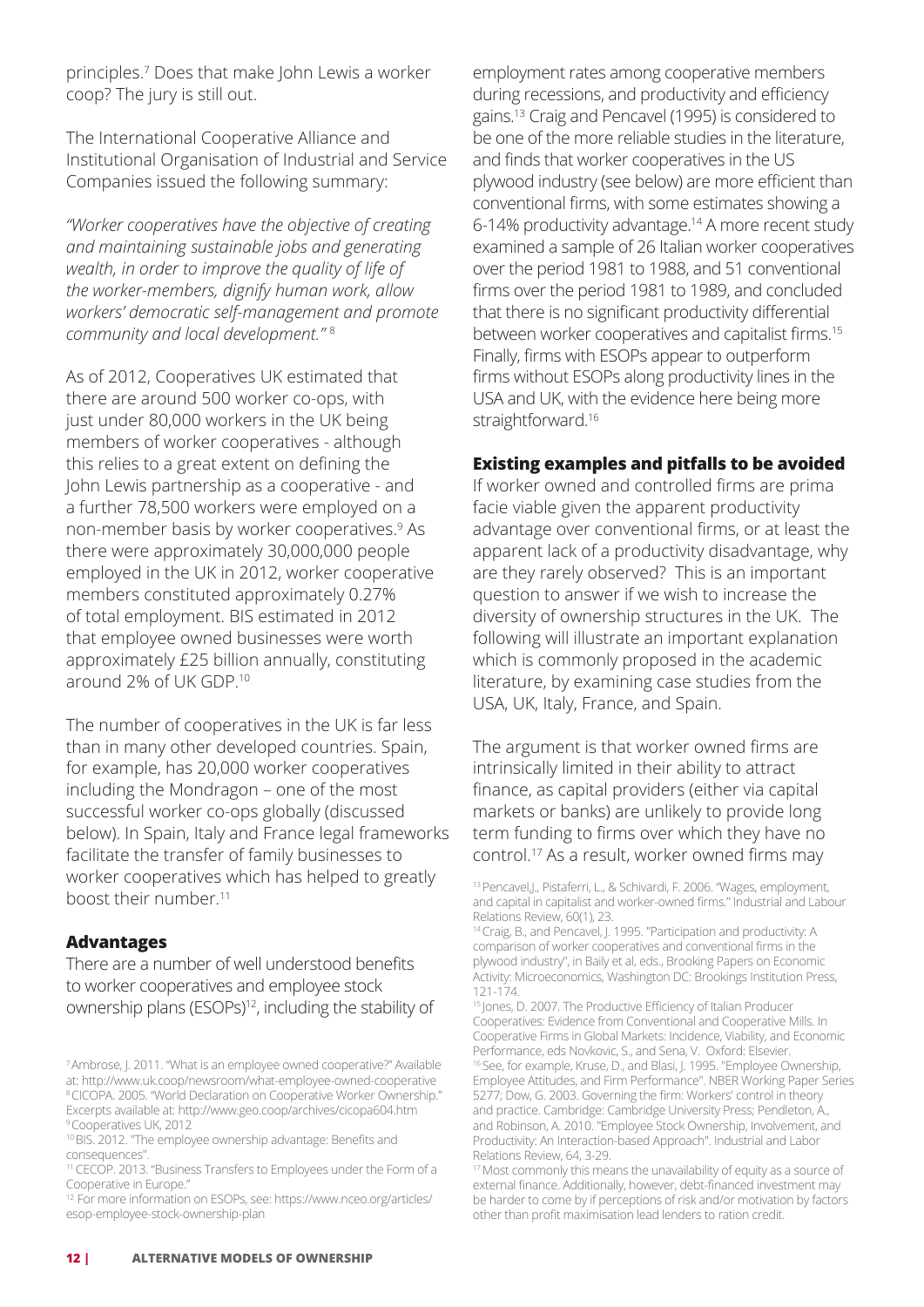under-invest relative to capitalist firms, and when under financial stress, worker owned firms are particularly vulnerable to acquisition by capitalist firms. For this reason, although worker owned firms enjoy static productivity advantages, they suffer dynamically. Following Vanek (1975), this suggests the need for "shelter" organisations for worker owned firms, which would fund and promote the sector.<sup>18</sup> This insight will be discussed in further detail following the case studies.

#### **Plywood worker cooperatives in the USA**

The plywood worker cooperatives of the US Pacific Northwest are some of the best researched worker cooperatives in the world. Most of these firms originated in the 1940s and 1950s, when 24 were founded. During 1942-57 worker cooperatives accounted for 20-25% of total plywood production in the USA, which had fallen to 14% by 1964. While 24 cooperatives were still active in 1964, this fell to 21 in 1972, 10 in 1989, 7 in 1990, and only three in 2001.19

By all accounts, these cooperatives were at least as productive as their rival non-cooperative firms.<sup>20</sup> In addition, they appear to have suffered no difficulties in gaining access to short term finance. However, widespread degeneration has been reported, in the sense that the membership of the cooperatives relative to non-member employees of the cooperatives declined over time, and/or the firms were sold. Three plywood cooperatives were sold to capitalist firms within 30 years of their founding - for sums that realised the members large capital gains - and this type of exit is also known to have occurred in cooperage (barrel making) cooperatives in the  $I$  JSA 21

Historically, worker cooperatives in the USA are also known to have suffered from low levels of investment. For example foundry cooperatives, which maintained relatively low capital stocks compared to the industry average, were usually founded with lower initial levels of capital.<sup>22</sup> Although equivalent data for plywood cooperatives do not

<sup>22</sup> Jones, 1979

appear to exist, it has been reported that the period of declining plywood cooperatives in the Pacific Northwest coincided with a shift in plywood production to the South, which was mainly organised by capitalist firms using less labour-intensive production methods.23

It has been argued that one of the elements contributing to the success of the US plywood cooperatives in the middle twentieth century was the existence of a supportive trade association.<sup>24</sup> This corresponds to Vanek's argument that, "it is imperative to establish a shelter organization... whose express function would be to fund and promote the self-managed sector".25 Given this, the trade association was not able to prevent the long term decline of the cooperative sector. Low levels of investment correspond to reduced access to long-term finance - unsurprisingly so, as outside investors (whether via banks or capital markets) are unlikely to put funds into an enterprise over which they have no control, particularly in a society which is committed, historically and ideologically, to capitalist forms of firm organisation. For the same reason, when a worker cooperative or worker owned firm is under financial stress, the pressure to issue stock, or sell to a capitalist firm with greater access to long term finance, is high. This appears to have been the case in many US workers cooperatives over the twentieth century, including in the plywood cooperatives and cooperage cooperatives.

### **Employee stock ownership plans (ESOPs) in the UK**

ESOP firms are peculiar in that the relation between worker ownership and control is less straightforward than worker cooperatives, and as a result firms are more heterogeneous in this respect. Furthermore, while worker cooperatives have traditionally been associated with the Left, increasing worker ownership via ESOPs has commonly been a goal of the Right.26 Nevertheless, it does represent an alternative ownership structure to capitalist firms, and some of the features of firms with ESOPs can be found

<sup>18</sup>Vanek, J. 1975. Self-management: Economic liberation of man: Selected Readings. Hammondsworth: Penguin Education.

<sup>19</sup> Dow, 2003

<sup>&</sup>lt;sup>20</sup> Dow (2003) reports that a tax court in 1931 ruled that Olympia Veneer, the first plywood cooperative in the USA, was justified in paying higher wages than conventional mills because it had higher labour productivity, despite the fact that higher wages meant that the mill paid less corporate income tax.

<sup>&</sup>lt;sup>21</sup> Jones, D. 1979. "U.S. producer cooperatives: The record to date". Industrial Relations, 18(3), 342-357

<sup>23</sup>Dow, 2003

<sup>24</sup>Dow, 2003

<sup>25</sup>Vanek 1975, 34-35

<sup>&</sup>lt;sup>26</sup> Pendleton quotes Ronald Reagan, via Russell (1984), as enquiring whether there, "could there be any better answer to the stupidity of Karl Marx than millions of workers sharing in the ownership of the means of production?" Pendleton goes on to argue that ESOPs have been seen as a useful way of reducing unionisation, and a way in which firms can offload income risk onto workers.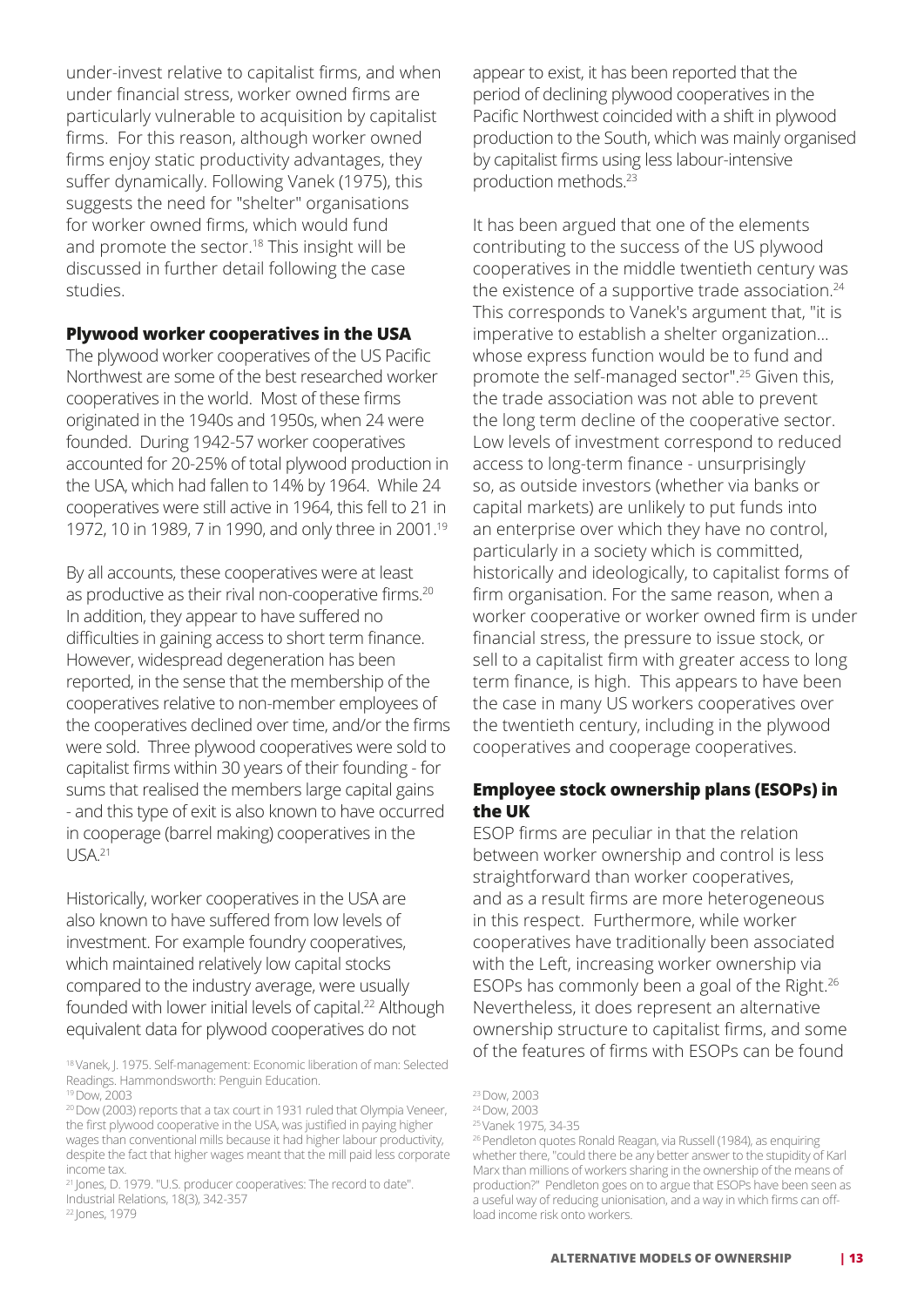in worker cooperatives. In particular, a major study by the US General Accounting Office in the 1980s found that ESOPs by themselves appeared to have no productivity effects, but when combined with worker participation were found to increase productivity.27

Private firms with ESOPs emerged in the UK as a by-product of privatisations in the 1990s, particularly in bus transport and similar industries, although another group of firms emerged from "rescue" operations for conventional firms, in a similar manner to a number of the plywood cooperatives considered above.28 In total, 29 bus firms were created with ESOPs during privatisation in the early 1990s (Table 1 summarises the schemes). These bus companies tended to be under pressure after deregulation of bus routes in the 1980s, and union involvement during the creation of ESOPs was high. In particular, it appears to have been seen as a way to maintain wage levels after privatisation. Aside from these idiosyncratic reasons, ESOPs appear to have been common in industries such as bus transport for similar reasons to the arguments presented by economists examining worker cooperatives in the USA. In particular, industries such as bus transport have limited research and development needs, and limited investment requirements. The need to raise long term finance is therefore relatively low. Moreover, the capital goods (e.g. buses) are easy to lease in these industries, and are therefore a reasonably good source of collateral for short term borrowing.<sup>29</sup>

While ESOPs do not disappear due to degeneration – unlike worker cooperatives, as there is less to degenerate from – firms in stable markets with limited long-term borrowing requirements will still run into financial stress intermittently. In this way they are still as vulnerable to take-over from conventional firms as are worker cooperatives. Pendleton (2001) reports only two remaining worker owned bus firms at the time of writing, and that a large number of early UK ESOPs were taken over by other companies within a couple of years of

<sup>27</sup> Pendleton, A. 2001. Employee ownership, participation, and governance: A study of ESOPs in the UK. London: Routledge. <sup>28</sup> Pendleton, 2001

becoming employee owned. Again, this suggests the need for a "shelter organisation", and such organisations are rare in the UK.

# **Table 1: Bus company ESOPs in the UK**<sup>30</sup>

| Table 5.6 Employee ownership in the bus industry<br>(firms converting to employee ownership) |                          |                                               |                                       |                                        |
|----------------------------------------------------------------------------------------------|--------------------------|-----------------------------------------------|---------------------------------------|----------------------------------------|
| Name of firm                                                                                 | Date of<br>privatisation | <b>Employee</b><br>ownership<br>(% of equity) | Insider<br>ownership<br>(% of equity) | Number of<br>employeers<br>at buy-out* |
| Luton and district                                                                           | 1987                     | 100                                           | 100                                   | 641                                    |
| People's Provincial                                                                          | 1987                     | 100                                           | 100                                   | 281                                    |
| Yorkshire Rider                                                                              | 1988                     | 49                                            | 100                                   | 3,457                                  |
| Busways                                                                                      | 1989                     | 49                                            | 100                                   | 1,897                                  |
| Derby City Transport                                                                         | 1989                     | 59                                            | 75                                    | 349                                    |
| <b>Grampian Transport</b>                                                                    | 1989                     | 33                                            | 84                                    | 369                                    |
| Chesterfield Transport                                                                       | 1990                     | 100                                           | 100                                   | 359                                    |
| Lowland Scottish                                                                             | 1990                     | 30                                            | 70                                    | 264                                    |
| Eastern Scottish                                                                             | 1990                     | 30                                            | N/A                                   | 1,094                                  |
| <b>Cleveland Transit</b>                                                                     | 1991                     | 49                                            | 100                                   | 411                                    |
| Clydeside 2000                                                                               | 1991                     | 70                                            | 85                                    | 828                                    |
| Kelvin Central                                                                               | 1991                     | 92                                            | 100                                   | 1,336                                  |
| <b>Tayside Buses</b>                                                                         | 1991                     | 100                                           | 100                                   | 617                                    |
| West Midlands Transport                                                                      | 1991                     | 90                                            | 100                                   | 5,912                                  |
| Western Scottish                                                                             | 1991                     | 68                                            | 100                                   | 1,934                                  |
| Lincoln City                                                                                 | 1991                     | 60                                            | 60                                    | 80                                     |
| Merseyside Transport                                                                         | 1992                     | 100                                           | 100                                   | 2,646                                  |
| Brighton Borough                                                                             | 1993                     | 100                                           | 100                                   | 264                                    |
| <b>Hartlepool Buses</b>                                                                      | 1993                     | 100                                           | 100                                   | 160                                    |
| Mainline Partnership                                                                         | 1993                     | 100                                           | 100                                   | 2,806                                  |
| Preston Buses                                                                                | 1993                     | 100                                           | 100                                   | 274                                    |
| Southampton Citybus                                                                          | 1993                     | 100                                           | 200                                   | 446                                    |
| Strathclyde Buses                                                                            | 1993                     | 80                                            | 100                                   | 2,543                                  |
| Centrewest                                                                                   | 1994                     | 19                                            | 73                                    | 1,486                                  |
| Greater Manchester North                                                                     | 1994                     | 25                                            | 25                                    | 2,440                                  |
| Greater Manchester South                                                                     | 1994                     | 51                                            | 51                                    | 2,000                                  |
| London General                                                                               | 1994                     | 14                                            | 28.9                                  | 2,112                                  |
| London United                                                                                | 1994                     | 9.5                                           | 54.5                                  | 1,544                                  |
| Metroline                                                                                    | 1994                     | 25                                            | 55                                    | 1.189                                  |
| Notes                                                                                        |                          |                                               |                                       |                                        |

Notes<br>\*Number of emplyees at the end of the financial year immediately preceding the buy-out except for<br>Western Scottish and Clydeside 2000 where is is the number of employees a the buy-out.

# **Worker cooperatives in France**

Estrin and Jones (1992) oppose the general view amongst orthodox economists that non-capitalist organisational structures are bound to fail in market economies, and note that much of this view stems from research into American firms.<sup>31</sup> They study a large sample of French worker cooperatives, where the majority are concentrated in construction, mechanical engineering, printing, consultancy, electrical products, and general services. Most of these sectors are similar to those considered above, i.e. sectors with relatively low requirements for long term borrowing.

<sup>&</sup>lt;sup>29</sup> One might also consider ESOPs in the airline industry as an example of this effect in action.

<sup>&</sup>lt;sup>30</sup> Reproducing table 5.6 in Pendleton, 2001 (one column from the original has been removed for the sake of clarity).

<sup>&</sup>lt;sup>31</sup> Estrin, S., and Jones, D. 1992. "The viability of employee-owned firms: Evidence from France". Industrial and Labor Relations Review, 45(2), 323-338.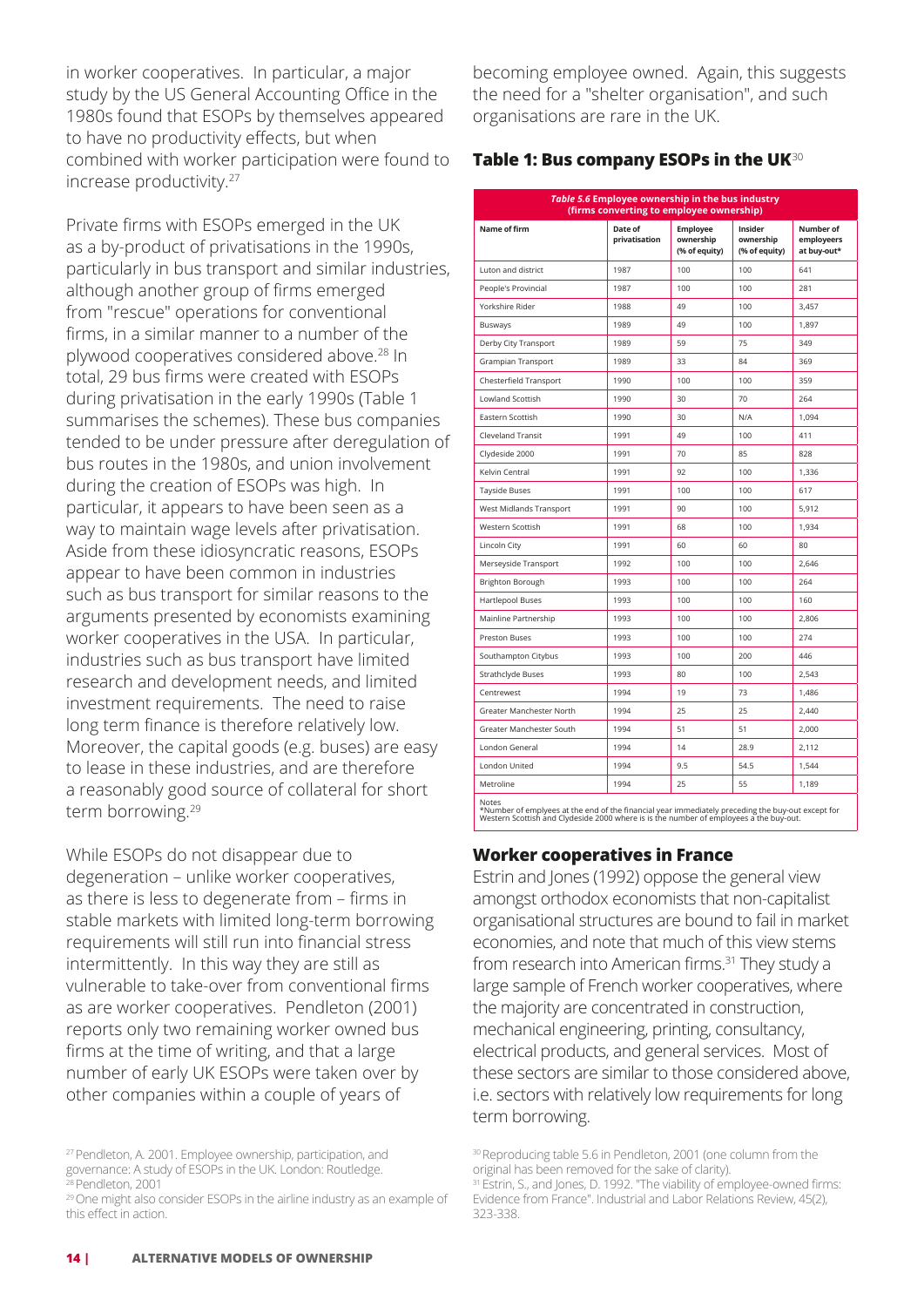The authors consider a number of hypotheses on survivability, including the potential for worker cooperatives to degenerate by reducing their membership as a percentage of total employees, and the propensity of cooperatives to underinvest. While they find a degree of degeneration in membership for young cooperatives, membership tends to pick up as firms age, and although capital-labour ratios appear to be steady in their sample, the levels are not compared to conventional firms.

Given the above, although the authors argue that French cooperatives appear to be relatively robust, at least compared to their US or UK equivalents, they do not raise external finance, and stop growing as a result despite their ability to survive in the marketplace. They suggest that the problem is mainly sectoral, and that an "international cooperative capital market" may be a solution to the growth problem of worker cooperatives.

More recently it has been noted by Perotin (2006) that the oldest French worker cooperative trading was founded in 1882, and that 16 contemporary cooperatives were founded prior to the First World War.32 This study is in broad agreement with Estrin and Jones (1992) that, "SCOPs [French worker cooperatives], like Italian and Spanish cooperatives, are immune to the main exit processes identified in the theoretical literature, namely, self-extinction by underinvestment and degeneration to the capitalist form", and this is reflected in the longevity of French co-ops.<sup>33</sup> The reason for this is a sympathetic legal system, which requires the allocation of a certain part of annual profit to an indivisible reserve. Nevertheless, total employment accounted for by French worker cooperatives is approximately 36,000, and therefore accounts for a similar proportion of total employment as worker cooperatives in the UK.

Perotin's empirical evidence suggests that cooperative creation is counter-cyclical and largely born of necessity, in a similar manner to the emergence of ESOPs in the UK in early 1990s. Given this, higher rates of cooperative density (rates of existing cooperatives to conventional firms) appears to encourage the creation of

new cooperatives, suggesting an importance for institutional support structures and cooperative infrastructure, as well as a simple virtuous cycle of existing cooperatives encouraging the creation of new cooperatives. Her results are therefore broadly in line with the suggestion for cooperative "shelter institutions" and financing bodies considered above. Despite a favourable legal system compared to the USA and UK, effective institutions of this type do not appear to exist in France.

### **Legacoop worker cooperatives in Italy**

The Italian and Spanish worker cooperative movements are arguably the most successful in the high income countries. Between these, the Italian movement is the largest, with over 800,000 people estimated to be working in the cooperative sector.<sup>34</sup> Although the Italian statistics should be taken with a pinch of salt, the cooperative movement here is undeniably successful compared to the USA, UK, and other continental European countries. In the region of Emilia Romagna, in particular, around 10% of the workforce is employed in the cooperative sector, and 6% of the workforce are members of worker cooperatives.35

Like the French cooperative legal framework, Italian law requires the allocation of a certain part of annual profit to an indivisible reserve (currently 30%), and in the event of the cooperative being privatised, this reserve cannot be accessed by members or investors. Instead, it must be donated to a federation or another cooperative. This relieves, to some extent, the capital funding problems faced by cooperatives and worker owned firms in the USA and UK, and makes Italian (and French) cooperatives relatively immune to the pressure of privatisation due to financial stress.

At the same time, the sector enjoys tax advantages, preferential access to public contracts, job creation loans, and access to the financial expertise of banks and research institutions.<sup>36</sup> These are all relatively straightforward ways to encourage cooperative creation, and the peculiarity of the legal status of cooperative reserves are an apparently successful

<sup>32</sup> Perotin, V. 2006. "Entry, exit, and the business cycle: Are cooperatives different?" Journal of Comparative Economics 34, 295-316. <sup>33</sup>Perotin, 2006.

<sup>34</sup> Corcoran, H., and Wilson, D. 2010. "The Worker Cooperative Movements in Italy, Mondragon and France: Context, Success Factors and Lessons". Canadian Social Economy Research Partnerships Working Paper.

<sup>&</sup>lt;sup>35</sup> Corcoran & Wilson, 2010 36 Dow, 2003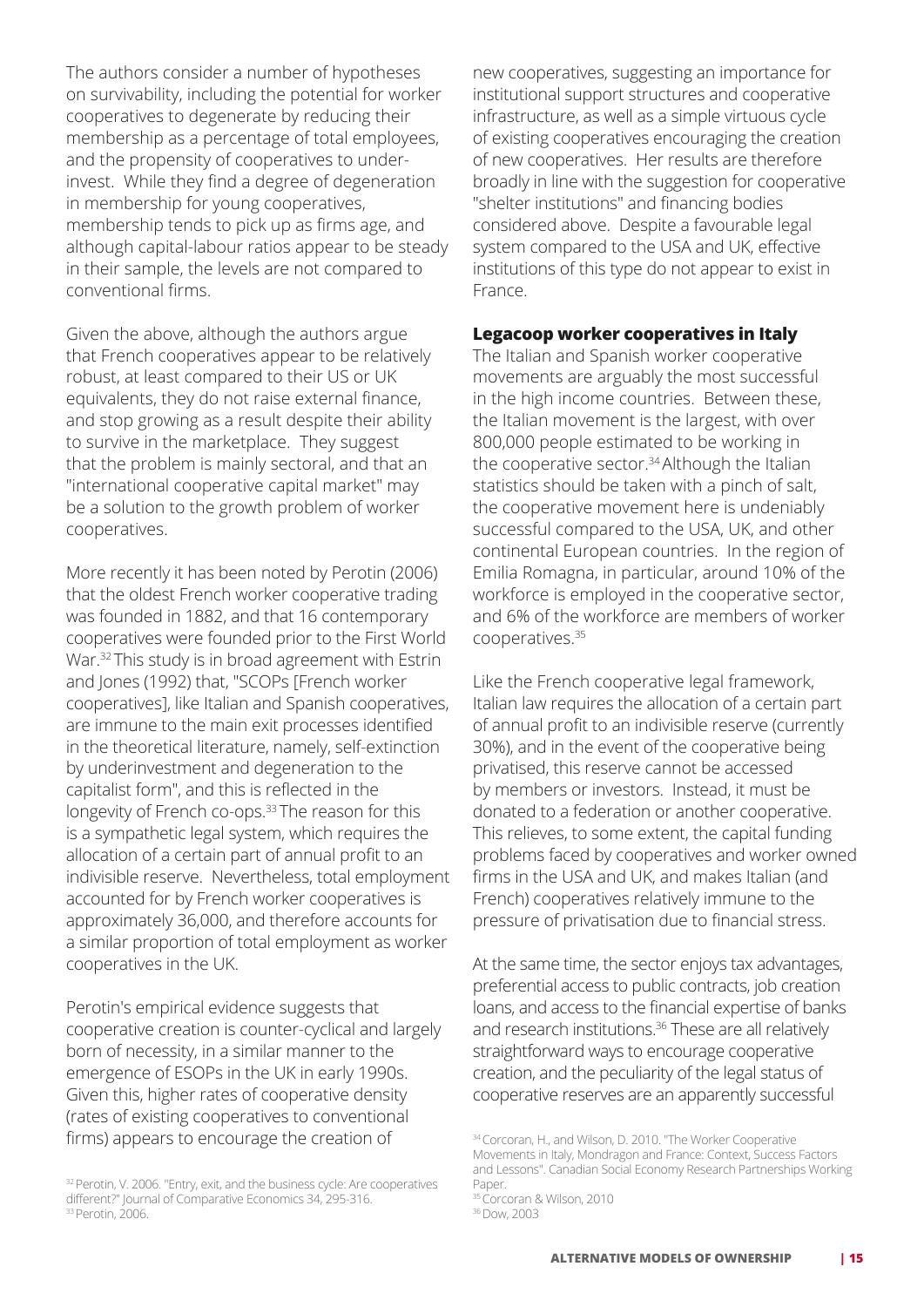way to encourage cooperative survival. At the same time, Italian cooperatives receive a great deal of support from national federations, which are a good example of Vanek's "shelter" institutions.

The oldest cooperative federation is La Lega Nazionale delle Cooperative e Mutue, otherwise known as Legacoop. It was founded in 1886, and is essentially an umbrella organisation for a number of cooperative associations. Its central goal during its formation was to lobby for tax concessions and access to public work programs, and its first financial institution, the Institute for Cooperative Credit, was founded in 1904.<sup>37</sup> After the Second World War, when cooperatives were suppressed by Mussolini, the post-War constitution enshrined the promotion of cooperative enterprise in the Italian legal system, and various preferential laws were passed. Legacoop expanded through the 1950s and 1960s, during which time it was closely linked to the Italian Communist Party. It helped convert hundreds of failing private firms into cooperatives, involving tens of thousands of workers, and by the late 1980s it had 3.4 million workers as members. In Emilia Romagna, Legacoop directly accounted for 12.75% of GDP in this period, and became the fourth highest exporter in Italy.<sup>38</sup>

While this is not the place to engage in a detailed analysis of the Italian cooperative federations, three main points stand out. First, the federations lobby on behalf of their constituent cooperatives, work closely with trade unions and political parties (at least historically), and own financial institutions dedicated to providing credit and advice to cooperatives. Second, they are actively engaged in converting failing private enterprises into cooperatives. And finally, they are aided immensely by a sympathetic legal system and sympathetic tax system.

#### **The Mondragon cooperative group in Spain**

The Mondragon cooperative group is probably the most famous group of cooperatives in the world. Its forerunner was founded in 1954 by graduates of a technical school set up by a Basque priest, Don Jose Maria Arizmendi-Arrieta, who had supported the Republican side during the Spanish civil war and narrowly escaped execution.<sup>39</sup> After failing to raise funds by the usual means, alongside other problems relating to the Spanish legal system, Arizmendi-Arrieta discovered that a financial support

<sup>37</sup>Dow, 2003 <sup>38</sup> Dow, 2003 39 Dow, 2003

organisation could be created to lend money to cooperatives, which led to the creation of the Caja Laboral Popular in 1959. This would become the central institution of the Mondragon group, and today has 1,800 employees and generates a revenue in the order of 300 million euros annually. As of 2008, the group as a whole employed around 100,000 people, and includes around 250 cooperatives and affiliated organizations, including 73 manufacturing plants overseas. At the same date, Mondragon was the ninth largest group of cooperatives in the world, and its largest retail chain, Eroski, had sales of a similar magnitude to the John Lewis Partnership.40

Interestingly, it has been reported that Mondragon cooperatives maintained a greater investment rate than the overall rate in Spain between 1971 and 1989 (after which data is hard to come by), and that investment per employee is both higher and less sensitive to business cycles in Mondragon firms than conventional firms in the Basque region.41 This is no doubt due, at least in part, to the central role of the workers credit union – Caja Laboral Popular (CLP). The CLP closely monitors the performance of individual cooperatives, and can impose recovery plans if need be. Second, the CLP makes strategic decisions on behalf of the group, along with the other central councils and institutions.42 In addition, profits can be pooled between different cooperatives - like their Italian and French counterparts, Mondragon firms are required to hold a large proportion of retained profits as reserves.

Most importantly, the CLP supplies a source of long term finance to the Mondragon group that is ideologically supportive of the cooperative form of organisation. Interestingly, via a quirk of Spanish financial regulation during the 1950s, the CLP was permitted to charge slightly higher rates of interest than conventional banks, and therefore attracted large amounts of deposits. At the same time, it was only permitted to lend to cooperatives or invest in bonds with a low yield. As a result - and in direct opposition to the majority of other cooperatives - the CLP and Mondragon were over-capitalised during their first decades. Eventually, this led to the CLP requesting the ability to lend to external firms.<sup>43</sup> Like the Legacoop, Mondragon's Caja Laboral Popular is

<sup>40</sup> Arando, S., Freundlich, F., Gago, M., Jones, D., and Kato, T. 2010. "Assessing Mondragon: Stability & Managed Change in the Face of Globalization". William Davidson Institute Working Paper Number 1003. <sup>41</sup>Arando et al (2010)

<sup>42</sup>Dow, 2003

<sup>43</sup> Dow, 2003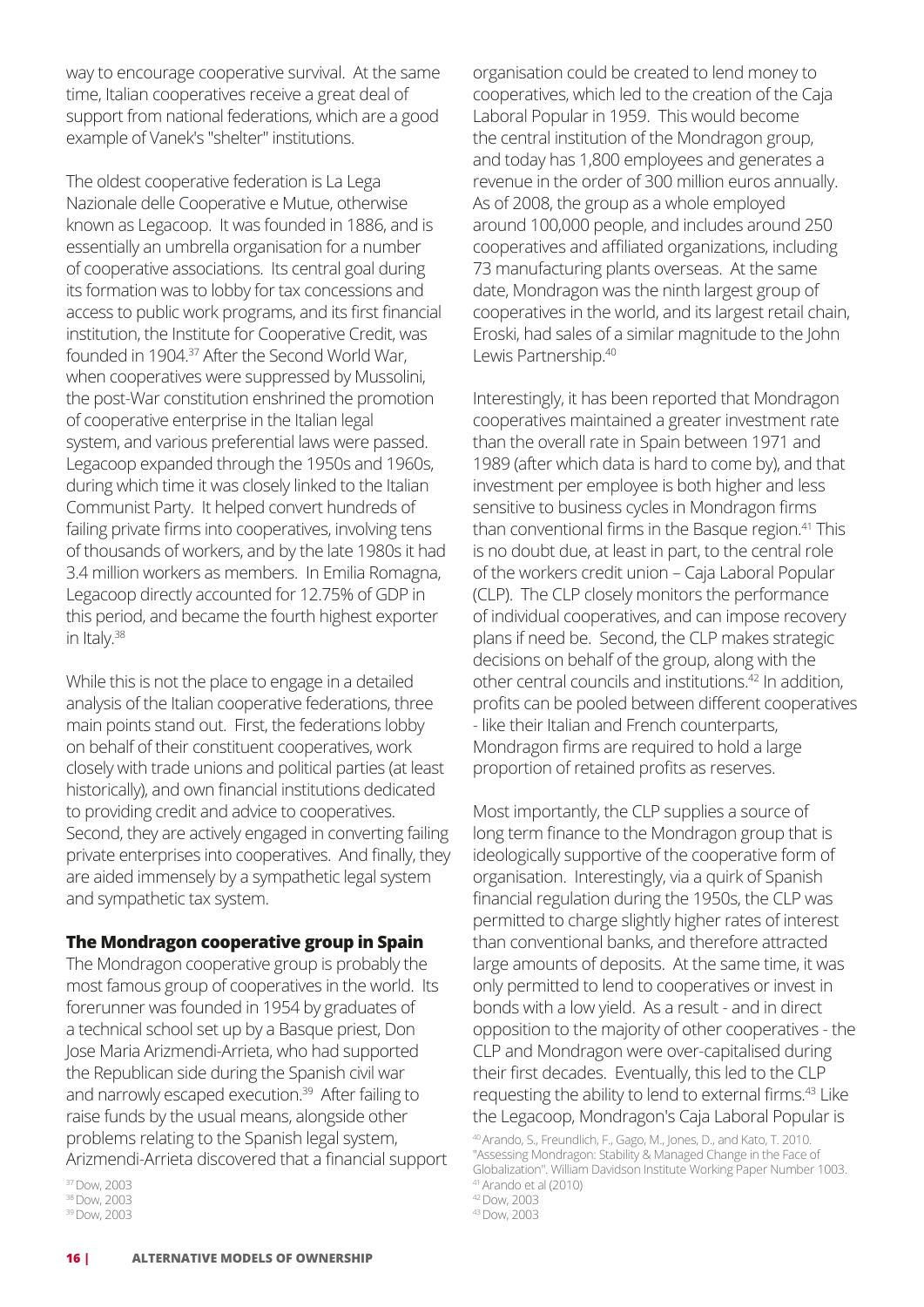thus an ideal example of the "shelter" organisation crucial to the survival and growth of worker cooperatives.

### **What is required to improve and expand cooperatives in the UK?**

#### *Improving cooperatives' access to finance*

Worker owned firms tend to suffer from limited access to long term finance in capitalist economies, as conventional finance institutions are unlikely to lend to firms over which they have no control. Without support, this leads to a tendency to underinvest, and a tendency to degenerate when under financial stress, and/or become susceptible to acquisition by capitalist firms with better access to finance. This is made particularly clear by the experiences of the cooperatives and worker owned firms in the USA and UK considered above. So, while worker managed and owned firms appear to have higher static levels of productivity compared with capitalist firms, they appear to have lower dynamic productivity, due in the main to underinvestment and a lack of long-term finance.

A lack of dynamic productivity is one explanation for the rarity of worker cooperatives in most countries. This, along with other explanations for the rarity of worker cooperatives, has been attributed to the 'fundamental inalienability' of labour compared to the fundamental alienability of capital.<sup>44</sup> Whatever the underlying reason, examples such as the Italian cooperative federations and the Mondragon group suggest that Vanek's proposal for "shelter" institutions - particularly those that supply longterm finance - are crucial to the economic viability of worker owned firms and worker cooperatives. In this manner, the competitive disadvantages suffered by worker cooperatives due to low dynamic productivity may be overcome.

The foregoing may be compared to the proposals in the 2012 report of The Ownership Commission, one of which is the creation of new capital instruments for mutuals<sup>45</sup> and cooperatives.<sup>46</sup> This recommendation follows the identification of a lack of access to long-term finance hampering the development of this type of firm, and the report

also provides a useful summary of additional legal restrictions on the ability of mutuals and cooperatives to raise capital in the UK.<sup>47</sup> As well as the creation of alternative capital instruments, the Ownership Commission report also parenthetically mentions the creation of new banking support networks, via a brief review of mutual capital raising in continental Europe.48 The case studies and literature briefly reviewed here suggest that the creation of new banking support networks, as well as "shelter" institutions more generally, would be more successful than the creation of new capital instruments in improving the economic viability of worker owned firms and cooperatives.

An approach based on Mondragon in Spain, or Cooperative and Community Finance (formerly Industrial Common Ownership Finance, or CCOF) in the UK might be further explored. In these systems, all borrowers automatically become members. CCOF encourages local economic regeneration by enabling people to create, own and democratically control the businesses in which they work, or which operate in their local community. Its funds are available to enterprises which practise or support principles of co-operation, common ownership, employee, community or social ownership, equal opportunity and workplace democracy, and sustainable development. It prioritises organisations where the management is representative of and relevant to the community, with directors elected on a rotational basis. CCOF actively supports businesses which benefit employees, communities and environment.

With added Government funding, as under Labour's 1976 Industrial Common Ownership Act (see below), an augmented structure based on Community and Cooperative Finance, might be considered.

Further reading:

**O Jim Brown**, in Cooperative Capital (2004) broke new ground in several areas, including its clear analysis of the issues surrounding capital

<sup>44</sup>Dow, 2003

<sup>45</sup>'Mutuals' are organisations based on the principle of mutuality. Unlike a true cooperative, members usually do not contribute to the capital of the company by direct investment, but derive their rights to profits and votes through their customer relationship. Examples in the UK include the Benenden Healthcare Society.

<sup>46</sup> The Ownership Commission also recommends that European principle of disinterested distribution be introduced to British law, so that when mutuals are wound up their assets have to be placed with another mutual. As mentioned in above, this seems to have been particularly important in increasing the economic viability of French, Italian, and Spanish cooperatives.

<sup>47</sup> Ownership Commission. 2012. Plurality, stewardship, and engagement: The report of the ownership commission. Westminster: Mutuo. 48 Ownership Commission, 2012.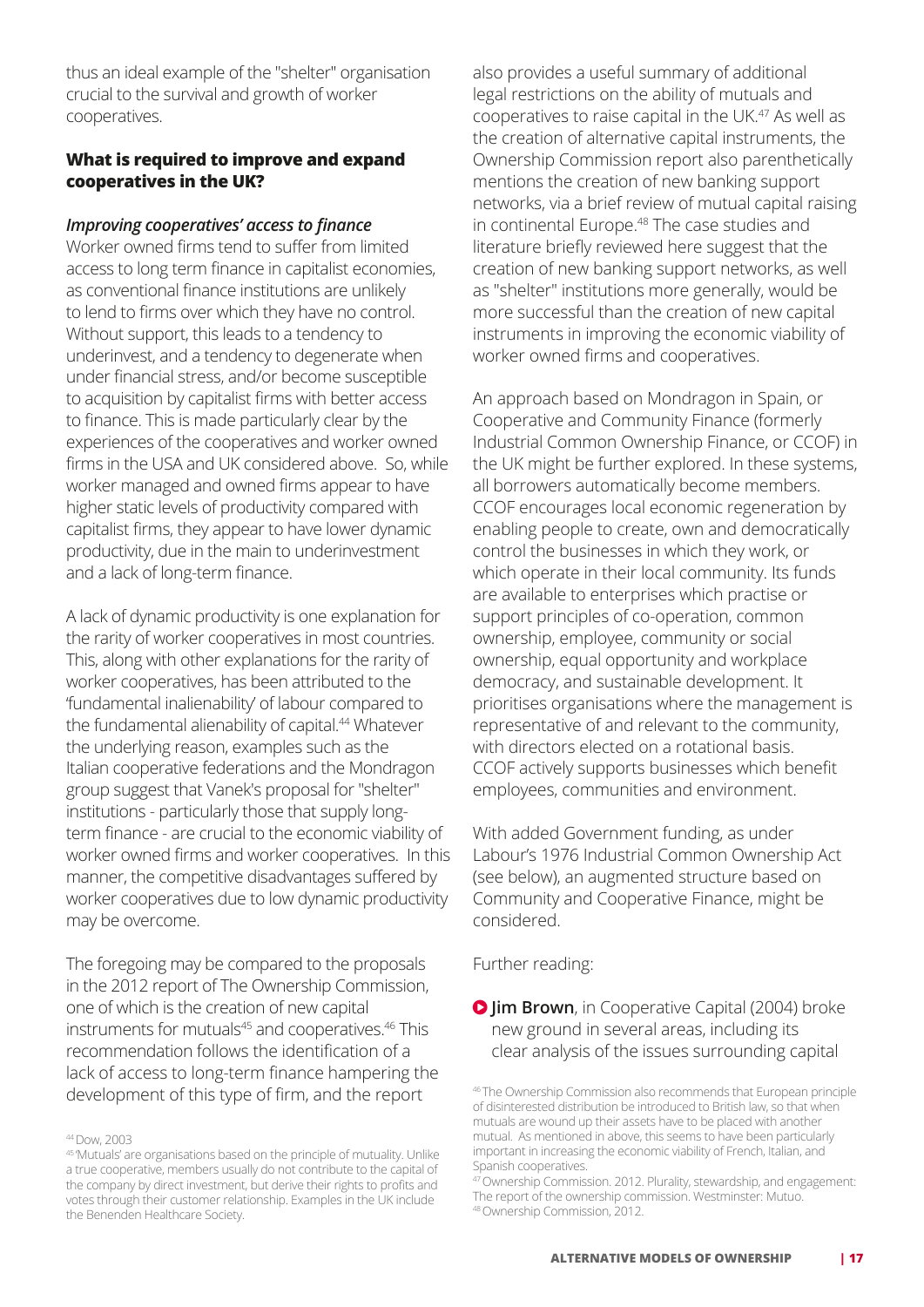finance, the connection with initiatives outside the movement in the area of ethical investment, and its proposals for institutional design.

- **Cook and Taylor** (2007) reported on a change in the regulator's attitude towards external capital investment in industrial and provident societies, partly prompted by the risk of regulatory arbitrage (e.g. the proposals in Brown (2004) assumed incorporation as a company).
- **Rodgers** (2009) outlines a new approach to the capital finance of housing cooperatives, involving two key elements, the Community Land Trust (CLT) and the Mutual Home Ownership Society (MHOS).

 **Murray** (2010) calls for a new model for financing the growth and integration of the movement, along the lines of the Mondragon bank during its formative era. It does not directly address capital finance but recognises the potentially powerful role of financial intermediaries in institutional development.

**O** The ICA **Blueprint for a Cooperative Decade** (Mills and Davies, 2012) contains two key sentences which summarise the challenge. Cooperative capital needs to offer 'a financial proposition which provides a return, but without destroying cooperative identity; and which enables people to access their funds when they need them.

#### *Providing funds for worker cooperative buyouts*

To assist the setting up of worker cooperatives, a possible UK version of the Italian Marcora Law, which provides funds for worker buyouts, might be examined. In Italy since the 1980s, worker-controlled enterprises have emerged from various types of worker buyouts (WBO), saving or creating around 9,300 jobs and at least 257 labour managed firms. Almost all are transformed into worker cooperatives under employee management and ownership.

A detailed paper from the European Research Institute on Cooperative and Social Enterprises provides a good briefing on this:

*"Employees in Italy can begin to consider a WBO project as soon as they: (a) anticipate the closing of a firm or (b) if part of or all of a firm is offered to employees by its owners, (c) if a group of employees have been or will be laid off due to the closing of a business, and (d) after at* 

*least nine workers from the closing target company form a newco [new company]."*

*"Once employees form into a worker cooperative they can begin the process of purchasing part or all of the target company via share capital purchases financed by their personal savings, or advances of up to three years of their cash transfer-based and employer."* <sup>49</sup>

Institutional investors are assisted by additional Government funding and invest in these structures on a 50/50 basis with workers initial start-up or capital investments. Under the Marcora Law, members of the new company can access technical assistance and know-how, and secure share capital or debt capital financing, through the cooperative movement's 'fondo mutualistico':

*"Workers can also pursue debt capital financing from either the cooperative sector or an institutional financier. If they do so, the funds can be secured by projections on future revenues of the worker cooperative and/or by the collateral offered from the acquired assets of the target company. The minimum contribution per worker to the start-up capital of the WBO can be no less than €4,000. Moreover, most WBOs in Italy under the Legge Marcora provisions are limited liability worker cooperatives, thus protecting participating workers form risking personal assets should the cooperative venture fail."* <sup>50</sup>

### *Re-establishing previous Government support of cooperatives' development*

Labour's 1976 Industrial Common Ownership Act provided: a legal definition of "common ownership"; £100,000 in seed funding to the Industrial Common Ownership Movement; and £250,000 to the Industrial Common Ownership Loan Fund. This was followed by the 1978 Cooperative Development Agency Act, promoting grants to Cooperative Development Agencies. 60 Local Cooperative Development Agencies, supported by local authorities, provided start up assistance. In 1984 the funding for the national Cooperative Development Agency was increased to £3 million.

Resulting from this, the growth of cooperatives, especially worker cooperatives, was rapid:

<sup>49</sup> Vieta, M. 2015. "The Italian Road to Creating Worker Cooperatives from Worker Buyouts: Italy's Worker-Recuperated Enterprises and the Legge Marcora Framework." Available at: http://www.euricse.eu/wp-content/ uploads/2015/08/WP-78\_15\_Vieta.pdf 50 Vieta, 2015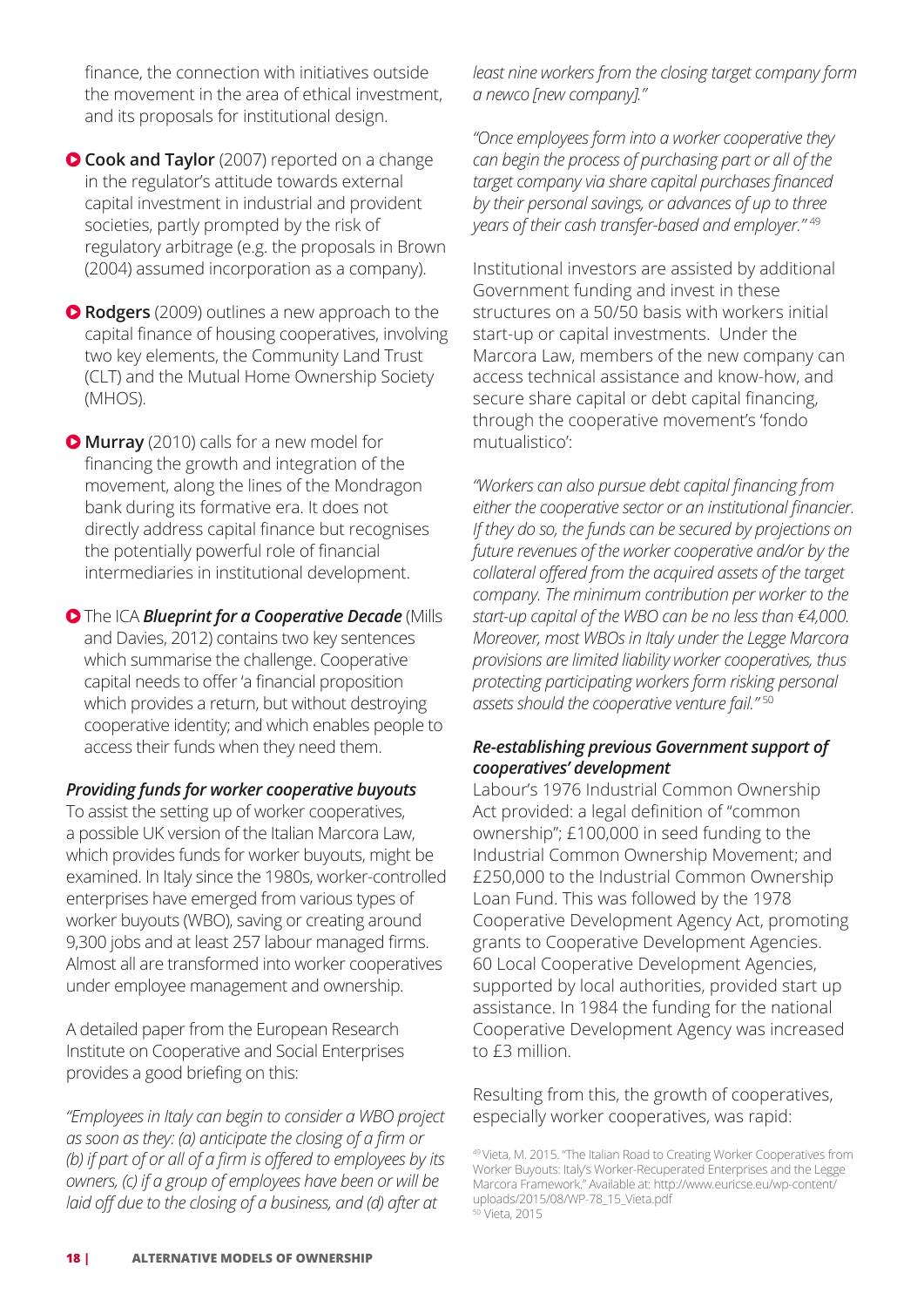*"Between 1970 and 1990, the most influential organisation promoting and servicing worker co-ops was the Industrial Common Ownership Movement (ICOM). Established in 1971, model rules were produced in 1976. Over ten years, this triggered the creation of 1,176 co-ops employing 6,900 people – an average of six staff per co-op."* 51

*"A directory published by the Cooperative Research Unit (CRU. Open University) in 1989, listed 1400 worker cooperatives, probably the highest figure recorded."* <sup>52</sup>

Many Labour local authorities, especially the Greater London Council and Sheffield City Council, placed employment growth at the centre of their economic development strategies. Sheffield set up an Employment Committee, an Employment Department and a Sheffield Cooperative Development Group, with cooperatives being seen as an "alternative to capitalist-oriented economic development policies".53

The endeavours of the Greater London Council, including those arising from development strategies from the Lucas Aerospace Shop Stewards, are well known in the wider labour movement. It has been written of these that "the GLC [Greater London Council] poured millions of pounds into cooperative development. This contributed to the spectacular growth of workers' cooperatives, from a handful in the mid-1970s to over 1,500 a decade later".<sup>54</sup>

#### *Reform of government procurement policy*

In the UK, reform needs to be undertaken to ensure that cooperatives and the like have a reasonable chance of securing procurement from government. In spite of recent attempts to improve this, there are major difficulties for cooperatives, mutuals and third sector structures in becoming involved in the Government's strategy for outsourcing to so-called third sector structures under the March 2015 Procurement

51 Cornforth, C., Thomas, A., Lewis, J., & Spear, R. 1988. Developing Successful Worker Cooperatives. London: Sage

Regulations, as a consequence of the manner in which the regulations were phrased.<sup>55</sup>

Trade Unions have expressed strong opposition to the March 2015 regulations, since the vague wording could mean for profit organisations spawning non-profit subsidiaries. For example, a union submission to the Scottish Government stated that:

*"The wording contained in Article 77 was not introduced to benefit and help promote genuine cooperatives, mutual and not-for-profit employee ownership, but rather to effectively open a route to further privatisation of public services, allowing commercial private sector operators to "morph" their characteristics to suit the contracting criteria."* <sup>56</sup>

Similar reservations were expressed by the TUC:

*"Article 77 of the Directive, promoted by the UK government, aims to reserve contracts for mutuals and cooperatives without the need for open competition for periods of up to 3 years. However, far from reserving contracts for tightly defined cooperatives, mutuals or social enterprises, the wording is so ambiguous that it would allow a contracting authority to reserve a contract for a wide variety of hybrid and private sector organisations who could arguably qualify".*<sup>57</sup>

<sup>55</sup>For further detail on government procurement policy, see Appendix 2. <sup>56</sup>GMB Scotland. 2015. "GMB Scotland Reponse to Scottish Government Consultation on Changes to Public Procurement Rules in Scotland." Scotland: GMB Union. Available at: http://www.gov.scot/ Resource/0048/00482638.pdf

<sup>52</sup> Sawtell, R. 2009. "UK Worker Cooperatives: Part 2: The Surge of the 1970s and its Aftermath." Worker Cooperatives Blogspot. Available at: http://workerco-operatives.blogspot.co.uk/2009/07/part-2-surge-of-70sand-its-aftermath.html

<sup>53</sup>Cochrane, Allan. 1991. The Limits of Local Politics: Local Socialism and the Local Economy in the 1980s: A Case Study of Sheffield's Economic Policies. (PhD Thesis). Open University, Milton Keynes.

<sup>54</sup> Brown, I. 2003. "Defining Social Enterprise." Presented at the Small Business and Entrepreneur Development Conference, University of Surrey 2003, University of Bristol.

<sup>57</sup>Dykes, Matt, & TUC Touchstone. 2015. "Public Contracts Regulations: Government getting it badly wrong on public procurement." TUC Touchstone. Available at: http://touchstoneblog.org.uk/2015/03/publiccontracts-regulations-government-getting-it-badly-wrong-on-publicprocurement/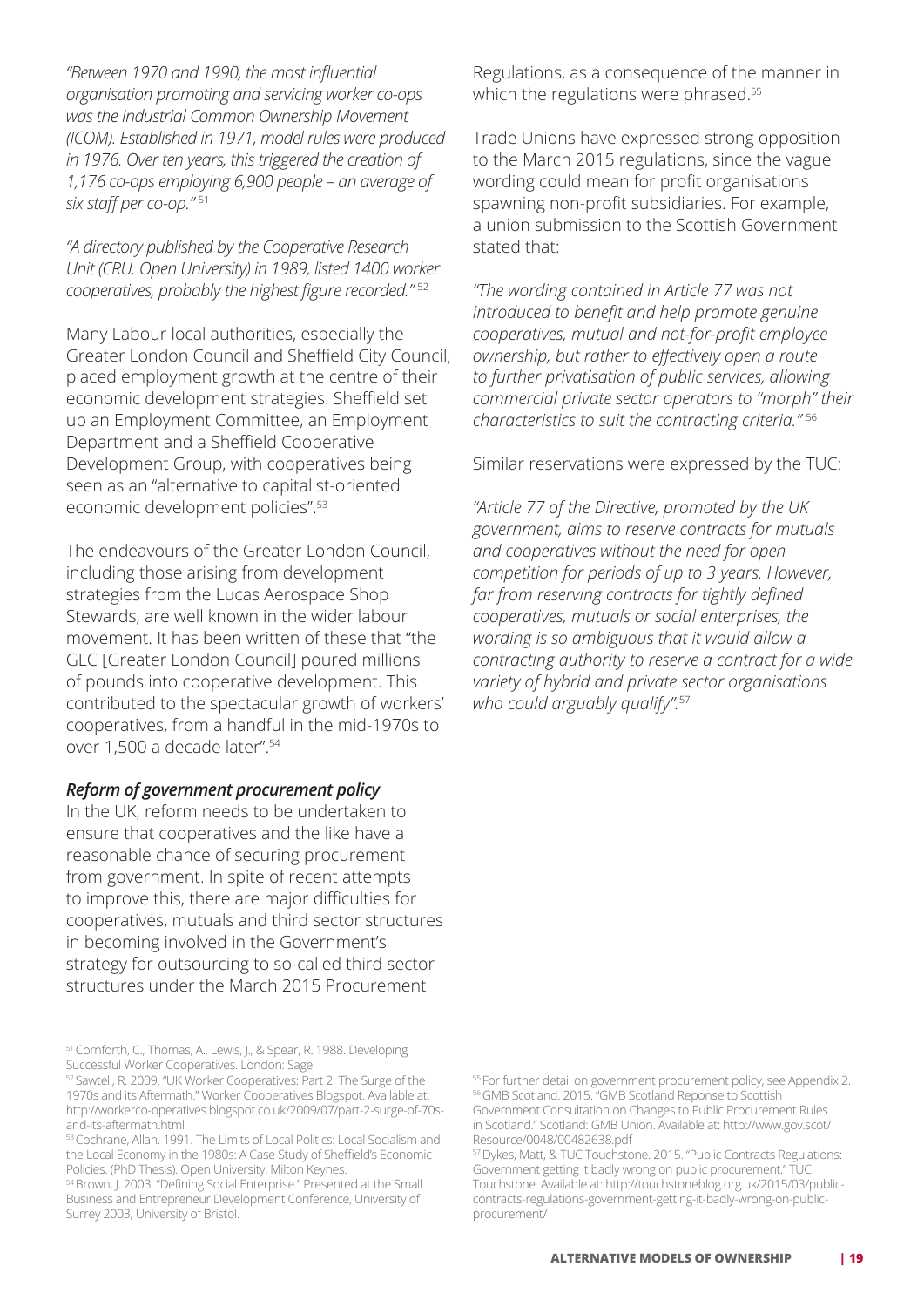# **b) Municipal and locally-led ownership**

# **Description**

Municipal ownership (that is, ownership by a town or district's governing body) refers to municipal control and operation of property, services, and systems. The idea of municipal ownership was popularised at the end of the 19th and beginning of the 20th centuries, when in countries such as the UK control of local services was transferred from either private firms or from the national level of government. It can include the running of waste collection, the running of parks, the provision of broadband services, and the operation of public transport.

Locally-led ownership refers to the encouragement of local involvement in the decision making of business entities operating within the region, with consequent focus from these entities in the progression of the local community. Examples of locally-led ownership include a host of community businesses, development trusts, community interest companies, and registered societies, which will be outlined in detail in the 'existing examples' section below.

But locally-led ownership is not necessarily as simple as ownership in the physical sense. More to the point, the term indicates that the economy in an area is not 'owned' by corporate interests, but rather it is 'owned' by the local community. As such, it refers to the localisation of economic control. This means that economic decisions, made locally, are used to try to advance the interests of the community as a whole, to strive to achieve 'Community wealth building'. It is about empowering communities to address the challenges that they face.

Organisations such as the Centre for Local Economic Strategies (CLES) are at the forefront of this agenda. Through a range of activity and action across the UK and beyond, the community wealth building activities of CLES are looking to maximise the fruits of the economy, creating a context for greater economic and social inclusion.

Community wealth building includes an array of activities already happening across the country.<sup>58</sup> This includes:

- Work around 'anchor institutions' and realising and harnessing their potential. Including how the commissioning and procuring of goods and services needs to be more local and flood through local supply chains
- Recognition of how land and property holdings and pensions funds should benefit local economies more
- **O** New movement of social innovation, with a growth in local currencies, local banks, community shares and community energy schemes
- **O** Living Wage activities
- Advancing the 'Foundational Economy' of everyday life (utilities, care sector, local retail)<sup>59</sup>
- **O** The development of ownership models which circulate wealth rather than extract it – cooperatives, mutual, CiC's etc.
- Work around the collaborative economy and the circular economy, including how smart technologies herald a new open source collaborative economy, where peer to peer activities take economic wealth production away from the few within a vertical hierarchy, to many within horizontal systems. And creating a deep relationship between producers and consumers, and more sensitivity to social concerns and unmet social needs.
- Work stimulating the growth and social responsibility of business. Including the advancement of employee involvement in the board room, adoption of voracious corporate social responsibility activity.

# **Advantages**

The localisation of economic activities and control serves to strengthen economic resilience and to enhance the democratic nature of decision making. By being more closely managed, the economy can be geared in such a way as to place a priority for the well-being of its constituents above a devout

<sup>58</sup> For a summary, see New Start. "Good City Economies". Available at: https://newstartmag.co.uk/good-city-economies/

<sup>&</sup>lt;sup>59</sup> Bentham, T., et al. 2013. "Manifesto for the Foundational Economy." CRESC Working Paper No. 131. Available at: http://www.cresc.ac.uk/ medialibrary/workingpapers/wp131.pdf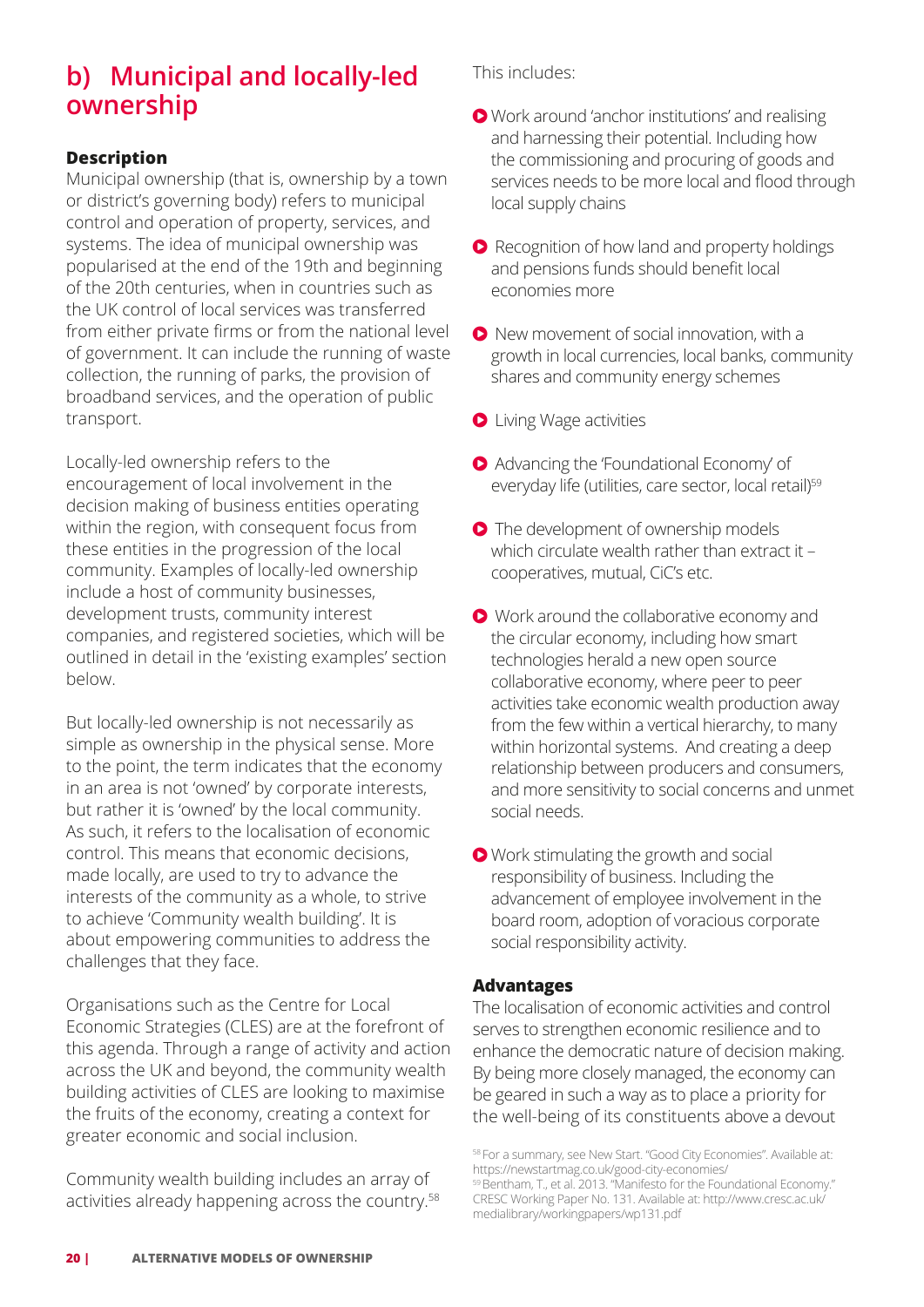commitment to the interests of private corporations. Concerning municipal ownership, as has been stated above, it is evident that service provision for communities was worsened in private hands, and that government ownership would improve community experience of service-use.<sup>60</sup>

The history of economic development has taught us that the state has always played an active and essential role in achieving prosperous economic activity and increased well-being.<sup>61</sup> Without state regulation, involvement, and management of business it has proven extremely difficult to increase wages, improve working conditions, encourage economic linkages (e.g. between a factory and a prospective local uniform supplier), establish new sectors, or to ensure the continued competitiveness of firms in existing sectors.

This same economic logic applies to local development. If a given town or region wants to ensure economic well-being it requires a) that economic activity continues to function well, and b) that the benefits of economic activities are shared amongst all members of society; and to achieve these requires active involvement from local government. Municipal and local-led ownership, by entrusting local government and local communities with more power, gives communities the opportunity to shape and secure their economic future, and to avoid parts of a given country being economically forgotten.

The following table, taken from a CLES report, highlights the potential advantages of having municipal and local-led ownership.

# **Table 2: The advantages of having good municipal and local-led ownership** <sup>62</sup>

| Table 5.6 Employee ownership in the bus industry<br>(firms converting to employee ownership) |                                         |  |  |  |
|----------------------------------------------------------------------------------------------|-----------------------------------------|--|--|--|
| 'GOOD' LOCAL ECONOMIES                                                                       | <b>TRADITIONAL LOCAL ECONOMIES</b>      |  |  |  |
| Resilient                                                                                    | Fragile                                 |  |  |  |
| Bottom up and pluralistic                                                                    | Designed from the centre                |  |  |  |
| Co-designed with communities                                                                 | Consults with communities               |  |  |  |
| Enables growth of well-being and agency                                                      | Priorities GVA growth                   |  |  |  |
| Asset-based development                                                                      | Inward investment                       |  |  |  |
| Small and particular to place                                                                | Big and 'broad brush'                   |  |  |  |
| System changing                                                                              | Not actively reducing inequality        |  |  |  |
| Supports community/co-operative ownership                                                    | Incentivises big business               |  |  |  |
| Enhances the existing foundational economy                                                   | Focused on high growth sectors          |  |  |  |
| Local supply chains allow multipler effect                                                   | Money leaks out of the community        |  |  |  |
| Finance that is relevant to local needs                                                      | Finance that serves self                |  |  |  |
| Enabling, collaborative leadership                                                           | Top down leadership                     |  |  |  |
| Local policies are realistic and aligned with need                                           | Local plans devised with boomgoggles on |  |  |  |

# **Existing examples and pitfalls to be avoided**

The following details a variety of locally-led business entities, outlining their existing status in the UK. It also provides a case study of a successful recent model of municipal and locally-led development in Preston.

#### *Community Businesses*

The following are examples of different community businesses:

- $\bullet$  Buying group a group of consumers who, by pooling their buying power and ordering food in bulk, direct from farmers or suppliers, buy good quality food at a more affordable price
- Community enterprise a trading organisation set up, owned and controlled by a geographical community or community of interest. They generally trade for a social purpose
- Community owned shop a shop owned and generally also run by a local community
- Community supported agriculture an organisation which is generally a partnership between grower and consumer
- Cooperative an autonomous association of persons united voluntarily to meet their common economic, social, and cultural needs and aspirations through a jointly owned and democratically-controlled enterprise which conforms to the seven cooperative principles shown above
- Development Trust a community-owned and led organisation, which develops community assets and community enterprise
- Farmers' Market a public market at which farmers and other producers sell directly to consumers. Some are privately run, some are run by local authorities and some are cooperatives of the farmers and producers

<sup>60</sup> The Trade Union Co-ordinating Group. 2013. "The Real Cost of Privatisation<sup>1</sup>

<sup>&</sup>lt;sup>61</sup> For an overview see Chang, H-J. 2002. Kicking Away the Ladder: Development Strategy in Historical Perspective. London: Anthem Press. See also Appendix 3 for further information

<sup>62</sup>CLES. 2017. "RSA Inclusive Growth Commission: Open call for Evidence." Available at: https://cles.org.uk/wp-content/uploads/2017/02/ RSA-Inclusive-Growth-Commission.pdf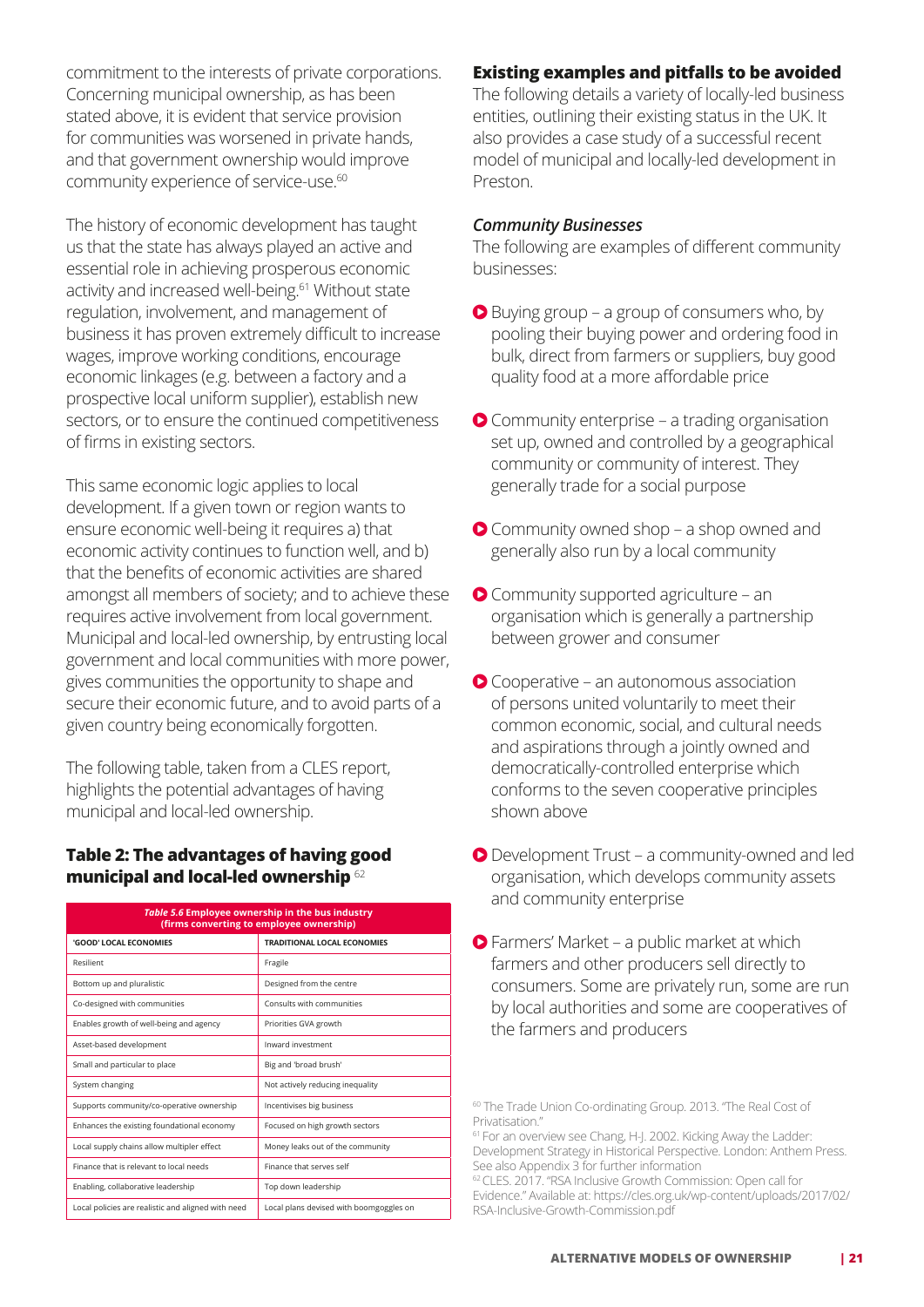● Social Enterprise – a business with primarily social objectives whose surpluses are principally reinvested for that purpose in the business or in the community, rather than being driven by the need to maximise profit for shareholders and owners. Social enterprises tackle a wide range of social and environmental issues and operate in all parts of the economy. However, the Government is now content to recognise more organisations which proclaim a social purpose as 'social enterprises'.

Irrespective of the legal form or organisational type for a community enterprise, it will generally have a governing body and a wider membership. Once an organisation has a membership greater than 12-15, it becomes harder for its membership to be directly involved in governance. It also becomes harder for all members to attend meetings and the decision-making becomes challenging for a larger group. It is common in this situation for the membership to elect a smaller committee (the governing body) and delegate some of its powers to it. This committee can meet more easily and make decisions between general meetings of the entire membership.

### *Development trusts*

Development trusts are a particular type of partnership organisation that offers benefits to the local community and has advantages for many public bodies, non-profit agencies and funders.

A development trust is usually a Company Limited by Guarantee with Charitable Status. Profits cannot be distributed to members, and are used for the benefit of the local community. The membership of a trust is drawn from a geographically-defined area. Members may be individuals and organisations or just organisations. The board of a trust is made up of representatives from the public, voluntary, community and private sectors. These, with individuals and additional funders if appropriate, may be elected from 'voting sections' of the membership.

The board is the policy-making body, and is unpaid; paid staff may be employed to carry out the day-to-day operations of the trust. A trust may set up subsidiary organisations to further its objectives, for example trading companies whose profits are covenanted back to the trust.

Development trusts are community organisations which:

- Are owned and managed by the local community
- Aim to achieve the sustainable regeneration of a community or address a range of economic, social, environmental and cultural issues within a community
- **Are independent but seek to work in** partnership with other private, public and third sector organisations
- Aim to reduce dependency on grant support by generating income through enterprise and ownership of assets. Trading surpluses principally reinvested in organisation or community.

A development trust is an organisation that is engaged in the economic, environmental and social regeneration of a defined area. It is independent and aims for self-sufficiency and not for private profit. It is community based, owned and managed and is actively involved in partnerships and alliances between the community, voluntary, private and public sectors.

# *Community Interest Companies*

Community Interest Companies (CICs) started in 2005 from New Labour's Companies (Audit, Investigations and Community Enterprise) Act 2004, designed for organisations seeking to use profits and assets for the public good. CICs are easy to set up, with the flexibility and certainty of a company form, but with special features to ensure they should be working for the benefit of the community. It was argued that charities (including charitable Industrial and Provident Societies, or IPSs) were not suited to social entrepreneurs who wished both to control an organisation and receive a salary from it.63 They have proved popular and more than 10,000 have been registered in the first 10 years. CICs are loosely regulated with a part time regulator and small staff.

Their fastest growing component is Community Interest Companies based on Companies Limited by Shares, which has led to fear that these are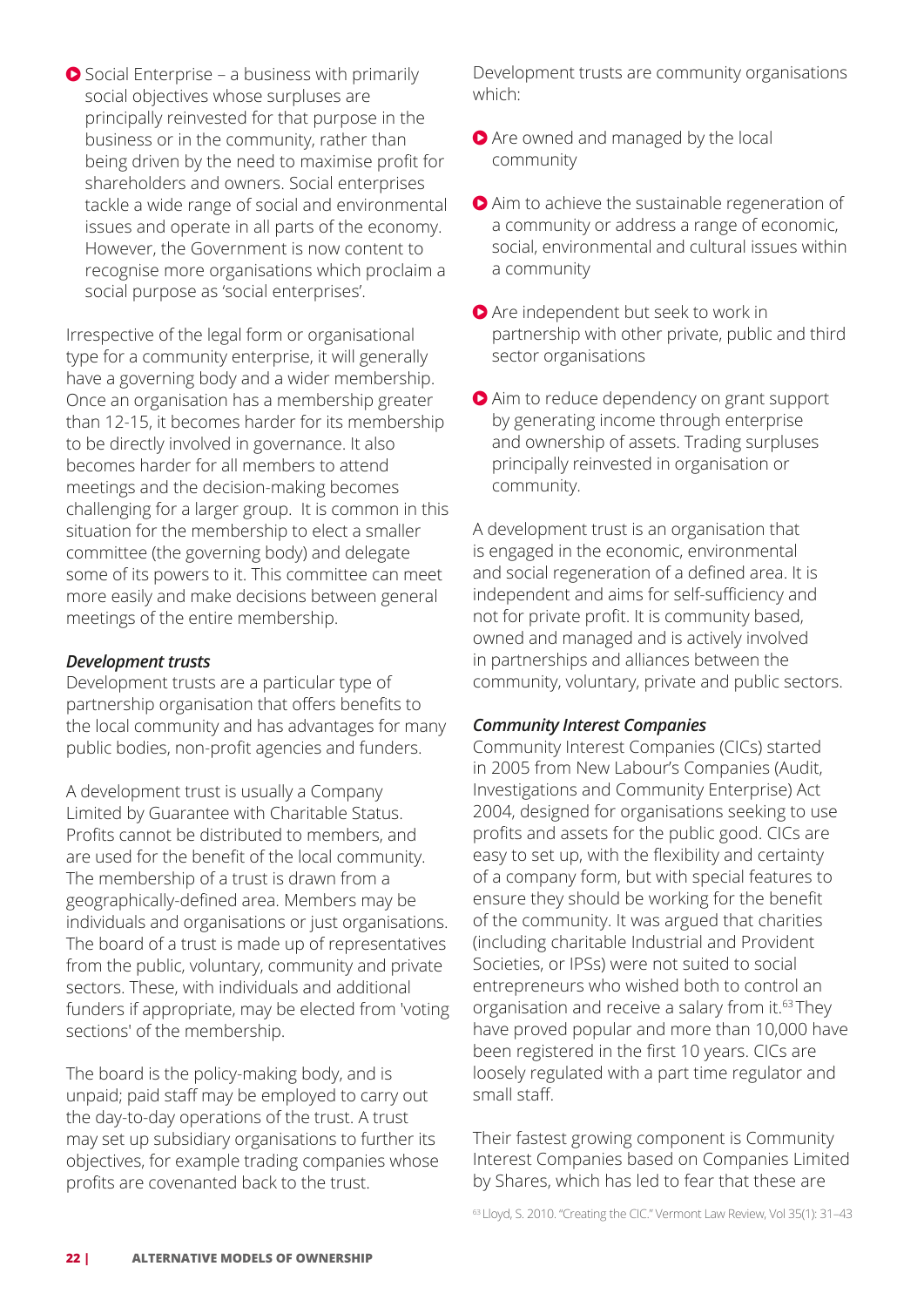private limited companies using a CIC "wrapper" to augment their public acceptability. The principal feature of a CIC is that it contains a lock on its assets, which prevents profits being distributed to members or shareholders other than in certain circumstances. A CIC is obliged to pursue the community interest and must report on how it does this to the CIC Regulator.

A Company Limited by Guarantee with an asset lock allows the CIC to demonstrate to funders its not for profit status. But there have been some concerns about the asset lock since it may place restrictions on the organisation's ability to raise external finance. In some cases, some stakeholders believe that CIC status might deter potential investors.

CICs operate in a broadly similar way to normal companies, except in certain aspects described above. Like ordinary Companies Limited by Shares and Companies Limited by Guarantee, a CIC's constitution is its Memorandum and Articles of Association. In addition, CIC legislation requires that the Memorandum and Articles of Association of a CIC must contain certain protections.

Though CICs are regulated by the CIC Regulator, it was always intended that regulation should be 'light touch'. However, the Regulator is committed to responding to complaints from stakeholders and has considerable powers to act to protect the community interest. A CIC is required to file a community interest report each year. This report must include details of the remuneration of directors, dividends paid on shares and interest paid on certain types of loans. It must explain how it has pursued the community interest and how it has involved stakeholders. However, many observers have commented on the Regulator's inadequate staffing for all this.

A CIC Limited by Shares or Guarantee may apply for grants and take out secured and unsecured loans in the same way as a normal company. Interest rates on CIC borrowing must be at normal commercial rates, and performance-related interest is restricted. A CIC Limited by Shares may obtain equity finance. There are caps on interest and dividends to limit the amount of assets which can be transferred out of the CIC. For the cap on the amount of performance related interest that a CIC can pay on a loan, from October 2014 the

cap is 20% of the average amount of a CIC's debt during the 12 months immediately preceding the date on which the interest is due to be paid. There is a cap for dividends:

**a)** Though shareholder dividends were restricted to 20% as a percentage of nominal value, this was removed in the Community Interest Company (Amendment) Regulations 2014

**b)** The profit distributed in dividends by the CIC must not be greater than 35% of its total distributable profit

**c)** If the shares are bought back by the CIC from the investor they can only be bought back at the nominal value of the share stated in the articles.

### *Registered Societies – Formerly Industrial and Provident Society Community Benefit Societies*

An Industrial and Provident Society (IPS) Community Benefit Society (a Bencom) is an incorporated Industrial and Provident Society (Registered Society) that conducts business for the benefit of its community. Profits are not distributed among members, or external shareholders, but returned to the community. The legislation requires that a Community Benefit Society must have some special reason for seeking registration as a society and not as a company.

In practice this means a standard constitutional provision requiring that benefits will not be returned to members, demonstrating that business is conducted for benefit of the community, and including an attachment to the cooperative principle of one member, one vote, regardless of contribution.

Because Community Benefit Societies can issue shares to raise funds, they can raise their own funds, thus avoiding intermediation. Since 2009, 120,000 people have invested over £100 million to support 350 of these communities throughout the UK. The FCA does not provide guidance on who can be a member of a Community Benefit Society. In the context of community shares, it is assumed that membership is open to any person who supports the purpose of the society, without the distinction found in cooperative societies between user and non-user members.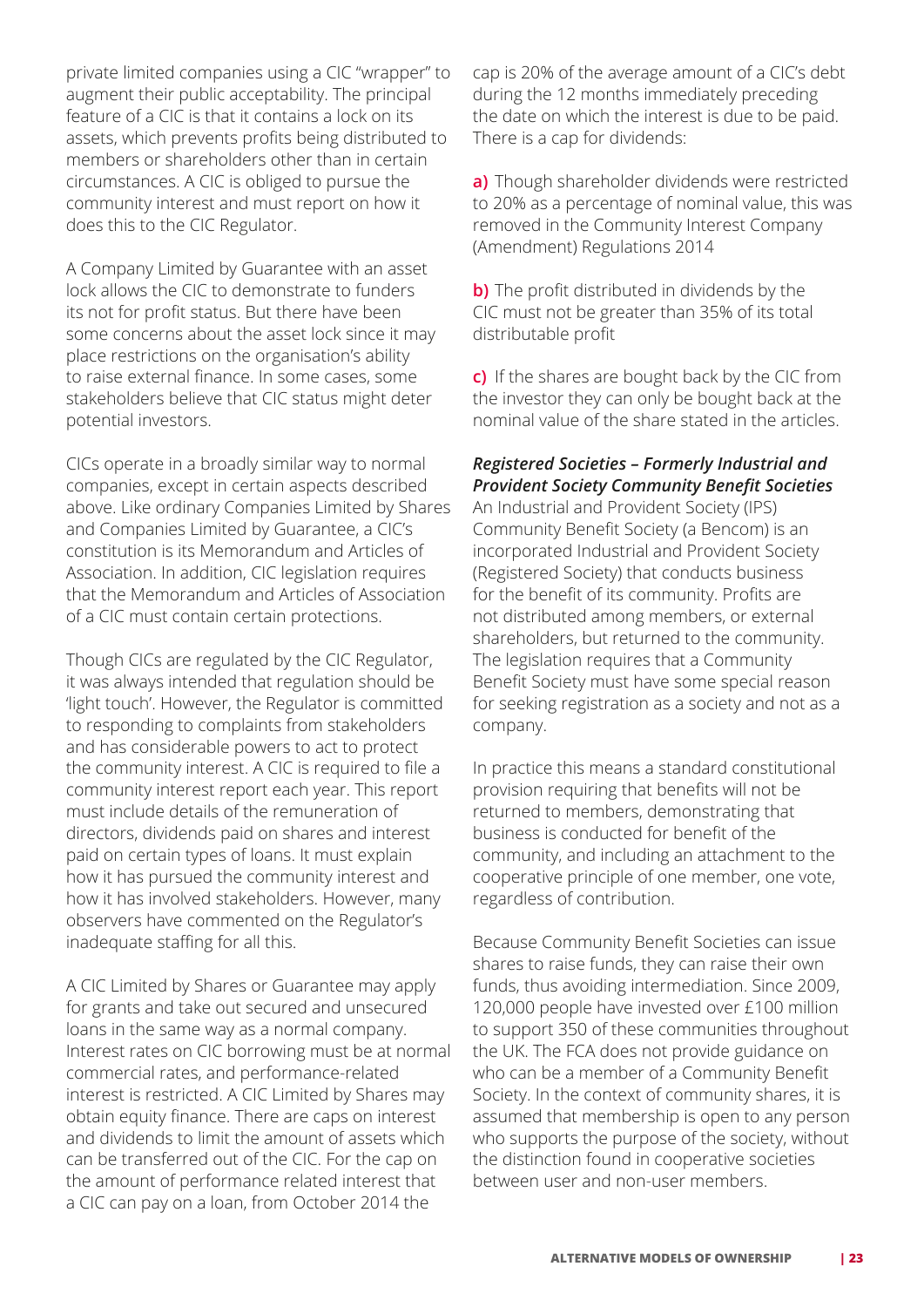**Box 1:** Progressive Procurement: Encouraging local investment and economic activity in Preston In 2005, amid much fanfare, a £700 million regeneration initiative for Preston city centre was announced, but in 2011 the scheme was abandoned after one of the major partners, John Lewis, pulled out.<sup>64</sup> In response to the difficulties in securing inward investment, Preston and Lancashire have embarked on a pioneering experiment in democratic local economy, looking to replicate the "entrepreneurial state" – as described by Mariana Mazzucato – at the local level.  $65$ 

Over the last 3 and half years, the Preston City Council and the Centre for Local Economic Strategies (CLES) have been working in partnership on a "Community Wealth Building" initiative, which seeks to harness the spending power of six "anchor institutions" (organisations with an important presence) based in the city – Preston City Council, Lancashire County Council, Preston's College, Cardinal Newman College, Lancashire Constabulary and Community Gateway – in order to stimulate local economic activity. The project began by assessing the process of procurement for these institutions, particularly the extent to which they utilised local organisations to provide goods and services. It was found that of a combined annual spend of some £750 million, only 5% was with organisations based in the Preston boundary and just 39% with organisations based across Lancashire. This meant that more than £450 million leaked out of the Lancashire economy.

The work targeted what has been termed 'influenceable spend' in the anchor institutions. These are goods and services which are not tied up in long-term framework agreements and not specialist and therefore unlikely to be found in Lancashire: goods and services for which there are local organisations that could potentially act as suppliers in the future. The partnership then sought to develop an understanding of local organisations, build up their capacity, and raise their awareness of potential opportunities.

Preston City Council has now identified around £3 million of opportunities that are potentially

<sup>65</sup> Mazzucato, M. 2013. The Entrepreneurial State: Debunking Public vs. Private Sector Myths. London: Anthem Press

'influenceable'. Lancashire County Council has revisited its commissioning and procurement strategies and has broken contracts into lots to enable smaller organisations to be supported to bid. Lancashire Constabulary now requires quotes from local organisations on procurement opportunities between £10,000 and £50,000. As a consequence millions of pounds have been repatriated to the local economy.

The impact of this work will be more measurable in the longer term, but changes that are bringing benefits for the local economy in the form of jobs and business development are visible. Preston has already improved its status in the 'Index of Multiple Deprivation', with better paid jobs and wealth rippling into its communities.<sup>66</sup> If the amount spent in Preston by the anchor institutions increased from 5% to 10% and was sustained over the next ten years, this would mean a further £370 million being spent with organisations based in the city over that period.

Multiply that across the UK and it's easy to see how influential anchor institutions could be in their local economies if they harnessed the full potential of their procurement spend.

This work is bold and innovative with the EU spreading Preston's ideas in 9 European countries through 'URBACT III', and it has been road-tested before with CLES working with Manchester City Council to increase spend on goods and services to the Manchester economy to over 70% supporting 5000 plus jobs.<sup>67</sup>

Joining this progressive procurement strategy is a range of other activity which Preston has been advancing. This includes:

- Support for credit unions, Community Development Financial Institutions, and local banking. In Preston, Labour launched a new city wide credit union "Guild Money" as part of a financial inclusion strategy attracting nearly 200 members since last year
- **O** Exploring possibilities of a community bank

<sup>64</sup>BBC News. "Preston Tithebarn scheme abandoned after John Lewis withdraws." 3 November 2011. Available at: http://www.bbc.co.uk/news/ uk-england-lancashire-15571764

<sup>66</sup>Labour List. "McDonnel aims to unlock £40 billion economic boost with co-op sector expansion." 20 April 2016. Available at: http://labourlist. org/2016/04/mcdonnell-aims-to-unlock-40bn-economic-boost-with-coop-sector-expansion/

<sup>67</sup>URBACT EU. "Procure – creating a good local economy." 19 April 2016. Available at: http://urbact.eu/procure-%E2%80%93-creating-good-localeconomy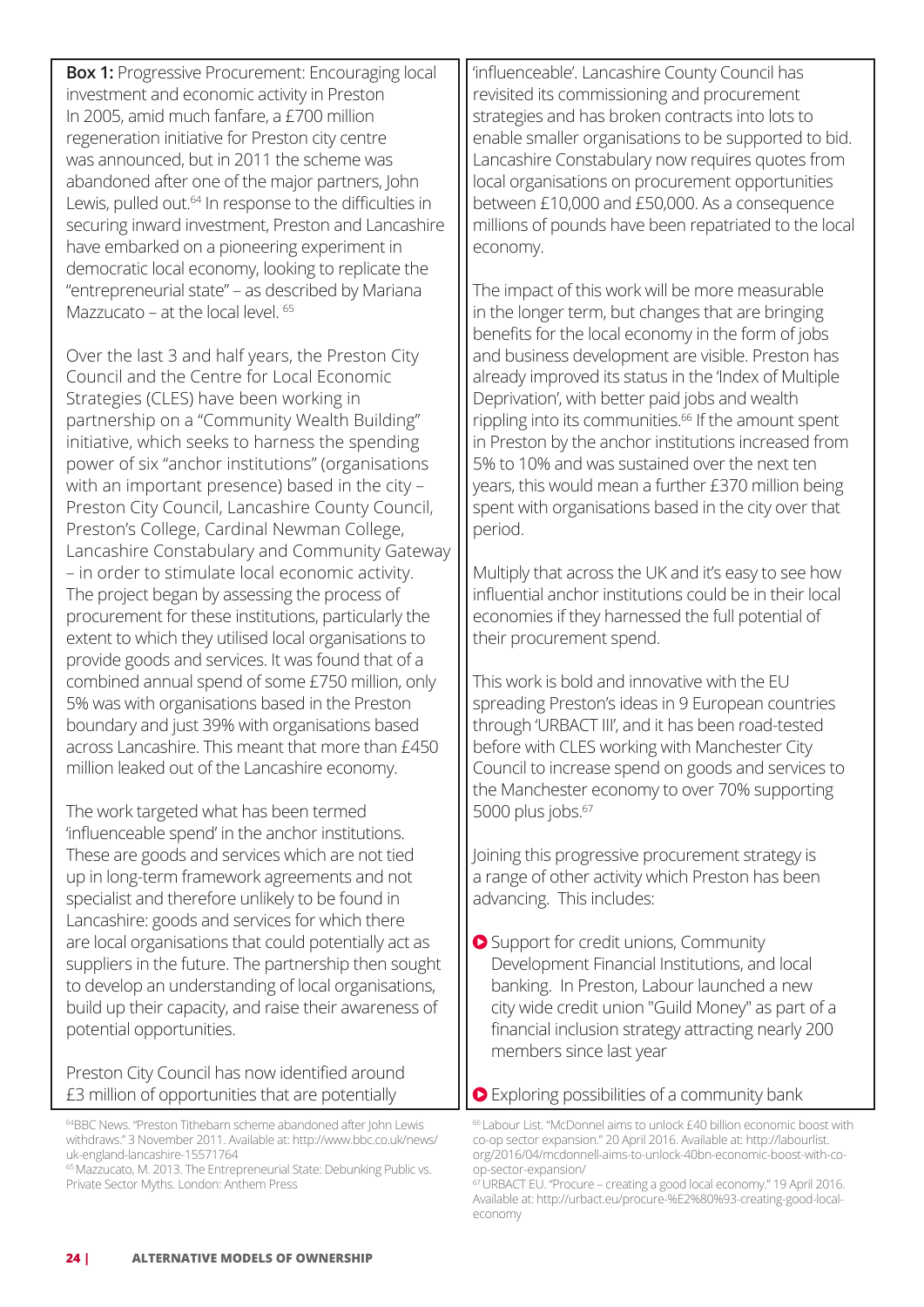- Working with the local Chamber of Commerce to encourage retiring business owners to sell their companies to their employees
- Exploring possibilities of using local pension fund resource for local investment
- **O** Trade unions like Unite and PCS promoting credit unions to their members
- Creating a cooperative infrastructure similar to Mondragon Cooperative Corporation in Spain with its federation of 257 worker cooperatives. In Preston a number of charities, Community Interest Companies (CIC's) and social enterprises already work to cooperative principles. The plan, working with University of Central Lancashire, is to merge these with existing cooperatives and employee owned businesses in a Mondragon style infrastructure.

# **What is required to improve and expand municipal and locally-led ownership in the UK?**

# *Using 'Anchor Institutions' as hubs for local economies*

A key component of the Community Wealth Building initiative described in Box 1 has been around anchor institutions. The term 'anchor institutions' is commonly used to refer to organisations with an important presence in a place, examples include local authorities, NHS trusts, universities, trade unions, local businesses and housing associations. CLES has conducted extensive work on anchors in Belfast (2014), Preston (2014-present)<sup>68</sup> and recently began work in Birmingham<sup>69</sup>, Oldham (and at time of writing early conversations are taken place in Greater Manchester).

Anchor institutions are significant because they have a large stake in their local area as, due to their activities, they cannot easily relocate. For example, while many corporations may be able to move, an airport or a hospital probably will not. While the primary objective of anchors may not always be about creating excellent local

68 Jackson, M and McInroy, N. 2017. "Community Wealth Building through Anchor Institutions." Centre for Local Economic Strategies (CLES). Available at: https://cles.org.uk/wp-content/uploads/2017/02/Community-Wealth-Building-through-Anchor-Institutions\_01\_02\_17.pdf 69 McInroy, N. and Jackson, M. "Making wealth work for all." The MJ.

Available at: https://www.themj.co.uk/Making-wealth-work-for-all/205981

economies, the scale of these institutions, their fixed assets and activities and their links to the local community mean that they are 'sticky capital' on which progressive local economics can be based.

The key to an effective anchor is to ensure that the resources it has (financial, time and social energy) and the general day-to-day operation are supportive of effective local economies. There are a range of ways in which different anchor institutions can leverage their assets and revenue to benefit the local area and local people.<sup>70</sup> In terms of economic development, anchors can act as purchasers, using local suppliers and producers; as employers, recruiting locally, and as incubators, supporting start-up businesses and community organisations. For example, universities can provide technological innovation and research expertise for local businesses and support the economy through student spending. Housing organisations and hospitals can support local businesses through the purchase of local goods and services, such as food, bed linen and information technology.

They also have a significant role as employers, holders of sizeable land and property assets to be used for local benefit, and also as investors within the economy.



<sup>70</sup> Jackson and McInroy, 2017

<sup>71</sup>CLES, NEF, & New Start. 2016. "Creating Good City Economies in the UK." Friends Provident Foundation.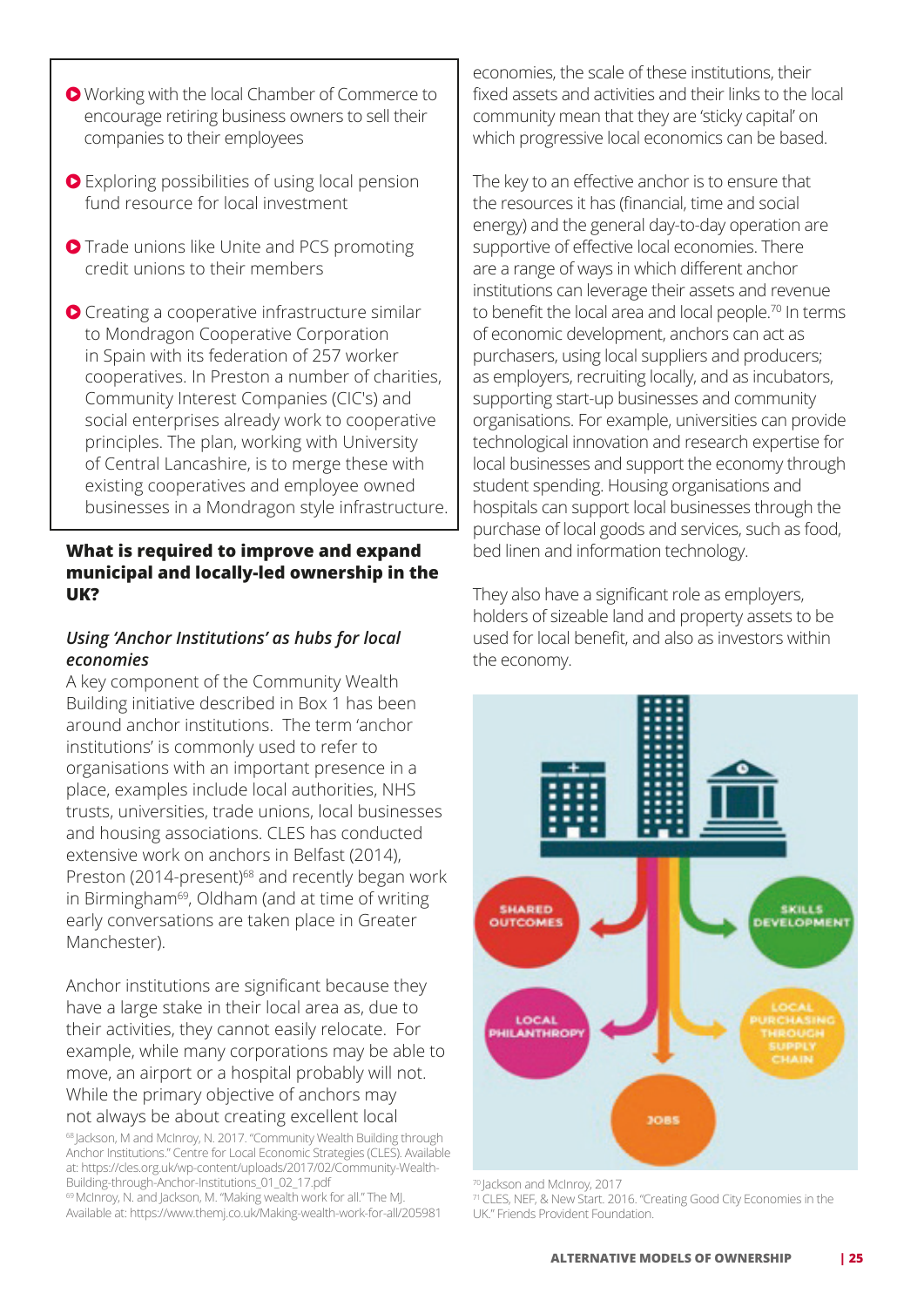### **Figure 1: Anchor institutions and their role** <sup>71</sup> *Active government policy at the national level*

There are numerous ways in which national policy can support progressive local economies. The fact of the matter is that much of the successful activities of the likes of Preston City Council have been achieved despite of the absence of a strong, supportive national framework. In this regard, there is much to consider:

- Development of national anchors in local areas. Phased relocation of major institutions/quangos outside of London (e.g. big lottery, OFSTED). These could become significant players in local economies, as employers, building owners, etc.
- Place-based budgets for some devolved English areas with corresponding totality of public spend
- **■** Legislation to create a duty for all areas to produce an employment charter for local employers (public, private, and social), with some guidance on expectation of local employees and other terms and conditions
- **O** Local authorities could be given new powers over all publicly owned land in their jurisdiction, including the authority to instruct different parts of the public sector (for example, Network Rail, the NHS, and the Ministry of Defence) to release land for economic development
- Devolution to local authorities of tax receipts from the environmental taxes (such as the Climate Change Levy and CRC Energy Efficiency Scheme). This would provide a new revenue stream for local authorities to develop bespoke initiatives including: providing loans and seedbed funding to support and nurture community energy schemes, and establishing or expanding large municipal energy schemes like District Heating Networks or cooperative energy companies
- **O** The creation of a national agency for community wealth building. This would be a clearing house for good ideas, national support, and possibly funding
- **O** Community wealth building zones. Like enterprise zones, but for local place based co-ops, CIC's, community and voluntary sector groups to enjoy relaxation of planning, local business taxes, etc.
- As discussed in Section 3(a), a new UK procurement law which supports local supply chains (especially in poorer areas). Currently some forms of progressive procurement practices are thwarted by European procurement law which does not permit the specification of 'Local' in tender briefs and thus favours larger business, and discourages local enterprise and cooperatives, so there may be more space for such policy 'post-Brexit'
- New social value act, which legislates for not just local authorities, but other parts of the public sector. At the moment NHS, the Police, etc. are wired into national purchasing frameworks
- Social innovation funds, which support microexperimentation and innovations.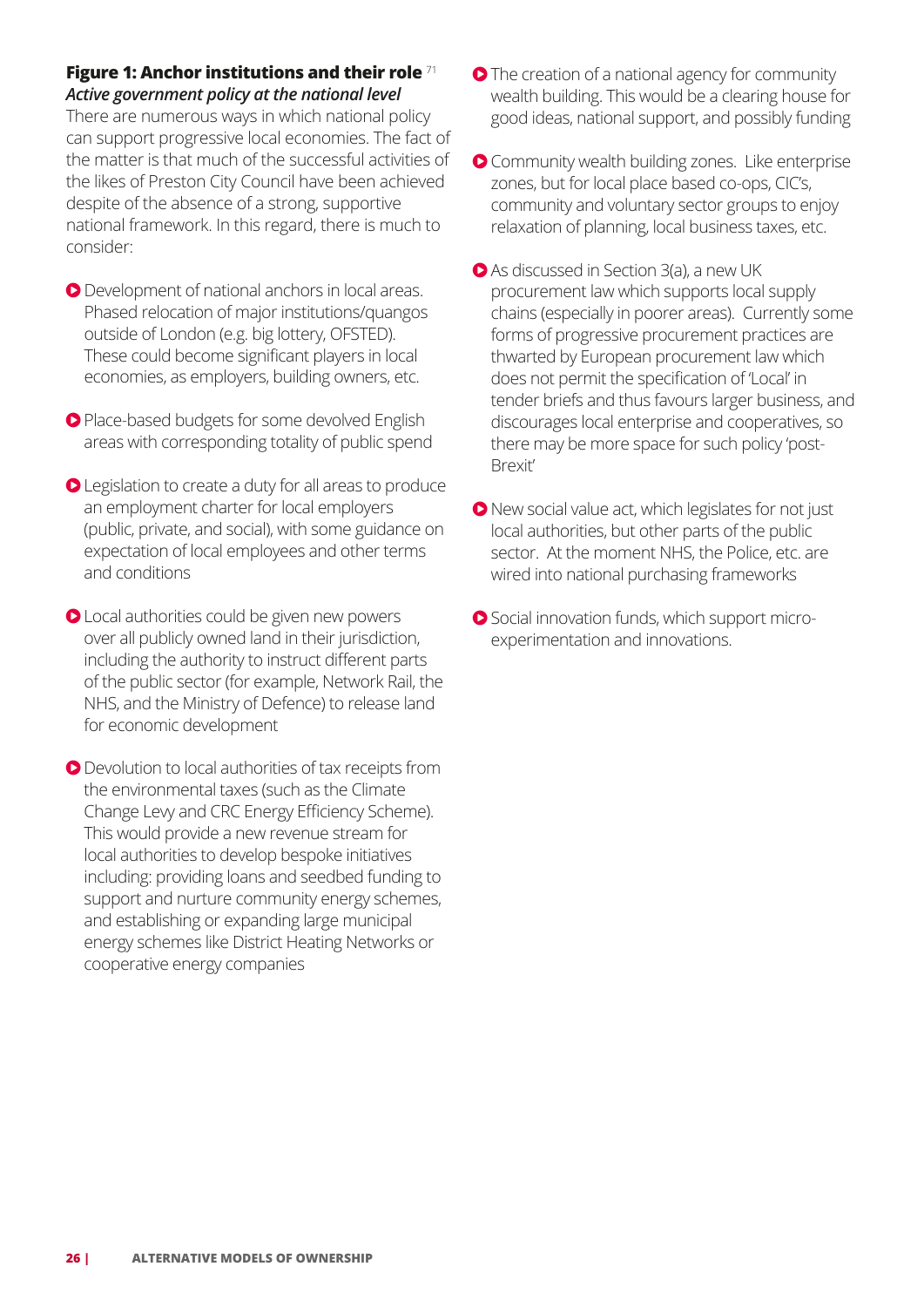# **c) National ownership**

### **Description**

National ownership is when certain enterprises are owned by the government. So-called 'state-owned enterprises' (SOEs) are legal entities created (or taken over) by the government to partake in commercial activities on the state's behalf. They can be wholly or partially owned by a government, and are normally designated to operate in commercial activities. There is some debate about how much government ownership is necessary to define an enterprise as being state owned, but a common working definition of SOEs is "enterprises where the state has significant control through full, majority, or significant minority ownership."72 The OECD states that "the ultimate purpose of state ownership of enterprises should be to maximise value for society, through an efficient allocation of resources" <sup>73</sup>

National ownership is an "enduring feature" of the global economic landscape, and SOEs have in fact been rising in influence in the world economy over the past decade – the proportion of SOEs amongst the Fortune Global 500 grew from 9% in 2005 to 23% in 2015.74 Though this increase was largely due to the rise of Chinese SOEs, the proportion of non-Chinese SOEs in the Fortune Global 500 also rose during this period, exemplifying their increasing prevalence. SOEs are most common within 'natural monopolies' (such as railways and telecommunications) and natural resources and energy, but have also historically been used in a host of other industries.

The national ownership model is similar to the prevailing private property model in our economy in the sense that the capital investor usually has the right to appoint management, as well as ownership rights to any profits. However, if the capital investor is a national state with a democratically elected government, state ownership gives some democratic accountability to the organisation of production.

Government ownership in the UK is still relatively prevalent, and includes organisations such as the BBC and various NHS agencies, and infrastructure

<sup>73</sup>OECD. 2015. "OECD Guidelines on Corporate Governance of State-Owned Enterprises: 2015 Edition." Available at: http:// www.oecd-ilibrary.org/docserver/download/2615061e. pdf?expires=1490954483&id=id&accname=guest& checksum=D9C0A3FCF84965DE33F0BD3EEBE275F5 74 PWC, 2015

agencies such as Highways England, Network Rail, and until recently the Royal Mail. Other examples include the Student Loans Company and the Green Investment Bank.75 Until the 1980s, nationalised industries were common, and the economic viability of state ownership is therefore uncontroversial although its desirability is of course contested.

### **Advantages**

While it is possible and desirable from the point of view of creating more democratic forms of ownership to encourage decentralisation, local and regional models of ownership, public ownership through national state level institutions remain important for economic and social policy. This is particularly the case where the government wishes to secure important public policy objectives, such as combating climate change, modernising infrastructure or providing 'patient capital' for the development of particular economic sectors. National level forms of public ownership that are capable of providing an overall strategic compass can work alongside public and collective forms of ownership at lower geographical scales.

There is a lot of prejudice in mainstream business, media and political circles against SOEs, but there are a significant number of examples around the world of well-run and effective organisations.<sup>76</sup> Moreover, many of the problems typically ascribed to state owned entities, for example, that they are complex organisations that can be overly bureaucratic and are subject to capture by vested interests (such as managers and workers), are equally true of large private corporations. Indeed, it has been argued that state owned enterprises that have effective corporate governance structures to represent diverse interests, may be less susceptible to so-called 'principal agent capture' than private corporations with dispersed shareholders.

There remain several critical reasons for state ownership in an economy.77 First, in those sectors that are 'natural monopolies', because the technical conditions of the sector mean that it is impossible to have more than one supplier (e.g. railways, electricity, water), a private supplier will be

<sup>72</sup>PWC. 2015. "State-Owned Enterprises: Catalysts for public value creation ?" Available at: https://www.pwc.com/gx/en/psrc/publications/assets/pwcstate-owned-enterprise-psrc.pdf

<sup>75</sup> Privatisation of the Green Investment Bank was launched on 3 March 2016. See here for more information: http://www.greeninvestmentbank. com/about-us/privatisation-process/ <sup>76</sup>See Chang, 2007.

<sup>77</sup>See Chang, 2007.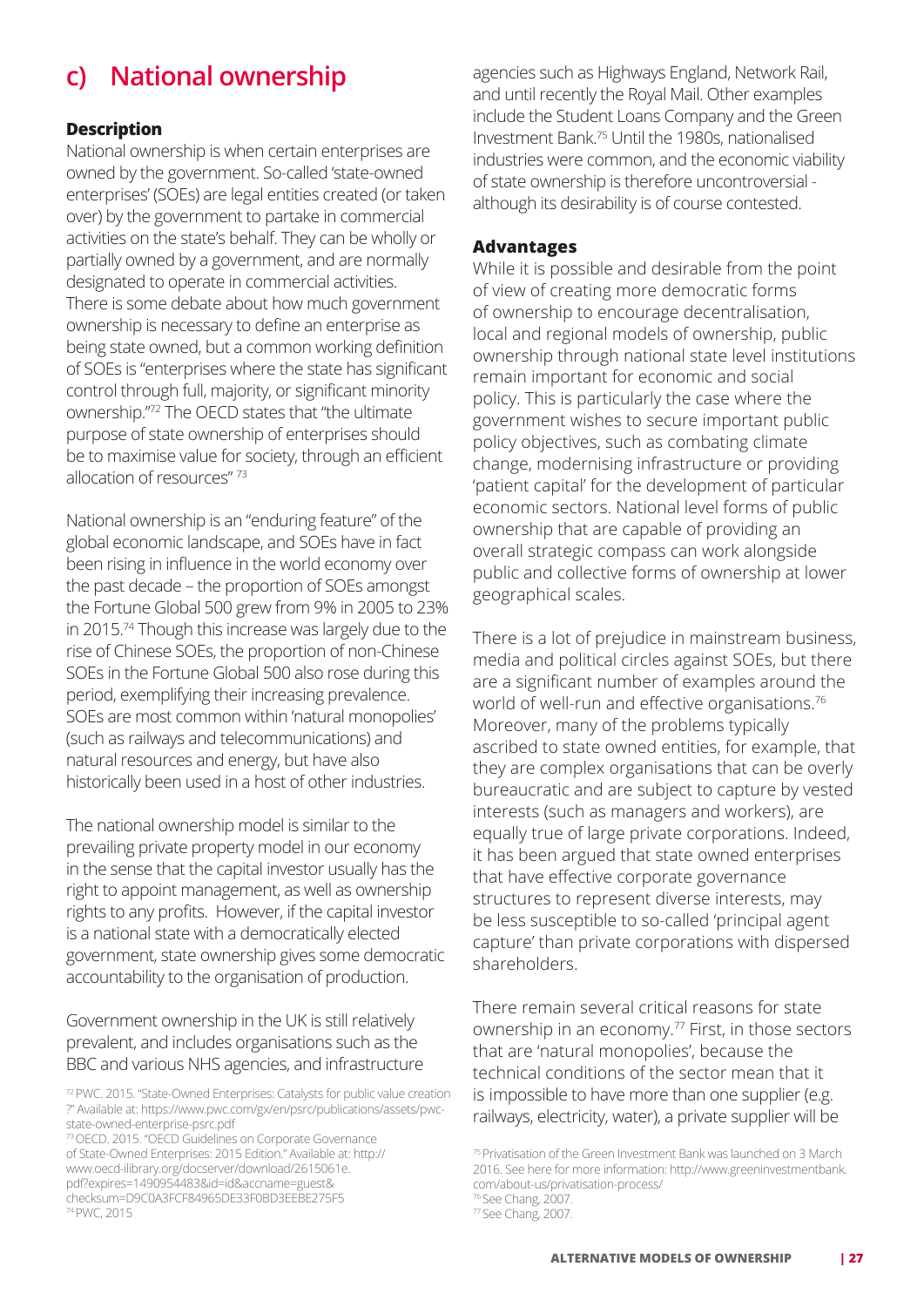able to extract monopoly rents against the broader common good. This is the case in many of the utility sectors today, despite government attempts at regulation and price control.

Second, in areas that require significant capital investment with long horizons to realise any return on investment, private capital is often unwilling to invest unless it can be given guaranteed returns. As mentioned in Section 1, capital markets are infamously short-termist, preferring sectors that produce high returns at low risk. Private firms therefore often require massive guaranteed subsidies or government underpinning of market activities. The best recent example of this is the UK Government's Private Finance Initiative, initially envisaged as public infrastructure investments where the private sector would supply the capital and absorb the risk. The reality has been that to attract private capital governments have had to offer extremely generous terms that at the same time often leaves critical public assets in private hands. A recent report has suggested that the 860 PFI projects that have been constructed in the UK since 1991 have resulted in £239 billion of liabilities for future generations of taxpayers.<sup>78</sup> Another pertinent example comes from the UK's privatised energy sector where the government has provided massive subsidies and incentives for private and foreign energy operators (often themselves SOEs) to build renewable and nuclear energy generating capacity.<sup>79</sup>

A third critical argument for national state ownership is providing equality of service for customers. Under privatised systems, poorer customers and rural areas often face either higher prices or a diminished service compared to higher income groups and those in larger urban areas where profit margins are much higher. The paucity of internet and telecoms provision in much of the UK, compared to other countries is testimony to the inequalities produced by a profit oriented system that does not invest sufficiently in national service provision. Providing a nationalised state owned service in such circumstances is more equitable.

While the context of globalisation has undoubtedly changed the economic environment within which national economies are embedded, and the growth of a more open, dynamic global economy and

79 Keay, M. 2012. U2K Electricity Market Reforms: Cash is King." Oxford Energy Comment, November 2012. Oxford Institute for Energy Studies, Oxford.

powerful financial markets does serve to constrain some traditional forms of national economic policy, national level state intervention is likely to become more, rather than less important. Achieving critical national policy objectives such as modernising infrastructure, providing decent health and social care and combatting climate change all require a long term strategic approach that is incompatible with commercial considerations. These are areas where private capital, driven by short term profit and revenue maximisation, is inappropriate and unwilling without massive public subsidy. Given the ability of state owned corporations to borrow at much cheaper rates than the private sector, public ownership is the cheaper and more desirably long term option, ensuring also that revenues generated can be returned to the public purse.

### **Existing examples and pitfalls to be avoided**

National state ownership has been a critical factor in the successful modernisation and development of many economies around the world since the end of the Second World War, from France, to Norway, to Singapore, South Korea and most recently, China. One seldom-discussed European success story is Austria, which achieved the second highest level of economic growth (after Japan) between 1945 and 1987, with the highest state owned share of the economy in the OECD.<sup>80</sup> A common denominator in virtually all sustainable economic success stories in recent years has been the role of state owned banks and investment funds that promote longer term industrial development programmes.

Globally, the countries that have enjoyed the most dramatic success in achieving economic growth and prosperity in the second half of the twentieth century – Asian economies such as Singapore, South Korea, Taiwan and China – have all had state owned corporations and institutions that have provided long term development capacity. Singapore, for example, which is often held up as a free market economic model, has a large number of state owned or partially state owned corporations operating across sectors, co-ordinated by the state holding company Temasek, which have enabled the state to interact with and steer the private sector along a particular trajectory.<sup>81</sup>

<sup>78</sup>Parker, D. 2012. "The Private Finance Initiative and Inter-Generational Equity." Intergenerational Foundation.

<sup>80</sup> Chang, H-J. 2009. "Under explored treasure troves of development – lessons from the histories of small rich European countries," in M. Kremer, P. van Lieshoust and R. Went (eds) Doing Good or Doing Better – Developing Policies in a Globalising World, Amsterdam University Press.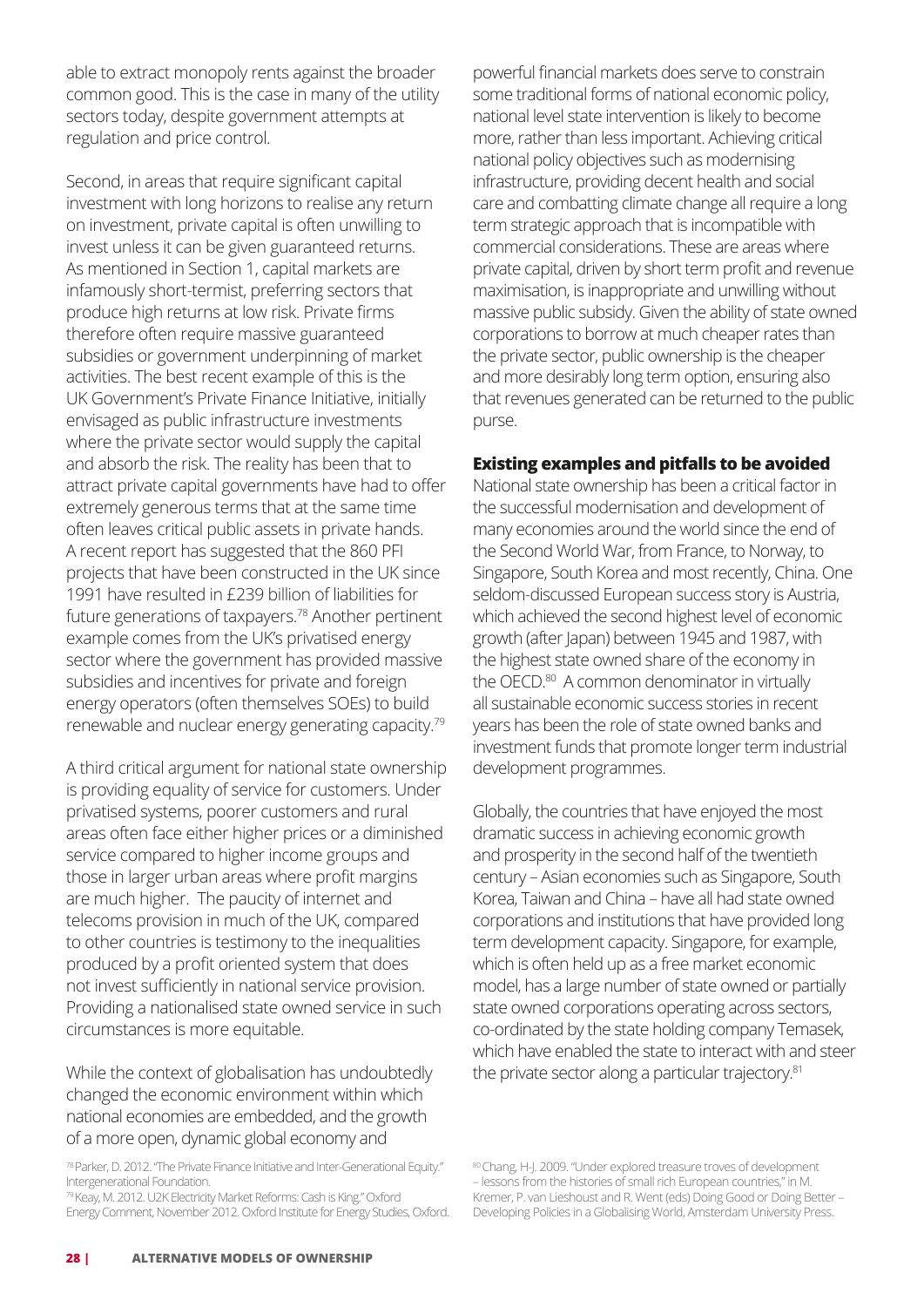Existing models of national ownership can broadly be broken down into two types: full state ownership and partial state ownership. Taking an industry into full state ownership (FSO) will in theory secure the objectives of being able to influence key sectors and undertake longer term strategic planning to secure important goals, such as dealing with climate change, building and maintaining modern electricity or transport systems, etc.

Partial state ownership (PSO) is perhaps the most common form of state ownership in the contemporary global economy, largely resulting from partial privatisation processes, and is a feature in many European countries. While these forms can be used to secure wider public policy goals or to provide some public influence in different parts of the economy, the trend in recent years – as with many fully owned state companies – has been to allow such firms complete commercial freedom, with the state effectively as a sleeping partner that benefits from profit and dividends alone with firms effectively operating as purely profit-seeking entities. In too many cases, this means that state owned corporations become closed off from public scrutiny and wider debate. New models of state ownership at the national level should aspire to be publicly accountable and open to democratic scrutiny so that they do not in effect become captured by a purely commercial agenda over broader societal goals.

Older forms of national state ownership in the UK have tended to be highly centralised, top-down and run at 'arms-length from various stakeholder groups, notably employees, users and the tax paying public that ultimately funds them. The post 1945 nationalisation programme set the trend here with what has been termed the 'Morrisonian Model' (after Herbert Morrison, the Minister overseeing the programme). The model was justified at the time as being about enlisting 'business' or 'expert' groups who would manage in the 'national' interest, rather than give voice to 'vested' interests, which was usually aimed at trade unions or the idea of worker representatives.

The result was that a small private and corporate elite – in some cases the same people who had been involving in managing the pre-nationalised private sectors (which were riddled with underinvestment, deteriorating infrastructure and poor performance)

81 See Chang, H-J. 2007. "State-Owned Enterprise Reform." UNDESA Policy Notes, for a fuller discussion.

- ran and oversaw the nationalised industries. While they were nominally under the control of a particular minister and government department, there was little democratic scrutiny or debate around their operation.82 Unlike the parallel nationalisation programme in France, where industries had access to finance from state owned banks, the British nationalised industries were also heavily constrained in their ability to borrow to finance investment, meaning a chronic lack of infrastructure modernisation by the 1970s.

Public ownership in the UK in recent times has continued the trend towards narrow elite representation over a broader sense of the public. Following the financial crisis and the nationalisation of much of the banking sector, the appointees to run the nationalised assets came from the same commercial banking cartel that had precipitated the crisis.<sup>83</sup> To take another example, the governing boards of the BBC have typically been dominated by appointees from the corporate and financial sectors rather than reflecting a more diverse spread of interests. The new chair of the BBC, Sir David Clementi, with a background in finance and no experience in television or media, continues the dominant trend.

**Box 2:** Energy policy for the whole of society: Norway's oil nationalisation in the 1970s

The 'Norwegian model' is rightly acclaimed around the world for its approach to North Sea oil and gas development, particularly for dispersing the benefits throughout the country's economy and society rather allowing resources to be captured for vested interests. After almost forty years of oil development, Norway remains one of the most egalitarian societies on the planet, and consistently ranks near the top of the United Nations Human Development Index league table (number one for the most recent rankings in 2011). Much of this progress is due to the basic philosophy behind its energy policy in the 1970s, which insisted that resources be used for "the whole of society".<sup>84</sup>

<sup>82</sup> A lengthier critique is provided in Cumbers, A. 2012. Reclaiming Public Ownership: Making Space for Economic Democracy. Zed-Books. 83 Brummer, A. 'Mr Brown' bankers', New Statesman, January, www.newstatesman.com/economy/2336/34/governmentbanks-bankers 84 Ryggvik, H. 2010. "The Norwegian Oil Experience: A toolbox for Managing Resources." Centre for Technology, Innovation and Culture, Oslo.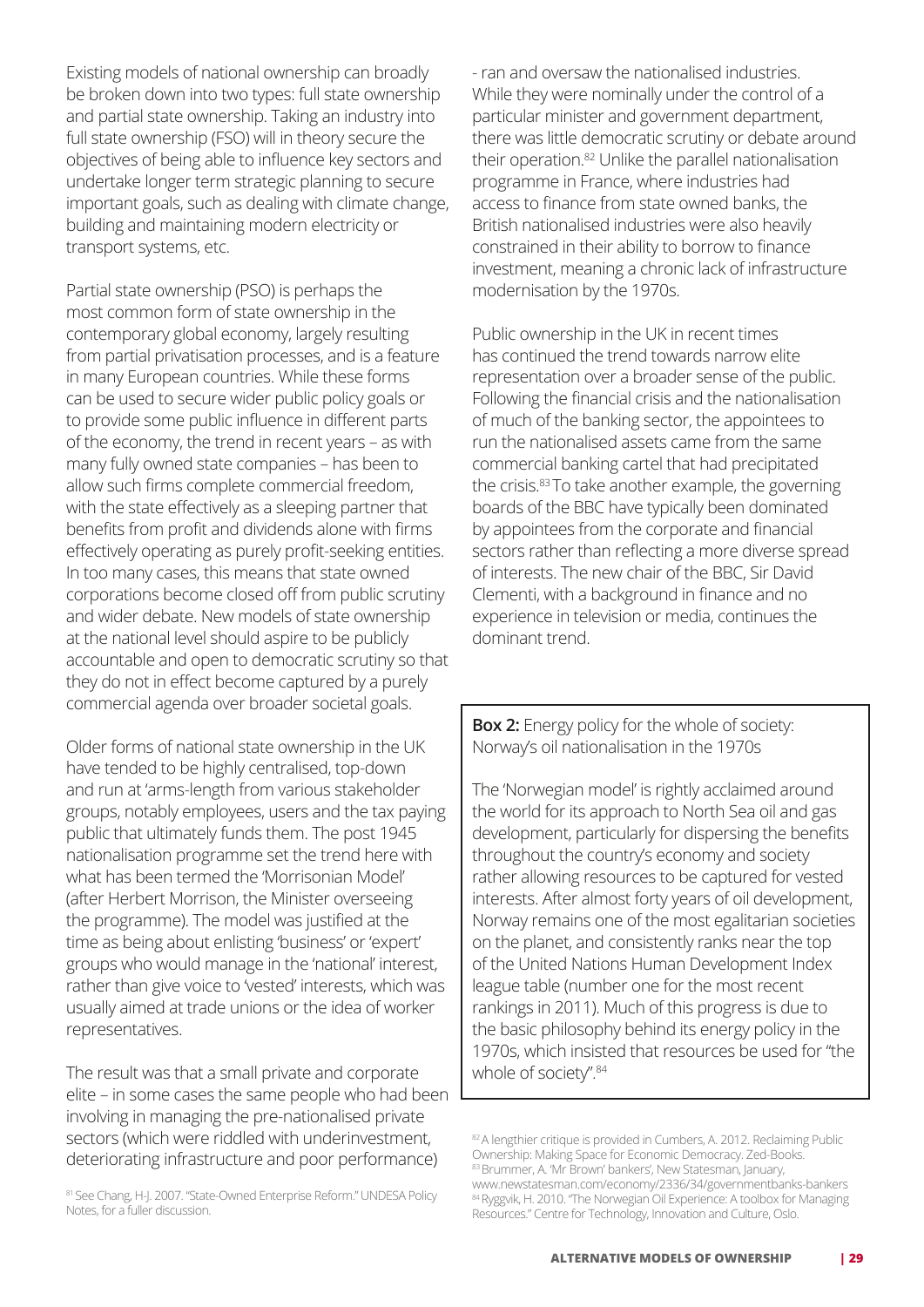A key plank of oil policy following the discovery of North Sea resources was the establishment of a state owned oil company, Statoil, to act in the national interest to ensure oil development served the common good. Although Statoil was set up as a 'top-down' model of state ownership, run largely by corporate and state elite groups, over time, as the magnitude of oil resources became apparent, a much more wide-ranging debate over the impact of oil on Norwegian society and culture developed that went beyond narrow economic considerations.

In the process, a number of other important mechanisms and institutions to secure the national collective interest and ensure that society as a whole both benefited from oil and gas, but also shared in the public debate during the 1970s about the future direction of the nation's resources, were created. From a democratic governance perspective, two institutions were critical. The first was the creation of a Petroleum Directorate as a separate organizational actor to Statoil charged with administering, regulating and controlling oil and gas resources and independent of the oil companies. One of the consequences was the development of the safest offshore oil and gas regime in the world from the early 1980s onwards. But the Directorate also developed its own professional and technical expertise in all matters to do with oil. The second feature was the establishment of what became known as the Paragraph 10 clause in the legislation that created Statoil. While Statoil was always meant to be a commercial operation at arm's length from government, the clause meant that the company had to present an annual report to parliament on "significant issues relating to principles and policy". 85 The effect was that the company and the broader impact of oil on Norway was the subject of continuing scrutiny and debate into the 1990s.

Additionally, a whole series of committees in the Storting (Norwegian Parliament) set up their own consultation exercises, including Social Affairs, Foreign Affairs and Local Government to consider all aspects of oil development, in the process drawing upon a diverse range of knowledge and expertise from all sectors of civil society, including professional association, trade unions, fishing and farming interests, church groups and trade unions. Overall there was an impressive process of wide-ranging deliberation on questions of oil policy as well as collective learning so that many parliamentarians

also developed extensive knowledge of oil affairs. The outcome was probably the most progressive approach to energy development ever seen which involved the following radical proposals. Norway committed itself to a 'socialized' model of oil, key elements of which were the priority that oil should create a "qualitatively better society" and crucially a "moderate rate of oil extraction" with a 90 million tonne ceiling that was not breached until the early 1990s.<sup>86</sup> Additionally, emphasis was put on developing the resource in the most environmentally friendly manner as well as using revenues to boost the country's spending on international development.

### **What is required to improve and expand national ownership in the UK?** *Increasing democratic accountability*

The issue of diverse interest representation in creating more democratic and accountable forms of state ownership is critical.

Nationalisation is often criticised for bringing political interference into the running of sectors at the expense of managerial efficiency and specialist expertise, although, as outlined above, the reality in existing forms has been very different. An underlying assumption in the critiques is that commercial expertise and narrow economic considerations should dominate over other priorities. However, if state owned corporations have important objectives that are not purely commercial – such as for example, helping to deliver a post-carbon energy infrastructure, modernise transport networks, ensuring universal access to advanced communications and infrastructures – then it is logical and consistent that they have governing bodies and institutions that reflect such broader goals.

It is important in this sense not to conflate two different issues: the efficient day-to-day running of operations and the overall governance of a sector or corporation. The governing body or board of an operation is responsible for the setting of goals and monitoring of performance against the stated goals. The management of the corporation is then responsible for the delivery of operations consistent with achieving these goals in as effective and efficient a manner as possible.

86 Ryggvik, 2010

<sup>85</sup>Ryggvik, 2010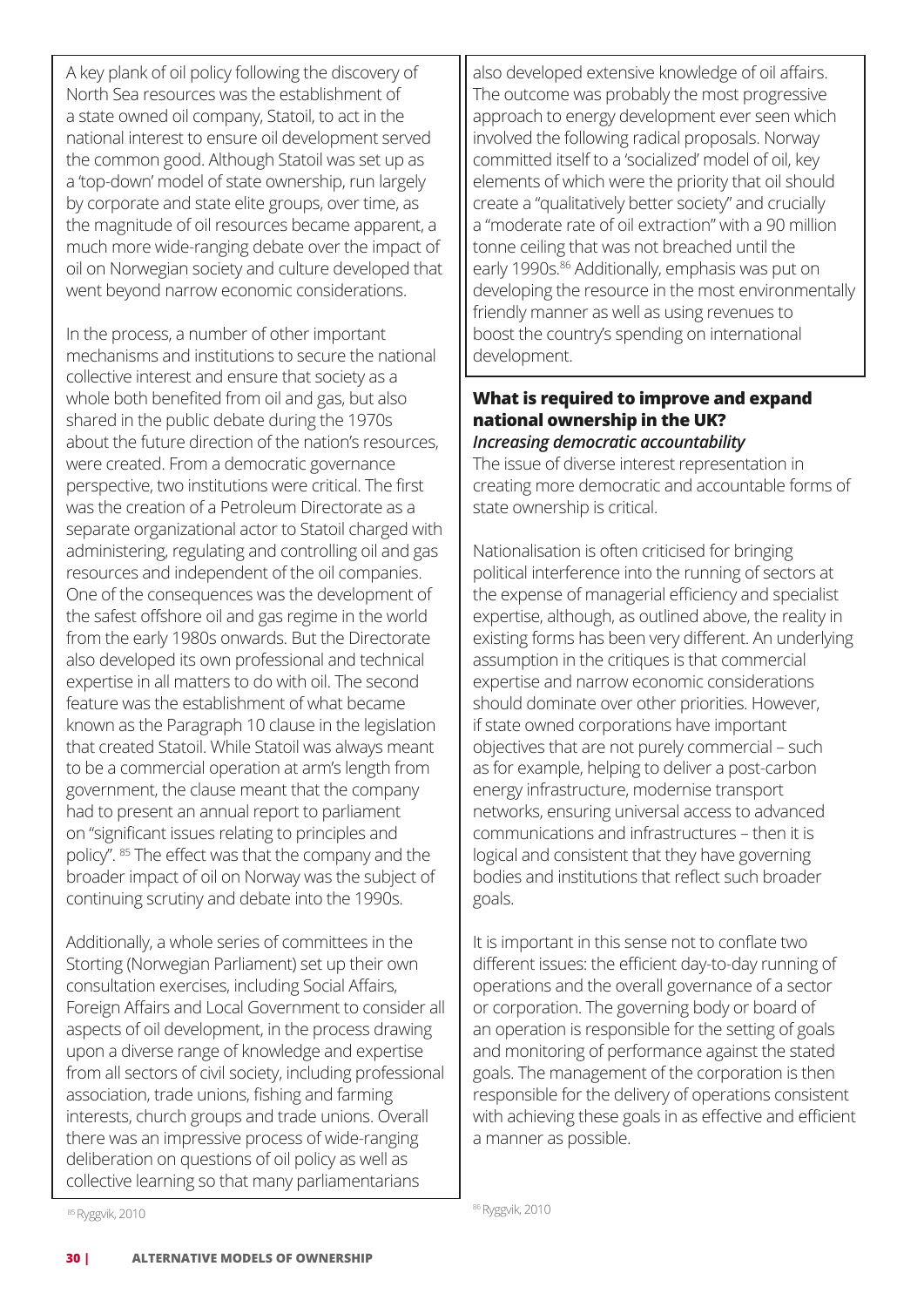It is quite possible – and indeed advisable – to have a democratic governance structure so that key services and utilities are properly public accountable to the plurality of stakeholder groups in society that are involved and affected by the operations of basic public services and utilities. Making state owned enterprises accountable to a diversity of 'publics' is the most effective way of working against principal agent problems. These issues can never be fully resolved; whether in a private or public operations, those involved in the day to day operation and administration of corporations will always have the advantage over board members acting on a more casual basis, but such a structure would at least provide some measure of checks and balances against internal capture by elite groups.

#### *How to achieve increased democratic accountability*

There are different ways of achieving more democratic and accountable forms of state ownership. One option would be a traditional model of state ownership, largely staffed and managed by professionals and expert groups but open to greater democratic scrutiny by the wider body politic. A good example of this type would be Statoil, the Norwegian national oil company, set up in the 1970s to safeguard the nation's interest against foreign oil multinationals (Box 2).

Although Statoil was largely run as a separate commercial entity, through the setting up of a number of other institutions and mechanisms, its operations and goals were set by a broader democratic consultation process, although these limits were relaxed in favour of greater commercial freedom from the mid-1980s onwards. Although Statoil has become more like any other oil multinational corporation in recent years, and has been partially privatized, it remains subject to broader democratic governance, notably through the requirement that one third of its board is elected by employees (typical of Scandinavian co-determination principles) and the government requirement that half of its board is female. At the same time, democratic scrutiny of oil development more generally remains important, including strict social and environmental constraints on the investments by the state owned oil pension fund, the Government Pension Fund Global.

# *Alternative approaches*

An alternative approach to state ownership would be to develop a more democratic governance

structure within the organisation itself that provides representation for a range of different interest groups on the main board of corporations. Of interest here is the model used in the French nationalisation programme in the 1940s – in contrast to the British experience – where for the newly nationalised electricity and gas corporations, the 12 person board was made up of four appointees from the state, four from technical and expert groups (including two to represent the consumer interest) and four trade union representatives.<sup>87</sup>

In developing more democratic forms of governance, there is no one size fits all model that can be applied everywhere, given the social, economic and technical requirements of different sectors but different configurations could be applied to suit particular circumstances. In all instances, there will need to be a mixture between professional and technical expertise and providing democratic representation for different interest groups.

In the railways, for example, a new national corporation that brought together track infrastructure, maintenance and passenger services for inter-city and trans-metropolitan routes could have a board structure that provided representation for both employee and passenger groups while also having managerial and government appointees with sector experience. Local, regional and commuting services could have more decentralized ownership structures that devolved power to the devolved parliaments and local government.

In the energy sector, national state ownership of the grid and infrastructure of electricity and gas sectors could be combined with local, regional and community ownership.88 Board representation could be split between state appointees, local and devolved government nominees, consumer, and employee representatives. Even existing national state corporations like the BBC could have more democratic structures that give voice to the diversity

of public interests.<sup>89</sup>

<sup>87</sup> See Bliss, B. 1954. "Nationalisation in France and Great Britain of the electricity supply industry." International and Comparative Law Quarterly, vol. 8: 277-90.

<sup>88</sup> Models for this have been developed by: Cumbers et al. 2013. "Repossessing the Future: a Common Weal Strategy for Community and Democratic Ownership of Scotland's Energy Resources." Jimmy Reid Foundation; Hall, D. 2016. "Public Ownership of the Energy System – Benefits, Costs and Processes." PSIRU.

<sup>89</sup> See Cumbers, A. 2016. "The BBC'S biggest problem: the public has no control over it." The Conversation May 2016: https:theconversation.com.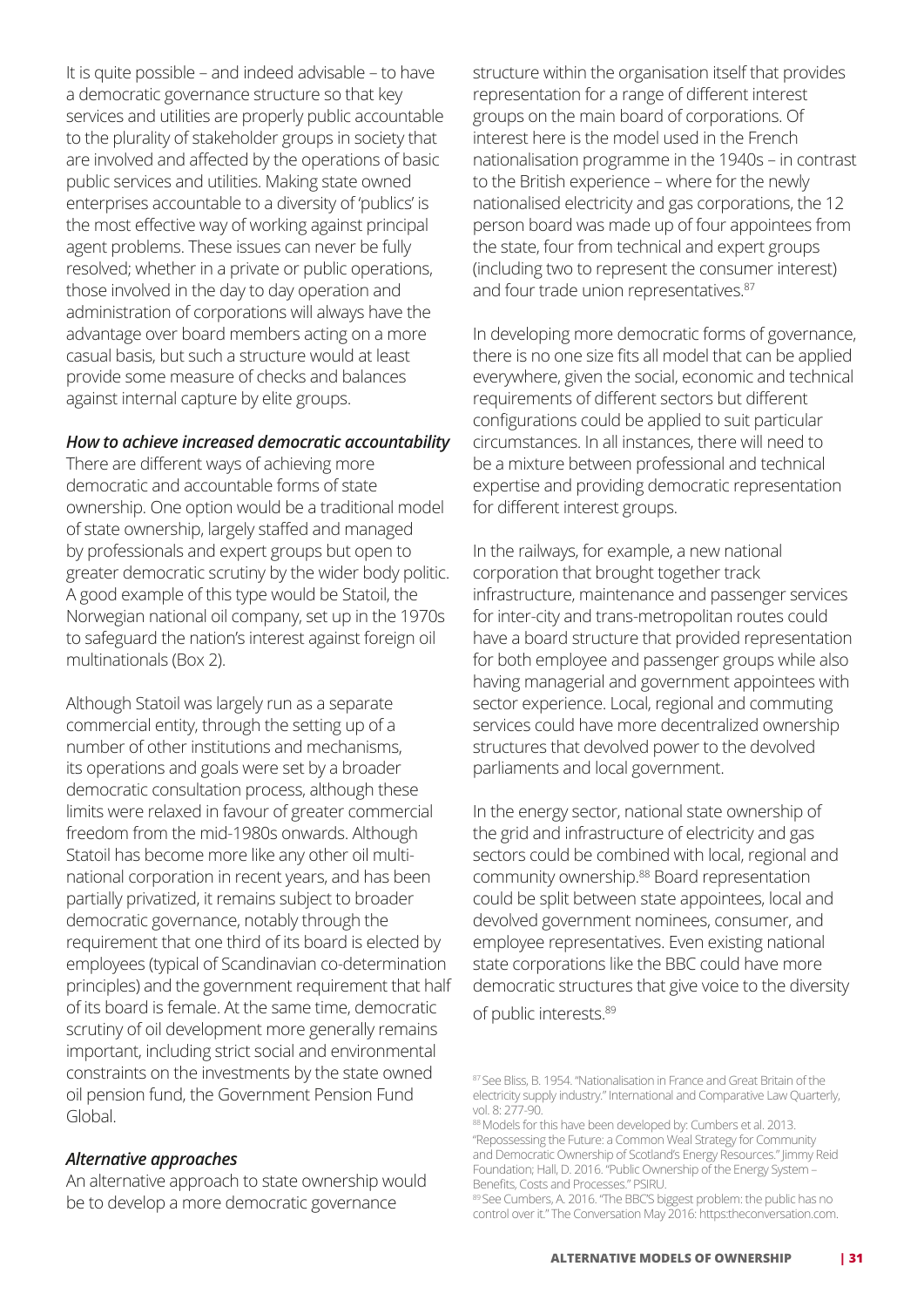# **FOUR** NEXT STEPS

This report has identified specific, critical failings with the existing model of the British economy: the short-term focus of its decision-makers; the lack of control most of us have over those decisions; and the inequality and insecurity it promotes. These are not minor issues, subject to easy policy solutions, but deep, structural flaws that stem from the dominant model of firm and asset ownership and management.

What we have presented, as an alternative, amounts to the first steps in challenging that dominant model of ownership and control. We have shown, in simple, practical terms, how a government committed to addressing those profound, structural problems could implement key policies that would rectify them. Its goal would be nothing other than the creation of an economy which is fairer, more democratic, and more sustainable; that would overturn the hierarchies of power in our economy, placing those who create the real wealth in charge; that would end decades of under-investment and wasted potential by tearing down the vested interests that hold this country back

The historic name for that society is socialism, and this is Labour's goal. To begin the process of turning the proposals here into practical and popular policy, further work will be required as a matter of urgency. Some can take place concurrently while others will need to wait for the completion of others. These should include but not necessarily be limited to:

# **Examine key sectors of the economy which may require national government intervention and undertake or commission work into the practicalities for areas where Labour may want most urgently to develop policy**

Important sectors such as those relating to energy or transport, where the Labour Party has already spoken about intervention, will require further investigation of the steps required to enable and deliver stated goals. Labour should engage in

particular with academics specialising in privatisation/ nationalisation and the legislative framework.

# **O** Draw up a priority list of policies to further **develop, including a Right to Own and the role of government in key specific areas, and open consultation with stakeholders (including Party members and trade unions) on bigger and more complex proposals**

This report has laid out some of the necessary legislative and other changes which would be required to implement policies that encourage or enforce wider democracy in economic decisionmaking. Taking this forward will require more detailed work on specific areas in the cooperative sector and beyond, involving academics, policy experts, Labour Party affiliates and other stakeholders.

# **Establish ongoing network of activists/experts to discuss issues of governance in collectively/ publicly owned organisations**

There is an urgent need to develop alternative models of governance for publicly-owned enterprises, given the shortcomings of the 'Morrisonian' model discussed in Section 3(c). To discuss the specific democratic governance issue Labour should engage with those who have experience of self-managed institutions and – when looking at specific industries – with those working in those sectors, via trade unions.

# **Prepare a policy document for publication at the earliest possible opportunity**

Given the urgent need to push issues of economic ownership and control to the front of the political agenda, Labour should commence work on a strategy to win support for the ideas discussed in this paper and others which may arise from it.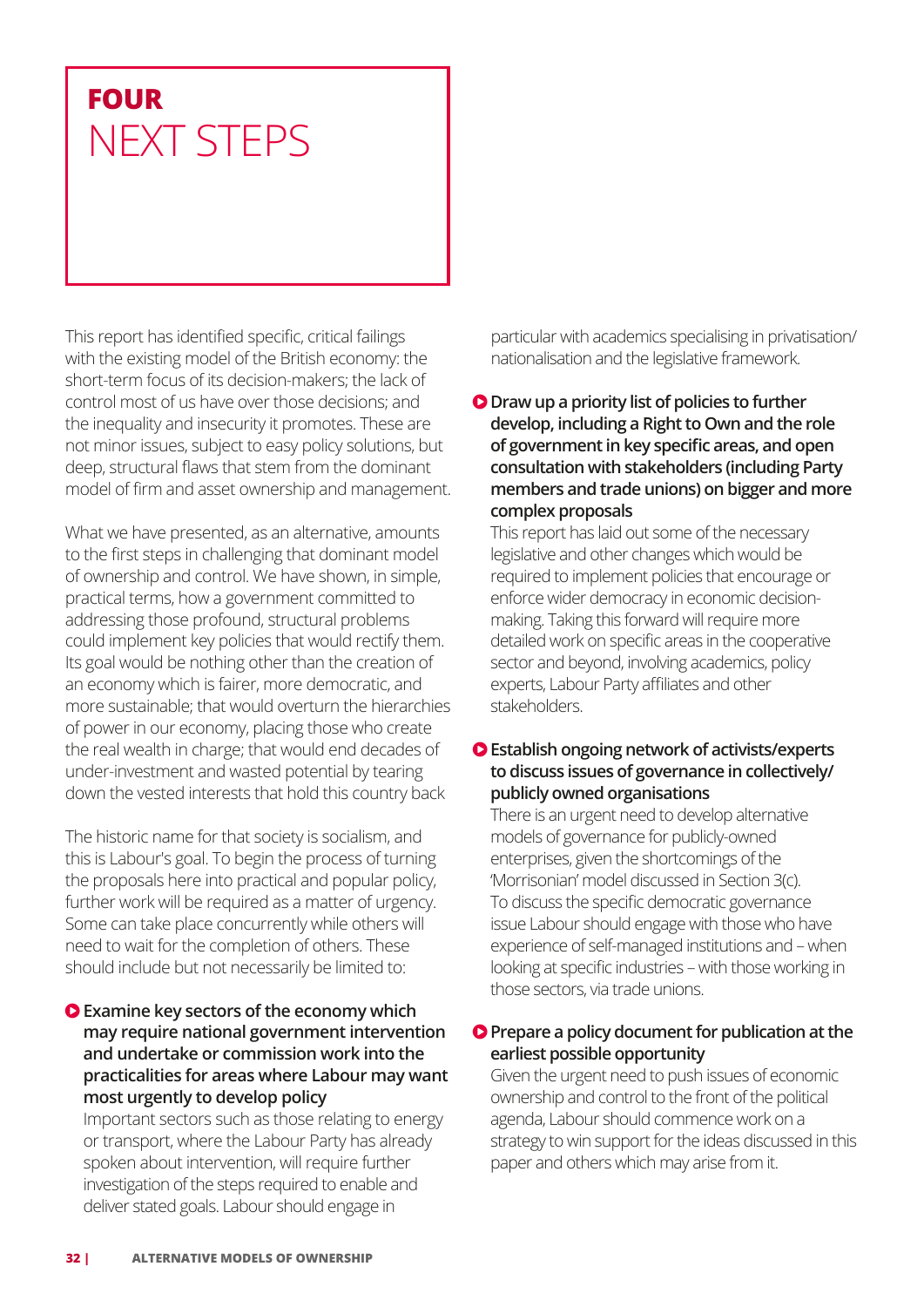# **APPENDIX 1:**  Overview of cooperative structures and legal forms

# **An extended overview of some issues covered in Section 3a**

# **1. Cooperatives (General)**

Though different cooperatives started as grassroots organisations in Western Europe, North America and Japan in the middle of the nineteenth century, the Rochdale Pioneers are regarded as the prototype of the modern cooperative society and founders of the Cooperative Movement in 1844. 28 workers in cotton mills in Rochdale established the first modern cooperative business, the Rochdale Equitable Pioneers Society. The weavers faced miserable working conditions and low wages, and could not afford the high prices of food and household goods. They decided that by pooling scarce resources and working together they could access basic goods at a lower price. Initially, there were only four items for sale: flour, oatmeal, sugar and butter.

These principles that underpinned their way of doing business are still accepted today as the foundations upon which all cooperatives operate. Today the sector is estimated to have around 1 billion members and account for more than 100 million jobs around the world.

A cooperative is essentially an autonomous association of persons united voluntarily to meet their common economic, social, and cultural needs and aspirations through a jointly-owned and democratically-controlled enterprise. Cooperatives are based on the values of self-help, self-responsibility, democracy, equality, equity and solidarity. In the tradition of their founders, cooperative members believe in the ethical values of honesty, openness, social responsibility and caring for others. These following seven cooperative principles are guidelines by which cooperatives put their values into practice:

# **a) Voluntary and Open Membership**

Cooperatives are voluntary organisations, open to all able to use their services and willing to accept responsibilities of membership, without gender, social, racial, political or religious discrimination.

# **b) Democratic Member Control**

Cooperatives are democratic organisations controlled by members, who participate in setting policies and making decisions. Men and women serving as elected representatives are accountable to the membership. In primary cooperatives members have equal voting rights (one member, one vote). Cooperatives at other levels are also organised in a democratic manner.

# **c) Member Economic Participation**

Members contribute equitably to, and democratically control, the capital of their cooperative. At least part of that capital is usually the common property of the cooperative. Members usually receive limited compensation, if any, on capital subscribed as a condition of membership. Members allocate surpluses for developing their cooperative, setting up reserves, benefiting members in proportion to their transactions and supporting activities approved by membership.

# **d) Autonomy and Independence**

If cooperatives enter into agreements with other organisations, including governments, or raise capital from external sources, terms ensure democratic control and maintain cooperative autonomy.

# **e) Education, Training and Information**

Cooperatives provide education and training for their, elected representatives, managers, and employees so they can contribute effectively to the development of their cooperatives. They inform the general public on the nature and benefits of cooperation.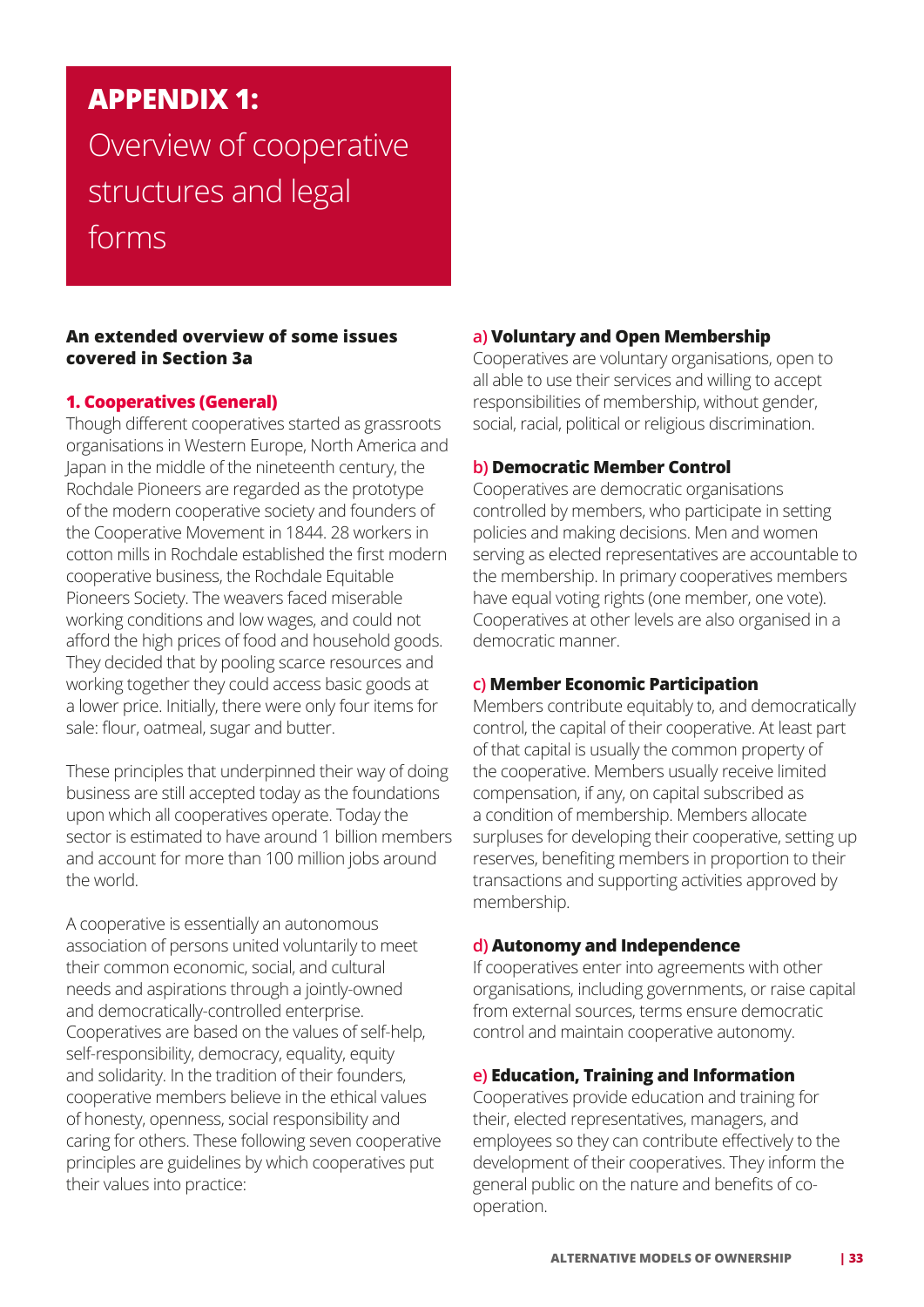# **f) Cooperation among Cooperatives**

Cooperatives serve their members most effectively and strengthen the cooperative movement by working together through local, national, regional and international structures.

# **g) Concern for Community**

Cooperatives work for sustainable community development through policies approved by members

# **2. Worker cooperatives**

In the UK there is no special cooperative legislation, so that worker cooperatives can use any legal form, including companies, societies and partnerships. Worker cooperatives are trading enterprises, owned and run by the people who work in them, who have an equal say in what the business does, and an equitable share in the wealth created from the products and services they provide. As well as benefiting their members, all cooperatives share internationally agreed principles, and act together to 'build a better world through co-operation'. The International Cooperative Alliance and Institutional Organisation of Industrial and Service Companies issued the following summary:

*"Worker cooperatives have the objective of creating and maintaining sustainable jobs and generating wealth, in order to improve the quality of life of the worker-members, dignify human work, allow workers' democratic self-management and promote community and local development."* <sup>90</sup>

Though there are around 500 worker cooperative organisations in the UK, some of these are employee owned and have different constitutions.

# **3. Multi-stakeholder cooperatives**

Multi stakeholder cooperatives (MSCs) are a relatively recent development within the sector. Their distinctiveness lies in their membership, which includes two or more interest groups. Traditionally co-ops have sought to meet the needs of one main type of member, i.e. consumers, workers or producers but typically not more than one at a time.

The first MSCs emerged in Italy during the 1990s following a change in Italian law. They are often called social co-ops and were set up to provide

90 CICOPA. 2005. "World Declaration on Cooperative Worker Ownership." Excerpts available at: http://www.geo.coop/archives/cicopa604.htm

a range of social services which can include mental health provision, care, work integration, prison services etc. Their membership can include service users, workers, volunteers, local authorities etc. Today there are more than 14,000 social cooperatives in Italy delivering a wide diversity of care services. The sector has now a work force of over 400,000, an annual turnover of more than €9 billion and service provision to over five million people. There is a growing academic literature on social co-ops and a growing interest in the possibilities of using the model to deliver care services in the UK 91

The main sector in which MSCs have developed in the UK has been in education where a number of cooperatives schools have been set up (400+) which use a MSC model. Membership is drawn from pupils, staff, teachers and the local community.92 A version of the MSC model has also been used by the German renewable energy co-ops which now provide around half of all the country's renewable energy.93

### **4. Mutuals**

Though technically set up as mutuals, many previous local authority and arm's length organisations now conduct their affairs like private corporate structures. As an example, Greenwich Leisure Ltd has used a £5 million bond issue to open London 2012 Olympic venues to the public. Triodos Bank worked with GLL to raise £5 million through a five-year bond paying 5% fixed gross interest per year and GLL is developing its Olympics legacy strategy, including the Copperbox, launched in July 2013, and the Aquatic Centre which reopened to the public in 2014.

#### *Public Service Mutuals*

In 2010, the Cabinet Office defined a new variant - 'Public Service Mutuals' – as "organisations that have left the public sector but continue delivering public services. Employee control plays a significant role in their operation". This does

<sup>91</sup> See, for example: Borzaga, C and Galera, G. 2016. "Innovating the provision of welfare services through collective action: the case of Italian social cooperatives." International Review of Sociology Vol 26:1; and Conaty, P. 2014. "Social Cooperatives: a Democratic Co-production Agenda for Care Services in the UK." Cooperatives UK.

<sup>92</sup> Shaw, L. 2014. "A Quiet Revolution: Cooperative schools in the UK." Stories.coop, available at: http://stories.coop/wp-content/uploads/2014/10/ Cooperative-schools-in-UK-case-study.pdf

<sup>93</sup> Harvey, R. 2016. "NIMBYism, cooperatives and Germany's Energy Transition." Cooperative News, available at: http://www.thenews. coop/108839/news/cooperatives/nimbyism-cooperatives-germanysenergy-transition/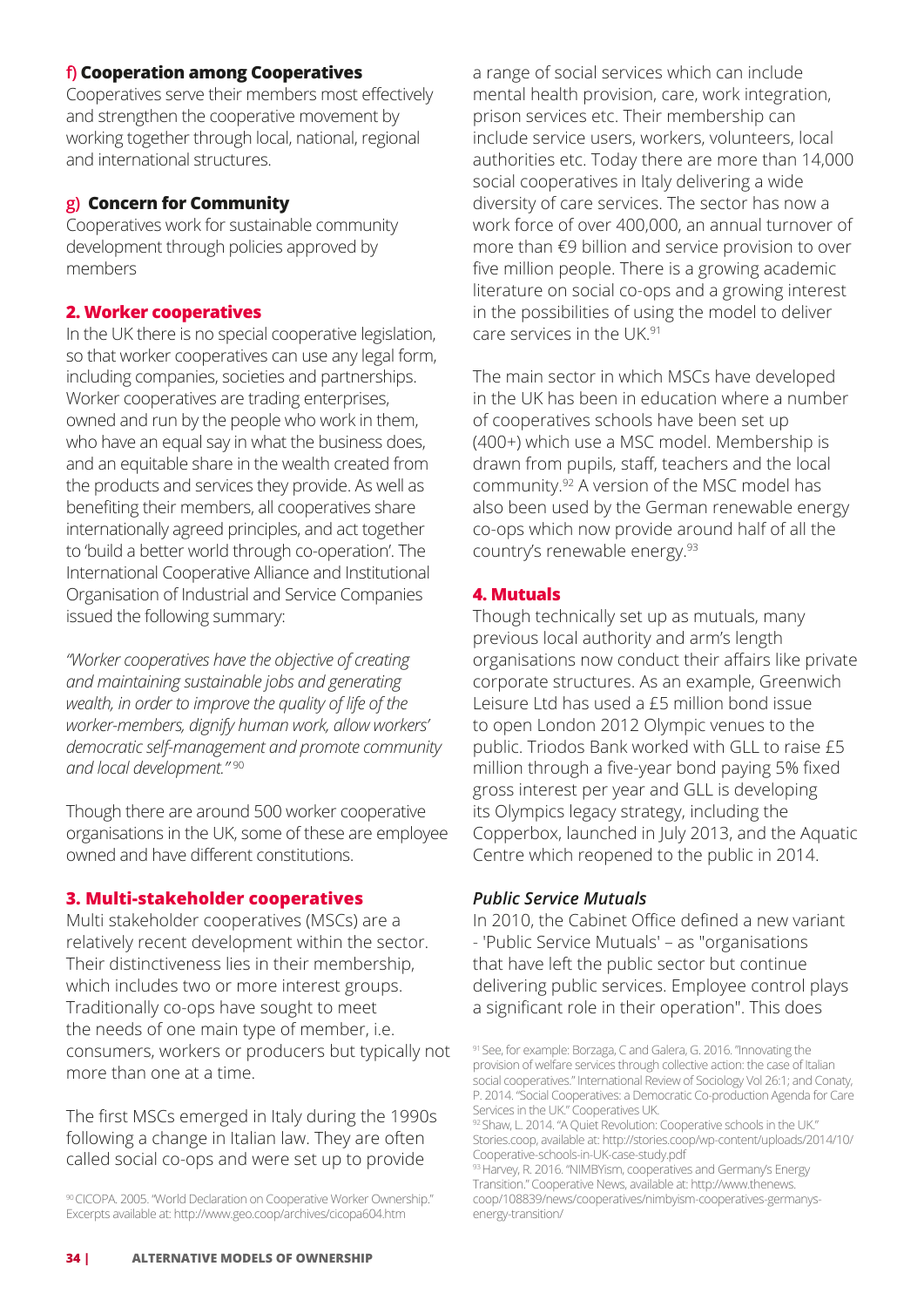not mean that these are controlled by former public sector employees. The best example of a Public Service Mutual "spin out" is MyCSP, part of the Civil Service Pensions Department. A report on "Progress towards MyCSP as a Public Service Mutual" was delivered by the National Audit Office. Its introduction says: "The transaction was complex, and the Department had to fulfil several different roles, for example being vendor and owner of MyCSP's shares, as well as purchaser of MyCSP's services for scheme members." 94

Since MyCSP is now effectively privatised, a private company now controls administration of Whitehall Civil Service, MPs, MEPs and Judicial Pensions: *"A private company has taken a controlling stake in the organisation that administers the UK civil service pension scheme, as the government presses ahead with its ambition to spin off parts of Whitehall.*

*"MyCSP was established in 2012 as a "mutual joint venture" in which Equiniti Group owned 40%, the government 35%; and employees 25%.*

*"The government will announce on Thursday that it is to sell 11% of its stake, handing majority ownership to Equiniti Group, which will own 51% of the joint venture".*<sup>95</sup>

To ensure security and privacy, the Judiciary, MPs and MEPs are not permitted to file HMRC tax returns online. Equiniti styles itself as "intelligent provider of sophisticated technology, administration, processing and payments services, delivered by over 3,500 employees across 28 locations. Apart from providing significant back office financial operations for the NHS, central and local government, Equiniti is a main share registration administrator and nominee for a portfolio of private companies. There is no information on its internal controls and procedures.

The Cabinet Office continues to promote Public Service Mutuals, with support from the Labour led Cooperative Councils' Alliance. Cooperatives UK and Social Enterprise UK are members of the Government's Mutuals' Information Service. The Cooperative Group has set up a Public

Service Mutuals Support Group. The TUC and Cooperatives UK in September 2013 published "Best Practice Guidance" on setting up Public Service Mutuals, but little has been done to promote this.<sup>96</sup>

The Coalition and Conservative Government's agenda for Public Service Mutuals has always been clear. Under "Clarifying the future size and shape of the Civil Service", the Civil Service Beta site shows that:

*"By the end of March 2015 approximately 500 bodies will be reformed and the total number reduced by over 250. The Government estimate that public bodies will deliver administrative savings of £2.6 billion over the spending review period. All remaining NDPBs are now subject to review every three years, which will seek to identify innovations and new models for delivery, such as mutualisation, joint venture partnerships and transferring to the voluntary or private sectors, and strengthen accountability and governance arrangements for NDPBs that remain".*<sup>97</sup>

A typical example is the "employee led mutual" for providing school support services in London Boroughs of Hammersmith and Fulham, Kensington and Chelsea and the City of Westminster. "Key Legal Principles" include:

*"Three Boroughs Mutual Trust and ISP (Independent Service Provider) and the operation of the ELM (Employee Led Mutual) will be governed by a framework of legal documents which will largely be driven by the nature of the relationship between these parties, as agreed upon through dialogue. The legal documents dealing with this relationship could include any or a combination of [further sub clauses]."* <sup>98</sup>

In practice this means that, as with MyCSP and other Public Service Mutuals, alongside other controlling interests, employee representation is minimised through a trust. This Three Boroughs Mutual Trust example of legal advice

<sup>94</sup> Comptroller and Auditor General, & National Audit Office. 2013. Spinningout MyCSP as a Mutual Joint Venture. London: National Audit Office. 95 Neville, S., & Plimmer, G. 2014. "Equiniti takes controlling stake in Whitehall pensions body." Financial Times 1 October 2014.

<sup>96</sup> Cooperatives UK, & Trades Union Congress. 2013. Public Services, Cooperatives and Mutuals: Best Practice Guidance. London: Cooperatives UK and Trades Union Congress.

<sup>&</sup>lt;sup>97</sup> Civil Service Beta Site. 2013. Clarifying the Future Size and Shape of the Civil Service. London: Civil Service Beta site. Available at: http://my.civilservice. gov.uk/reform/the-reform-plan/clarifying-future-size/

 $^{\rm 98}$  Field Fisher Waterhouse. 2013. London Borough of Hammersmith and Fulham ELM Project: Key Legal Principles. London: Mutuals Information Service. CDS Cooperatives. 2016. "CDS Co-operatives: Housing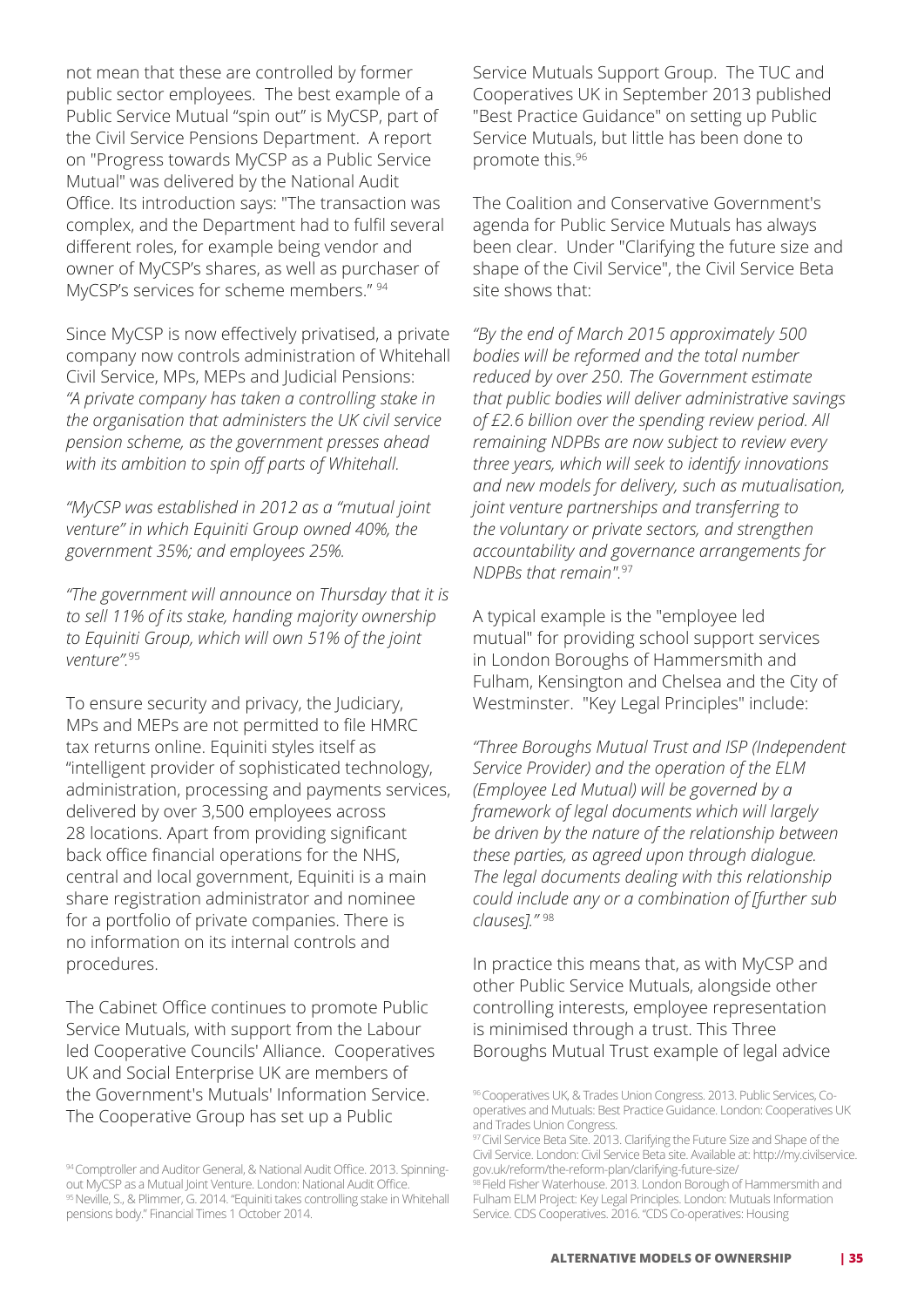and documentation, funded by the Cabinet Office, shows that employees' operation and administration is difficult, if not impossible, without continuing legal and financial advice being provided.

# **5. Housing associations**

Housing associations are independent, notfor-profit social businesses set up to provide affordable homes for people in housing need. They vary in size from fewer than ten homes, to more than 50,000. Chief Executive salaries of larger Housing Associations exceed £300,000 annually.

Housing associations are not part of the public sector. Many are Registered Social Landlords and Industrial Provident Societies, now "Registered Societies" (see later). There are also trusts and companies. They may be also Registered Charities. Most housing associations have paid staff, a committee or board of management with volunteers or paid non executive members. Boards many include residents, representatives from local authorities, community groups, business and elected representatives.

Housing associations provide around two and a half million homes for rent in England They receive Government funds for building new homes, providing specialist housing or regenerating neighbourhoods, but most income is from rents. They borrow against property assets on the private market. In England, Housing Associations are regulated and funded by the Homes and Communities Agency, which focuses on governance, improving services and financial health.

The reality is that many now behave like mainstream property developers. After raising huge sums through bond issues, financial markets recognise that many RSLs in England own estates worth significant sums because of their location.

More RSLs are selling properties in central London areas 'too expensive' to provide for social housing tenants. Their explanation is that they sell valuable properties and use proceeds for cheaper-to-build housing in less affluent areas. Housing associations with heavy borrowing face increasing pressure from lenders.

# *Cooperative Housing Associations*

The cooperative housing sector in the UK is small in relation to other forms of housing provision. In the UK the percentage of cooperative housing is 0.6%. This varies significantly from other countries across Europe and the world. In the USA housing cooperatives provide homes for approximately 1.5 million American families. In Canada housing cooperatives provide homes for 250,000 families. In Norway they provide homes for 14% of families in the country.<sup>99</sup>

Glasgow and the West of Scotland have the highest concentration of community-controlled housing associations and cooperatives working in local communities, with around 70 examples, which have:

- **O** Democratically-elected management committees
- Committee members who are local residents who volunteer for their communities
- **O** Housing which is community-owned
- **O** Income raised from rents is spent and reinvested in our local communities

One of the best examples is West Whitlawburn Housing Cooperatives, Cambuslang, South Lanarkshire, registered under the Cooperative and Community Benefits Society Act 2014. It holds charitable status and is a Registered Social Landlord with the Scottish Housing Regulator. The Cooperative was formed in 1989 by local tenants determined to challenge social deprivation on their estate. With support from Government, they began a community-led regeneration. Recent achievements include biomass heating and a rent freeze for 2016-2017.

Elsewhere experience of community control of local housing is limited. Though some housing associations may claim to be cooperatives or "community controlled", some have two tier board structures with tenant representation limited to a lower and less important structure. There are also around 200 Tenant Management Organisations with powers to manage buildings

<sup>99</sup> Cooperatives in the UK." Available at: Retrieved 1 January 2017, from http://www.cds.coop/coop\_movement/housing-co-operatives-in-the-uk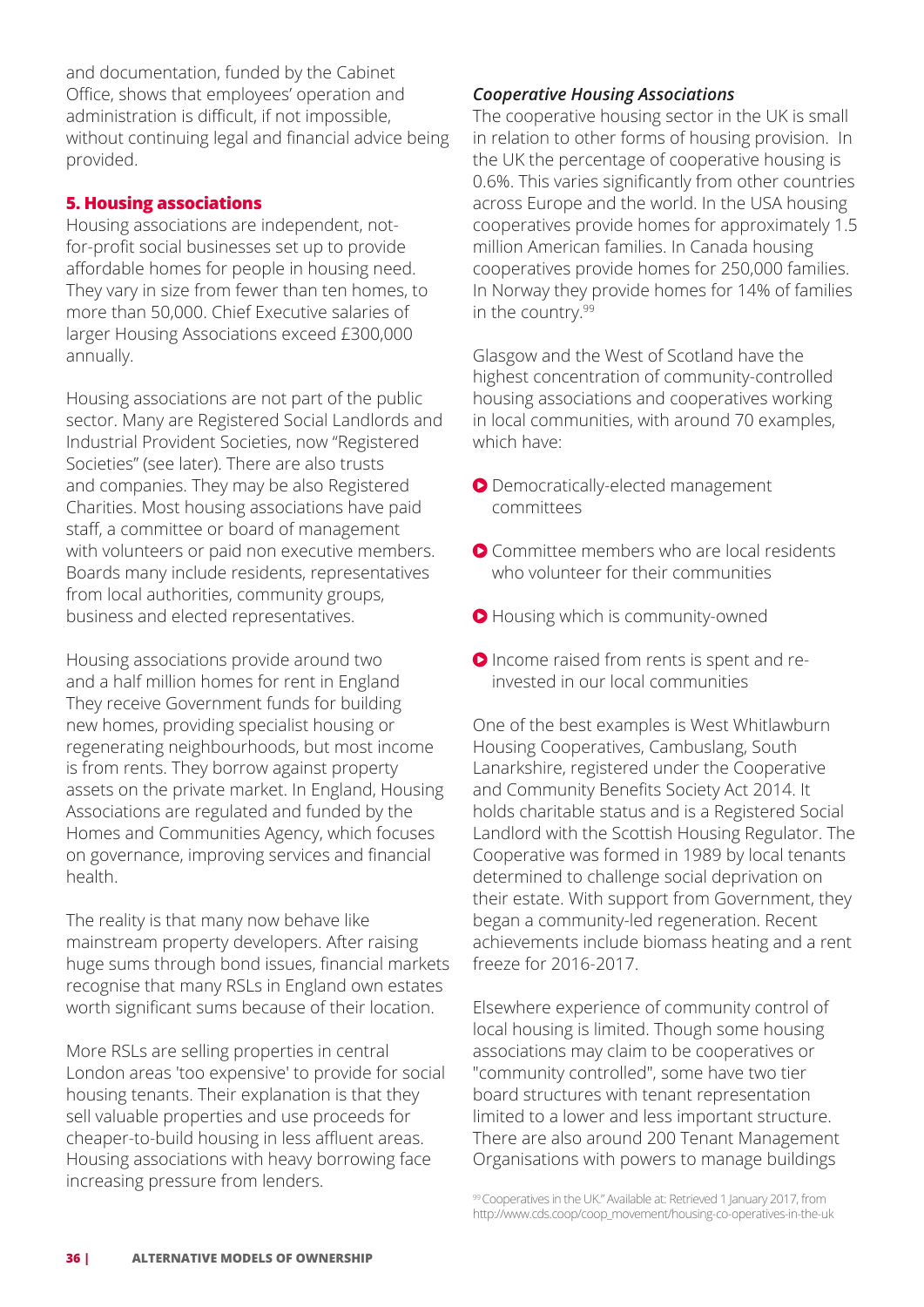and services, and several hundred Tenant Panels with informal advisory powers in England. WATMOS in Walsall is a tenant controlled housing cooperative. Key features in all these structures are governance arrangements, based on tenants' representation and participation.

# **6. Community businesses**

The following are examples of different community businesses:

- **Buying group** a group of consumers who, by pooling their buying power and ordering food in bulk, direct from farmers or suppliers, buy good quality food at a more affordable price.
- **Community enterprise** a trading organisation set up, owned and controlled by a geographical community or community of interest. They generally trade for a social purpose.
- **Community owned shop** a shop owned and generally also run by a local community.
- **O** Community supported agriculture an organisation which is generally a partnership between grower and consumer
- **Cooperative** an autonomous association of persons united voluntarily to meet their common economic, social, and cultural needs and aspirations through a jointly owned and democratically-controlled enterprise which conforms to the 7 cooperative principles shown above.
- **O Development Trust** a community-owned and led organisation, which develops community assets and community enterprise.
- **Farmers' Market** a public market at which farmers and other producers sell directly to consumers. Some are privately run, some are run by local authorities and some are cooperatives of the farmers and producers
- **Social Enterprise** a business with primarily social objectives whose surpluses are principally reinvested for that purpose in the business or in the community, rather than being driven by the need to maximise profit for shareholders and owners. Social enterprises

tackle a wide range of social and environmental issues and operate in all parts of the economy. However, the Government is now content to recognise more organisations which proclaim a social purpose as 'social enterprises'

Irrespective of the legal form or organisational type for a community enterprise, it will generally have a governing body and a wider membership. Once an organisation has a membership greater than 12-15, it becomes harder for its membership to be directly involved in governance. It also becomes harder for all members to attend meetings and the decisionmaking becomes challenging for a larger group. It is common in this situation for the membership to elect a smaller committee (the governing body) and delegate some of its powers to it. This committee can meet more easily and make decisions between general meetings of the entire membership.

# **7. Credit unions**

### **a) Common Bond criteria**

A credit union's customers are its members. Credit unions can only offer services to members. This is because credit unions are cooperatives self-help organisations owned and democratically controlled by their members. Members must meet Common Bond criteria set by the credit union. This might be that you live or work in a certain area, belong to a particular organisation or work for a certain employer.

# **b) Promoting responsible lending**

Credit unions promote responsible lending. The services they provide should give all members access to:

- Banking services offering members a current account to access their savings at any time
- **●** Savings accounts –members are encouraged to build up assets and accumulate savings
- Affordable loans taking into account members personal circumstances, payment history and ability to repay loan
- **O** Financial education and access to money advice - empowering members to make informed choices about financial products.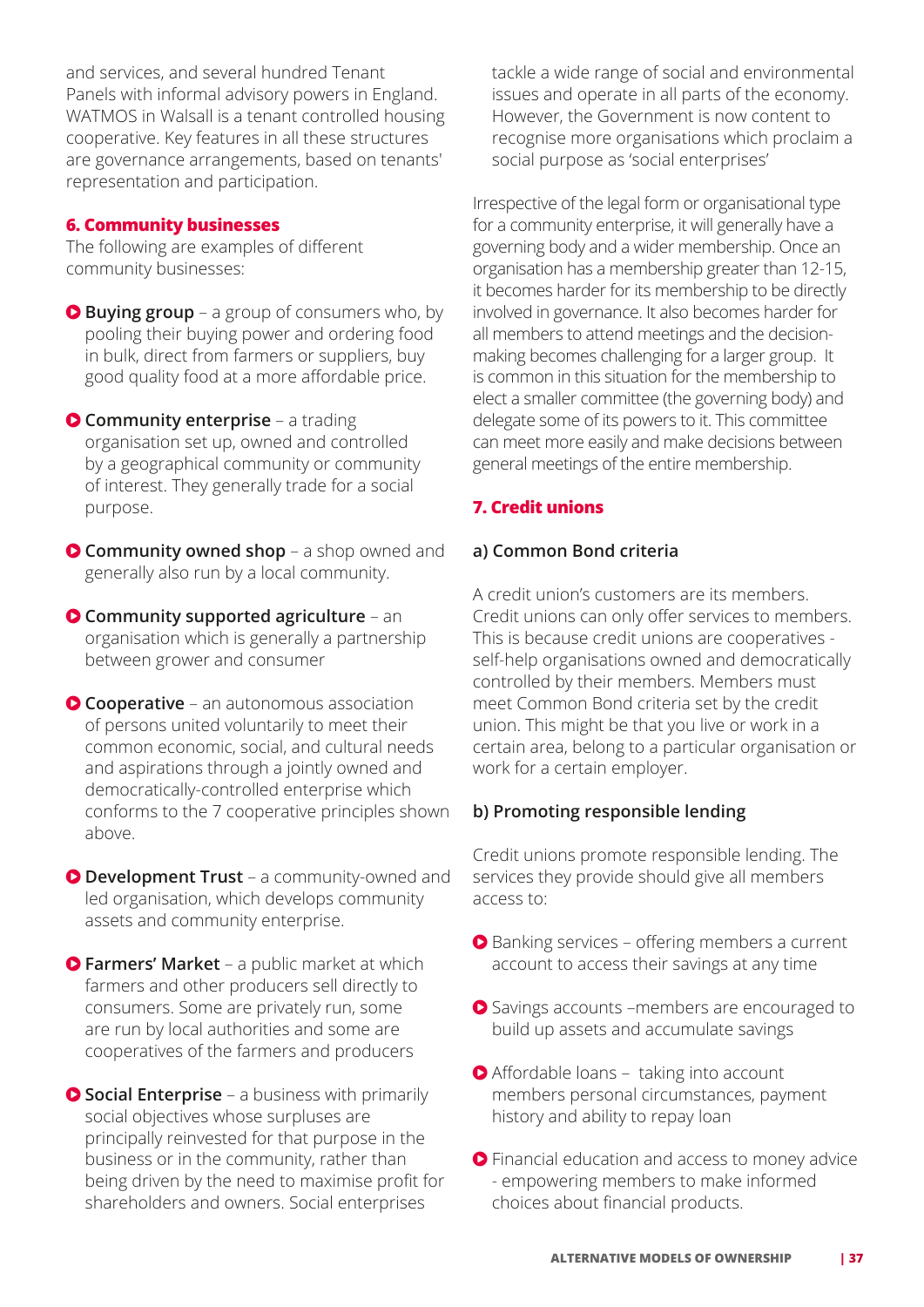**O** Insurance products – enabling members to build on and protect assets.

# **c) Credit Union Rules**

Credit unions have a number of clear objectives enshrined in their constitution. These rules are:

- **P** Promoting thrift members must be encouraged to save as well as borrow
- **Providing credit and loan products with fair and** reasonable interest rates
- Efficient use and control of members' savings for mutual benefit to earn return (dividend)
- **O** Training members to use money wisely, devise a budget and manage their financial affairs
- **O** Members own and control their credit unions

Because credit unions are cooperatives, members have a say in how the credit union is run and the directors are elected from the members, by the members, to represent their interests.

# **d) Distribution of profits**

Credit unions distribute their profits to members in dividends which means that money stays in the community rather than going to external shareholders. They are also committed to improving the economic and social well-being of members.

# **8. Development trusts**

Development trusts are a particular type of partnership organisation that offers benefits to the local community and has advantages for many public bodies, non-profit agencies and funders.

# **a) Structure**

A development trust is usually a Company Limited by Guarantee with Charitable Status (see below). Profits cannot be distributed to members, and are used for the benefit of the local community. The membership of a trust is drawn from a geographically-defined area. Members may be individuals and organisations or just organisations. The board of a trust is made

up of representatives from the public, voluntary, community and private sectors. These, with individuals and additional funders if appropriate, may be elected from 'voting sections' of the membership.

The board is the policy-making body, and is unpaid; paid staff may be employed to carry out the day-to-day operations of the trust. A trust may set up subsidiary organisations to further its objectives, for example trading companies whose profits are covenanted back to the trust.

# **b) Basic Features**

Development trusts are community organisations which:

- **O** are owned and managed by the local community
- **O** aim to achieve the sustainable regeneration of a community or address a range of economic, social, environmental and cultural issues within a community
- **O** are independent but seek to work in partnership with other private, public and third sector organisations
- **O** aim to reduce dependency on grant support by generating income through enterprise and ownership of assets. Trading surpluses principally reinvested in organisation or community.

# **c) Activities**

A development trust is an organisation that is engaged in the economic, environmental and social regeneration of a defined area. It is independent and aims for self-sufficiency and not for private profit. It is community based, owned and managed and is actively involved in partnerships and alliances between the community, voluntary, private and public sectors.

# **Cooperative and third sector governance and legal structures**

# **1. Community interest companies (CICs)**

(These are detailed notes since CICs are used by private Companies Limited by Shares to assume a 'community role')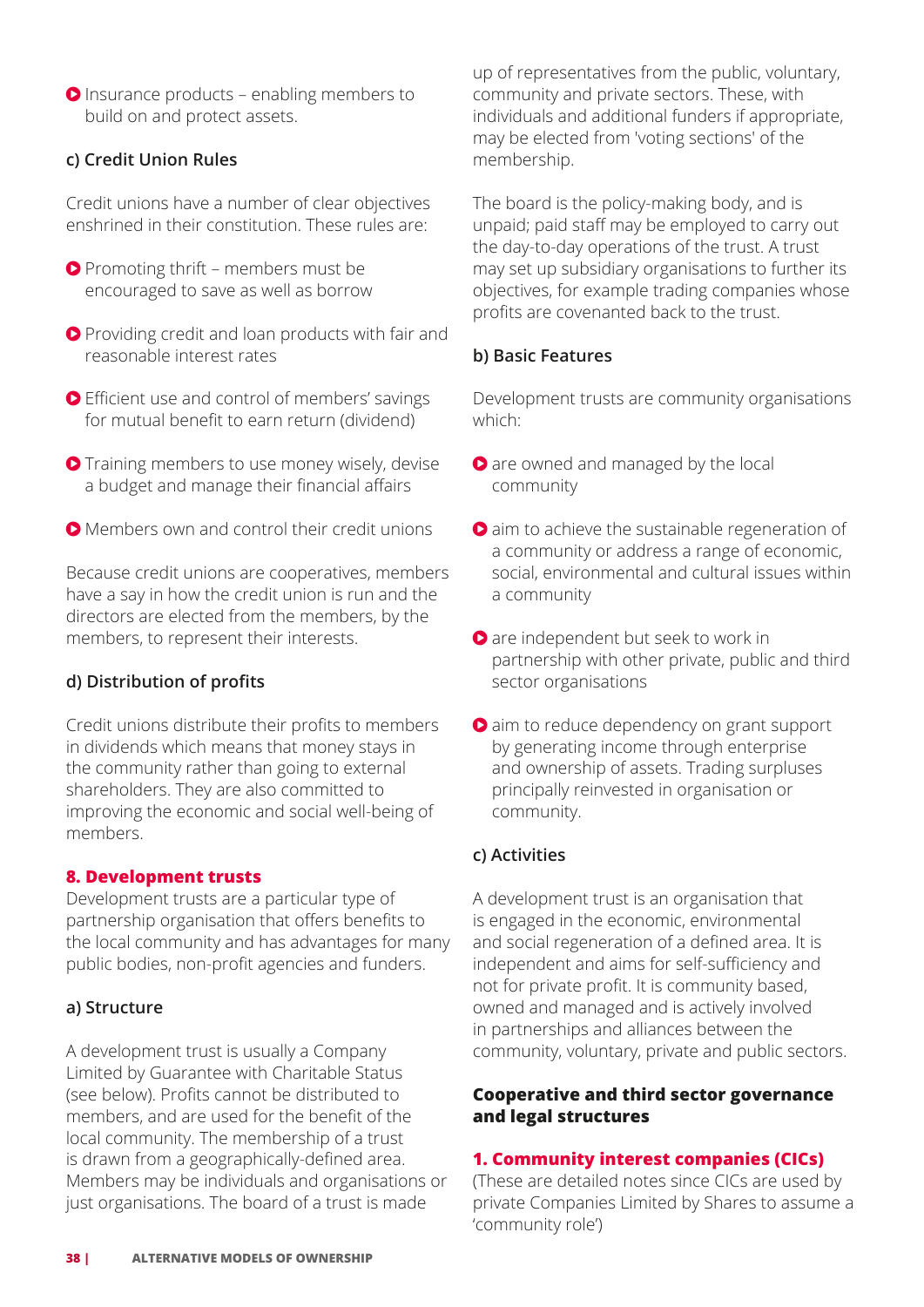Community Interest Companies started in 2005 from New Labour's Companies (Audit, Investigations and Community Enterprise) Act 2004, designed for organisations seeking to use profits and assets for the public good. CICs are easy to set up, with the flexibility and certainty of a company form, but with special features to ensure they should be working for the benefit of the community. It was argued that charities (including charitable IPSs) were not suited to social entrepreneurs who wished both to control an organisation and receive a salary from it.<sup>100</sup> They have proved popular and more than 10,000 have been registered in the first 10 years. CICs are loosely regulated with a part time regulator and small staff.

Their fastest growing component is Community Interest Companies based on Companies Limited by Shares, which has led to fear that these are private limited companies using a CIC "wrapper" to augment their public acceptability. The principal feature of a CIC is that it contains a lock on its assets, which prevents profits being distributed to members or shareholders other than in certain circumstances. A CIC is obliged to pursue the community interest and must report on how it does this to the CIC Regulator.

A Company Limited by Guarantee with an asset lock allows the CIC to demonstrate to funders its not for profit status. But there have been some concerns about the asset lock since it may place restrictions on the organisation's ability to raise external finance. In some cases, some stakeholders believe that CIC status might deter potential investors.

The CIC was developed in order to address the lack of a legal vehicle for non-charitable social enterprises. Both non-charitable Industrial and Provident Societies (see below) and existing company forms were seen as insufficient, since they did not allow for a 'lock' on their community assets – although since April 2006 this has changed for IPSs which are non-charitable Community Benefit Societies.

CICs thus represent a "wrapper" for different types of company. They may be Companies Limited by Shares, Limited by Guarantee or may be PLCs.

100 Lloyd, S. 2010. "Creating the CIC." Vermont Law Review, Vol 35(1): 31-43. 
Inadequate staffing for all this.

Certain structures are excluded from being CICs, including political parties, those controlled by political parties or engaged in political activities. The rules regarding what are political activities and the extent to which a CIC may engage in such activities are similar to the rules regarding charities and political activities. Charitable companies cannot also be CICs.

CICs operate in a broadly similar way to normal companies, except in certain aspects described above. Like ordinary Companies Limited by Shares and Companies Limited by Guarantee, a CIC's constitution is its Memorandum and Articles of Association. In addition, CIC legislation requires that the Memorandum and Articles of Association of a CIC must contain certain protections.

CICs register with Companies House in the same way as a normal company. However, there is one additional form to complete, which contains:

**a)** Statement that the CIC is pursuing the community interest (including a description of the community and how its interest is pursued)

**b)** Declaration that the company is not an excluded company.

Companies House passes applications to the CIC Regulator who assesses whether the 'community interest test' has been passed. If it has, the CIC Regulator returns the application to Companies House, which then incorporates the company. A normal CLS or CLG can be converted to a CIC. It would need to amend its constitution appropriately and then submit the required forms to Companies House.

Though CICs are regulated by the CIC Regulator, it was always intended that regulation should be 'light touch'. However, the Regulator is committed to responding to complaints from stakeholders and has considerable powers to act to protect the community interest. A CIC is required to file a community interest report each year. This report must include details of the remuneration of directors, dividends paid on shares and interest paid on certain types of loans. It must explain how it has pursued the community interest and how it has involved stakeholders. However, many observers have commented on the Regulator's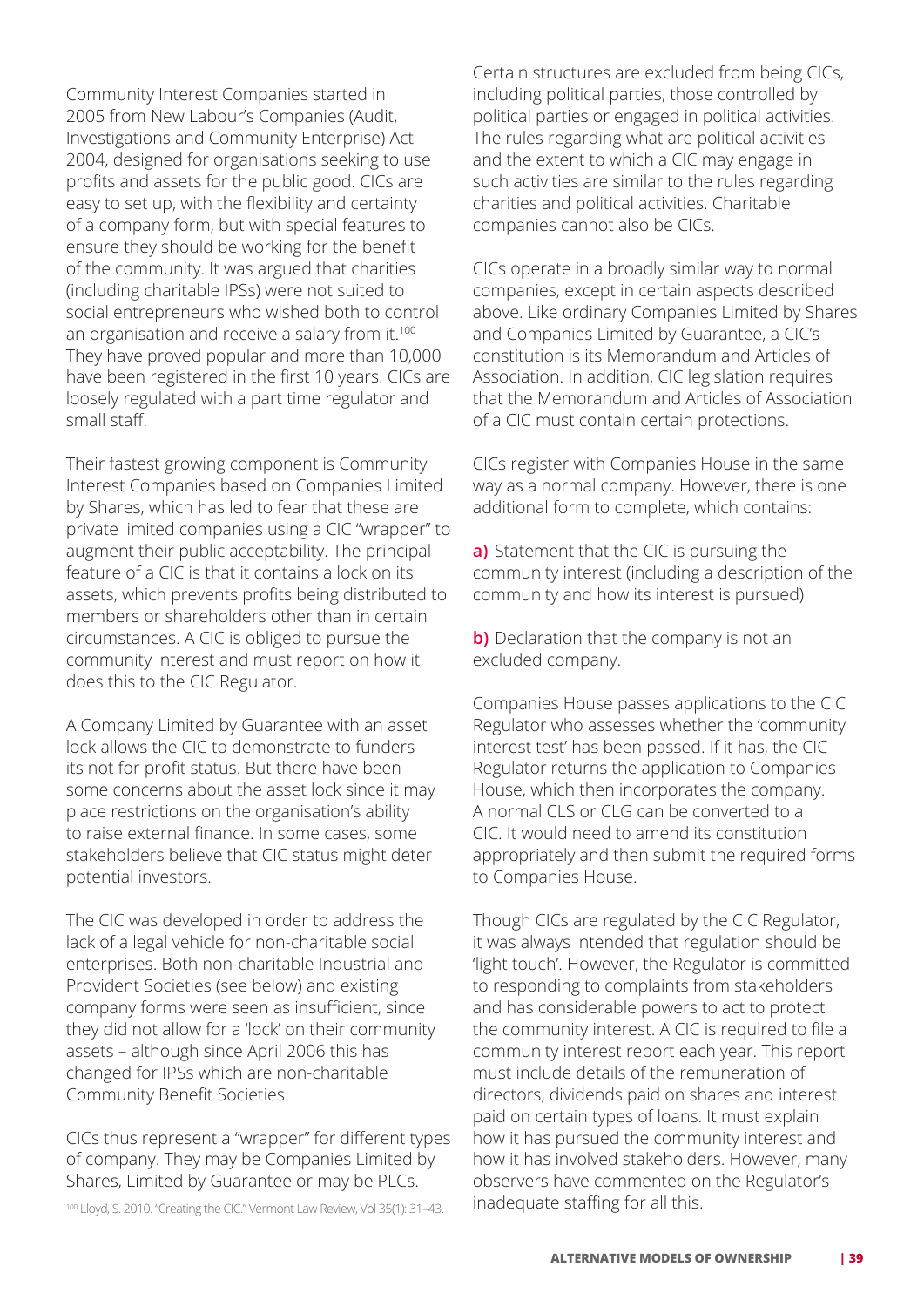A CIC Limited by Shares or Guarantee may apply for grants and take out secured and unsecured loans in the same way as a normal company. Interest rates on CIC borrowing must be at normal commercial rates, and performance-related interest is restricted. A CIC Limited by Shares may obtain equity finance. There are caps on interest and dividends to limit the amount of assets which can be transferred out of the CIC. For the cap on the amount of performance related interest that a CIC can pay on a loan, from October 2014 the cap is 20% of the average amount of a CIC's debt during the 12 months immediately preceding the date on which the interest is due to be paid. There is a cap for dividends:

**d)** Though shareholder dividends were restricted to 20% as a percentage of nominal value, this was removed in the Community Interest Company (Amendment) Regulations 2014

**e)** The profit distributed in dividends by the CIC must not be greater than 35% of its total distributable profit.

**f)** If the shares are bought back by the CIC from the investor they can only be bought back at the nominal value of the share stated in the articles

#### **2. Companies limited by shares**

CLSs may be private companies (the great majority) or public limited companies (PLCs), which are subject to stringent accounting standards and can offer their shares to the general public. Many (but not all) PLCs are listed on the stock market so that their shares can be easily bought and sold. Although there are some PLCs that are social enterprises they are rarely listed.

The main difference between the two company forms is that a CLS has share capital, whereas the CLG (Company Limited by Guarantee) does not. This share capital is a nominal figure which is used to represent the total net assets of the company and is the technical mechanism that allows CLS to be used to raise equity finance.

#### **3. Companies limited by guarantee**

In a Company Limited by Guarantee (CLG) there is no share capital and no shareholders. Instead, the members give a guarantee to cover a company's

liability. However, the guarantee is nominal, normally being limited to £1. The members of a CLG become its owners and have broadly the same powers as shareholders in a Company Limited by Shares (CLS). CLGs may receive grants and take out loans, but equity finance is not available to them, so that there may be difficulties in raising finance.

Sometimes the word 'members' is used for individuals who do not have any constitutional rights but simply have a contractual right to receive certain benefits from an organisation. These benefits might be a minimal as access rights or a newsletter. It is important that organisations maintain a clear understanding of the different types of membership.

A slight complication is that some Companies Limited by Guarantee style themselves as cooperatives, since registration as a CLG has been easier and cheaper than an Industrial and Provident Society Cooperative or Registered Society.

### **4. Registered societies – Formerly industrial and provident society cooperatives**

The International Cooperative Alliance describes a cooperative as 'an autonomous association of persons united voluntarily to meet their common economic, social and cultural needs and aspirations through a jointly owned and democratically controlled enterprise'. All cooperatives operate under the International Cooperative Alliance cooperative values and principles.

Industrial and Provident Society (IPS) Cooperative Societies are a type of society with a cooperative structure established for member benefit rather than public benefit. Under the Cooperative and Community Benefit Societies Act 2014, the Financial Conduct Authority (FCA) now registers cooperative or community benefit societies. There are around 7,500 societies registered in the UK. The FCA describes the new arrangements after the 2014 Act:

*"Before 1 August 2014, all societies registered under the Industrial and Provident Societies Act 1965 (or its predecessors) were legally referred to as 'industrial and provident societies', whatever they called themselves. From 1 August 2014 they are referred to as 'registered societies'.*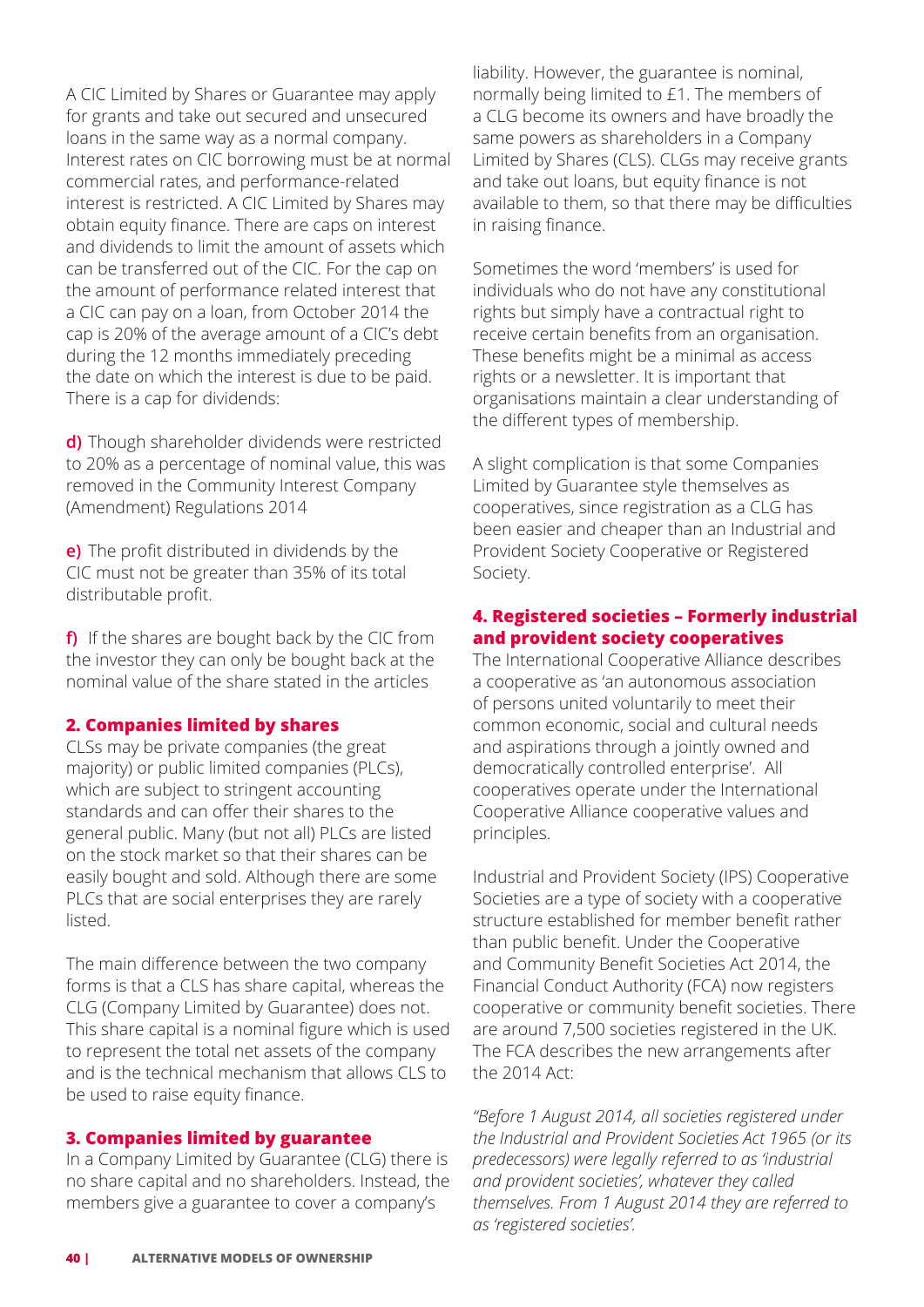Any new societies registered on or after 1 August are referred to as:

- **a** cooperative society, or
- **a** community benefit society"<sup>101</sup>

From 2014, they can raise equity finance up to a maximum of £100,000.

A key feature is summarised as 'one member, one vote'. There are several different types of cooperatives (eg. worker, consumer, community, agricultural). IPS Cooperatives (Registered Societies) cannot be charitable, except possibly in a case where a necessary condition of membership is to be within a class of charitable beneficiaries (for example, being a resident in financial need in an area of deprivation).

# **5. Registered societies – Formerly industrial and provident society community benefit societies**

An Industrial and Provident Society (IPS) Community Benefit Society (a Bencom) is an incorporated Industrial and Provident Society (Registered Society) that conducts business for the benefit of its community. Profits are not distributed among members, or external shareholders, but returned to the community. The legislation requires that a Community Benefit Society must have some special reason for seeking registration as a society and not as a company.

In practice this means a standard constitutional provision requiring that benefits will not be returned to members, demonstrating that business is conducted for benefit of the community, and including an attachment to the cooperative principle of one member, one vote, regardless of contribution.

Because Community Benefit Societies can issue shares to raise funds, they can raise their own funds, thus avoiding intermediation. Since 2009, 120,000 people have invested over £100 million to support 350 of these communities throughout the UK. The FCA does not provide guidance on

who can be a member of a Community Benefit Society. In the context of community shares, it is assumed that membership is open to any person who supports the purpose of the society, without the distinction found in cooperative societies between user and non-user members.

# **6. Limited liability partnerships**

A limited liability partnership (LLP) retains the organisational flexibility of a partnership and is taxed as a partnership but members have the benefit of limited liability. It is a legal entity. It is a single tier structure. Partners are the equivalent of directors of a company and shareholders combined. Two or more individual or corporate bodies that carry on a lawful business with a view to profit may form an LLP.

Members sign an incorporation document, or join by agreement with existing members. Individuals or corporate bodies may be members of an LLP. A person may cease to be a member of an LLP by death, dissolution, in accordance with an agreement with the other members or, in the absence of agreement, on 'reasonable notice' to the other members. The rights and duties of members have to be governed by agreement between members (and the LLP). In the absence of any LLP agreement, there are default provisions for LLPs.

Members are liable in the winding up of an LLP up to the amount they have agreed (which can be nothing). An LLP is governed by a partnership agreement which can be tailored to reflect a social purpose. It can also be a useful vehicle in a group structure. It cannot be a charity because it is established for the benefit of its members not for the benefit of the public.

# **7. Charitable companies**

A Charitable Incorporated Organisation (CIO) is a new incorporated form - with SCIOs in Scotland since January 2012 and CIOs in England since January 2013 for small and medium charities which employ staff, enter into contracts, with trustees having limited or no liability. Many aspects of the CIO are similar to those of a Company Limited by Guarantee, but the CIO can only be used by an organisation which is charitable. CIOs provide a means for charities to incorporate and gain the benefits currently available to companies without the burden of dual

<sup>101</sup> Financial Conduct Authority. 2015. "Guidance on the FCA's registration function under the Cooperative and Community Benefit Societies Act 2014." Financial Conduct Authority Guidance, FG15/12 GMB Scotland.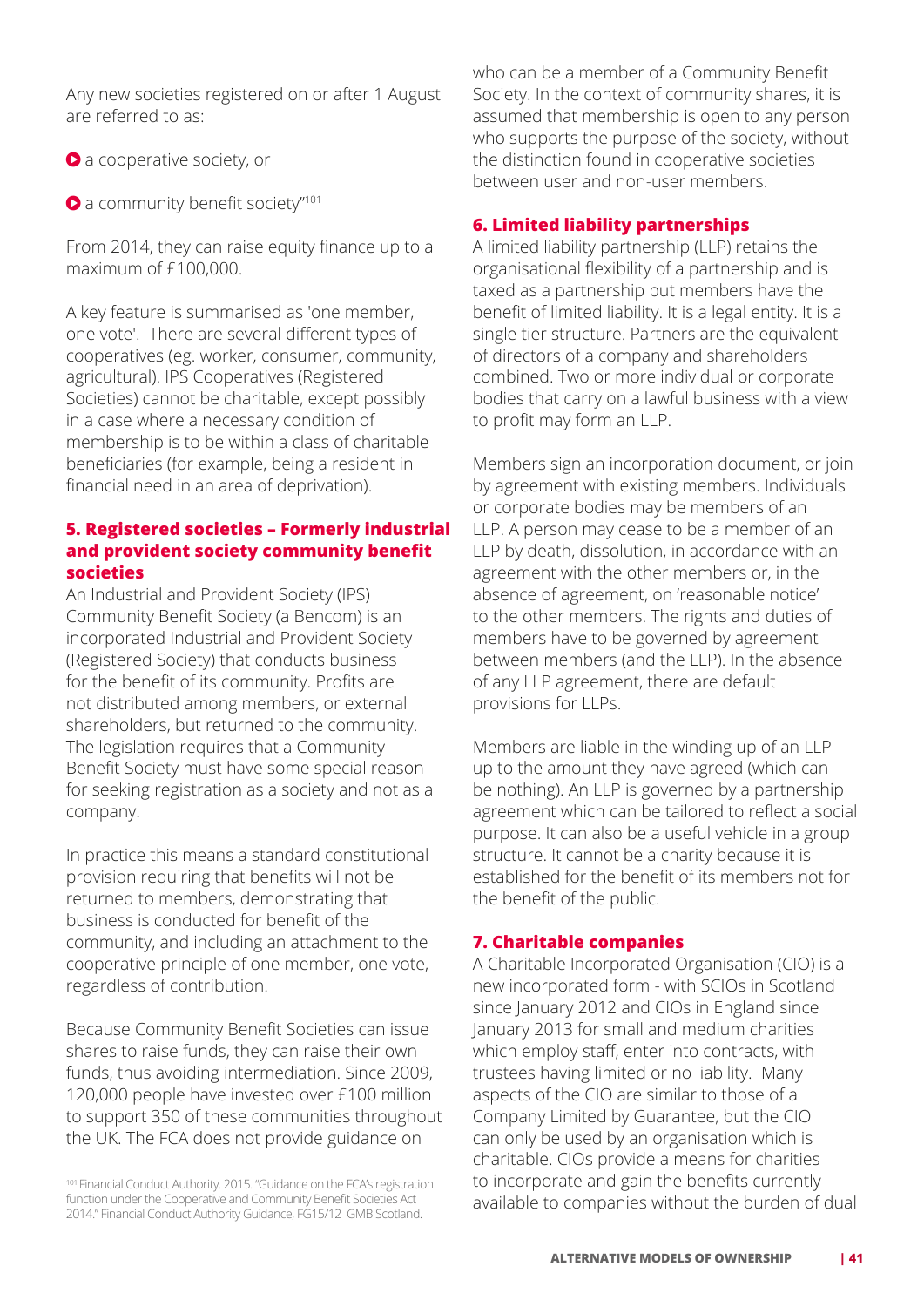regulation by both the Charity Commission and Companies House. CIOs are administered by the Charity Commission which has sole responsibility for formation and registration. Trustees or members will have limited or no liability and the organisation will need only to register once with the Charity Commission rather than also going to Companies House. The aim is to reduce administrative burdens and CIOs will also not be subject to company law.

A CIO, like a company, has a two tier structure of trustees and members. Like companies, the trustees and members can be the same people – called a 'foundation CIO'. A CIO that has members other than its trustees is referred to as an 'association CIO'. There are important differences between the CIO and Charitable Company Limited by Guarantee:

● The CIO is intended to have all the advantages of incorporation, namely limited liability and the ability to hold assets in its own name, without the burdens of dual registration and requirements to comply with two sets of law, as the CIO is regulated solely by the Charity Commission

● A CIO only comes into being once registered with the Charity Commission. In contrast, a company can register in a day at Companies House and start operating immediately

CIO legislation makes no provision for the maintenance of a register of charges, which may make it more difficult for a CIO to borrow, as a lender will not be able to obtain the protection of registering a charge at Companies House

**O** The rules which apply to CIOs, while having the advantage of being tailored specifically for charities, are as yet untested, and there may be some gaps and grey areas.

New charities must consider whether a CIO is an appropriate vehicle. Smaller charities are likely to find limited liability and less red tape an advantage. New charities which plan to hold significant assets, or borrow funds, may still prefer a company form. The Cabinet Office assumed that the target market for CIOs will be charities with incomes of between £10,000 and £500,000.

Existing unincorporated charities may convert into CIOs in a staged introduction. Existing charitable companies may convert into CIOs at some stage, subject to further regulations.

# **8. Unincorporated associations**

An unincorporated association is an organisation made up of a group of individuals, who have decided to come together for a particular purpose. The individuals are described as members of the association. It usually has a written constitution which sets out various details including how members are appointed and removed and how meetings are held amongst other things. An unincorporated association usually has a management committee elected by the members. Since it is unincorporated, it does not have limited liability. The individuals involved will be personally liable for the debts of the association.

### **9. Trusts**

A voluntary and community trust may be established when a donor gives an asset (usually money) to a group of individuals (trustees) and asks them to use it for a particular purpose. In general, for the trust to be legally enforceable, that purpose needs to be charitable. Charitable trusts are subject to slightly different rules from private family trusts.

The agreement between the donors and the trustees is set out in a "trust deed". This usually also sets out how the trustees are appointed and removed and how meetings are held amongst other things. A trust does not have members.

A trust is unincorporated and so it does not have limited liability. The trustees will be personally liable for the debts of the trust.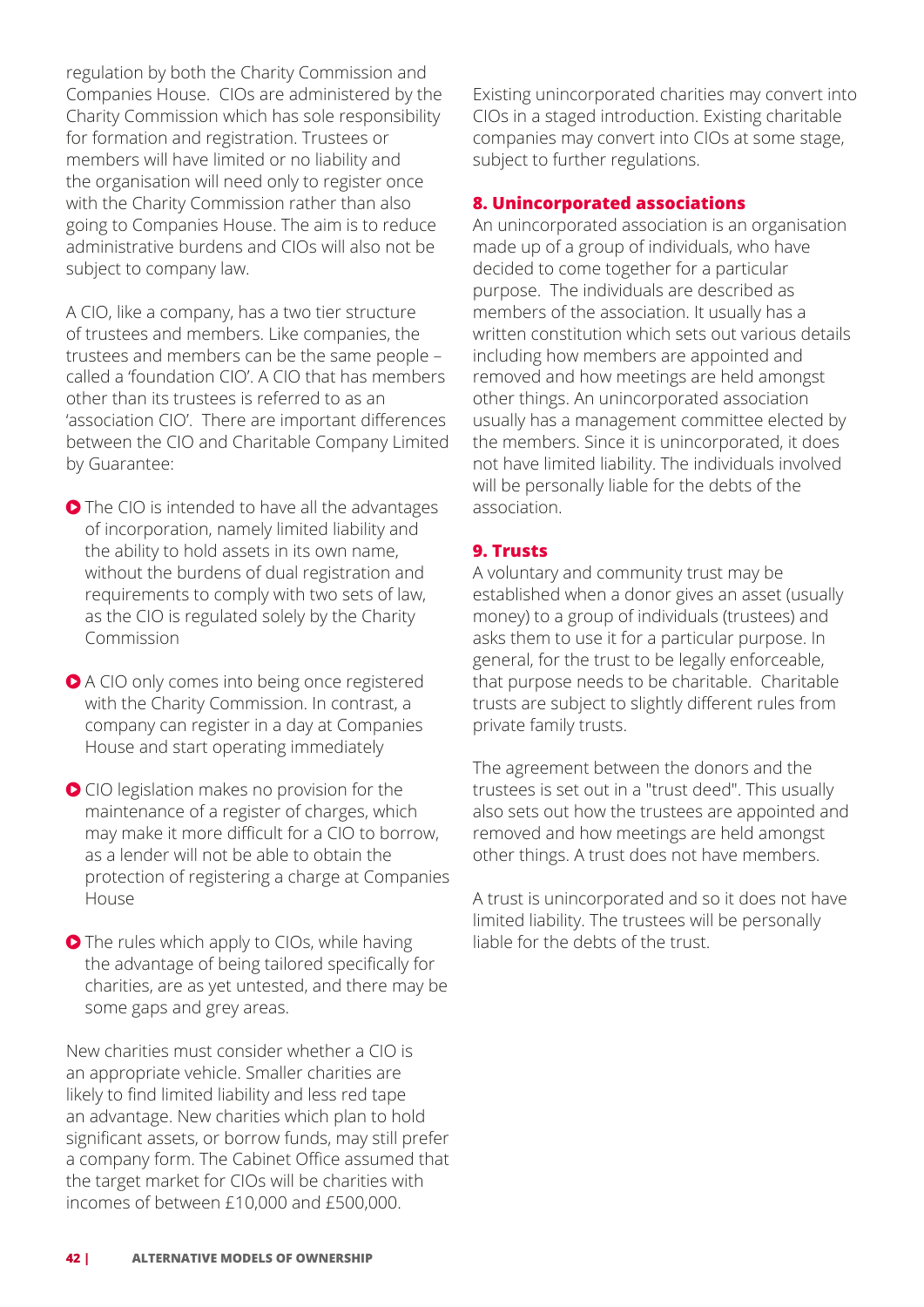# **APPENDIX 2:**  Overview of cooperatives and procurement process

Despite representations from UNISON and public sector unions, the UK Government has introduced 2014 EU Procurement Directives into UK Public Contract Regulations 2015 in ways favourable to the private sector. Article 77, though supposedly designed to favour the third sector, requires:

- **O** The tender needs to be in pursuit a public service mission linked with contracts. It does not appear though that they are precluded from bidding for other reserved contracts
- **O** Profits and surpluses need to be reinvested in a social objective and "any distribution of profits is based on participatory considerations", which are not specified. Bids are possible from for profit companies if they comply with the "participatory considerations"
- Management and ownership structures need to be "based on employee ownership or participatory principles" or as an alternative "require the active participation of employees, users or stakeholders". Though might be adaptable in Germany where employees of companies tend to have a say in management, this is not the case in the UK
- **O** The contract will last for three years.

Unions expressed strong opposition since this could mean for profit organisations spawning non-profit subsidiaries. This was expressed by a union submission to the Scottish Government:

"*The wording contained in Article 77 was not introduced to benefit and help promote genuine cooperatives, mutual and not-for-profit employee ownership, but rather to effectively open a route to further privatisation of public services, allowing*  *commercial private sector operators to "morph" their characteristics to suit the contracting criteria."* <sup>102</sup>

Similar reservations were expressed by the TUC:

*"Article 77 of the Directive, promoted by the UK government, aims to reserve contracts for mutuals and cooperatives without the need for open competition for periods of up to 3 years. However, far from reserving contracts for tightly defined cooperatives, mutuals or social enterprises, the wording is so ambiguous that it would allow a contracting authority to reserve a contract for a wide variety of hybrid and private sector organisations who could arguably qualify."* <sup>103</sup>

Though the purpose of this EU Directive is restriction of tendering to third sector organisations, there will be significant potential problems for cooperatives and third sector providers of public services, not only through competition they face, but for fully open re tendering in three years.

# **Procurement in Practice**

### **1. National Cooperatives and Third Sector Infrastructure Organisations**

**a)** Cooperatives UK, Social Enterprise UK, National Council for Voluntary Organisations, the Association of Chief Executives of Voluntary Organisations and other third sector national infrastructure organisations encourage and proclaim the advantages of their members and subscribers delivering public services more cheaply and with additional social value.

<sup>102 015. &</sup>quot;GMB Scotland Reponse to Scottish Government Consultation on Changes to Public Procurement Rules in Scotland." Scotland: GMB Union. Available at: http://www.gov.scot/Resource/0048/00482638.pdf 103 Dykes, Matt, & TUC Touchstone. 2015. "Public Contracts Regulations: Government getting it badly wrong on public procurement." TUC Touchstone. Available at: http://touchstoneblog.org.uk/2015/03/publiccontracts-regulations-government-getting-it-badly-wrong-on-publicprocurement/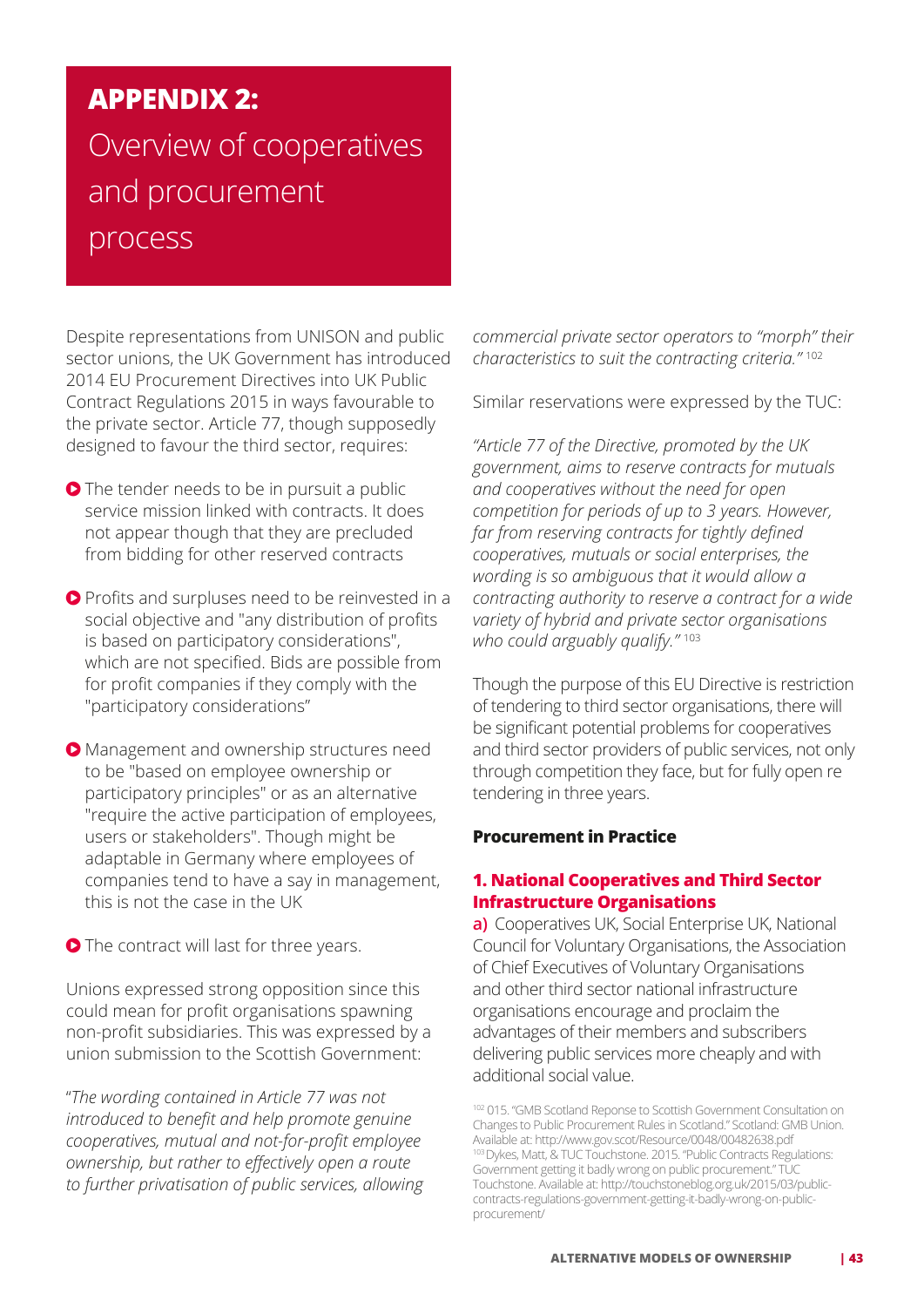**b)** Each new phase of public service competitive tendering, whether through private sector prime contractors, mechanisms for payment by results, social investment and impact measurement, under both New Labour and Conservatives has never been opposed by these organisations, despite consequential deterioration in service standards for clients.

**c)** Under the 2014 EU Procurement Directive, without full open private sector tendering, where a cooperative or third sector organisation may be awarded a contract on a restricted basis, they have failed to warn their members that these contracts must be opened to a fully competitive tendering procedure after three years. Since this future full competition will attract private bidders who will undercut to gain market share, these national third sector organisations have thus supported a process whereby cooperative and a third sector organisations thus become an interim staging post towards full privatisation.

**d**) Where public authorities operate Self Directed Support mechanisms with allocated individual "expenditure pots", using private sector software to reduce administration costs, third sector organisations should be wary about forming cooperatives for SDS recipients. Those with statutory responsibility for public services offload responsibility, risks and costs to a range of small external contractors, often in fragile markets to the detriment of socially excluded users.

# **2. The Myth of Cooperatives and Third Sector Organisations**

**a)** Some national third sector providers hold no privileged position for delivery with additional social value unless they are contractually rewarded for this. National third sector organisations have promoted a myth that because of their structures they are able to deliver public services at less cost, with dedicated professionalism and with additional social value. However, within a competitive bidding competition against the private sector, they are not usually able to include adequate costs to fund delivery of additional social value or they will not win the contract.

**b)** Major private sector bidders employ fulltime professional teams of bid writers who often do not tell the truth, especially where a "self-cleansing" process is permitted. This process permits concealment of past contractual failings.

**c)** Though there may be occasional and exceptional circumstances where cooperatives and third sector organisations rely on volunteers or can deliver additional social value through external philanthropic or charitable contributions, some of these may not be able to be used for public service delivery.

# **3. Commissioning, Tendering and Procurement**

**a)** As shown above, central and local government and NHS procurement departments do not procure service delivery from external providers within a stable funding environment. Each round of procurement usually requires savings – often of 10%, 15% of even 20%. Especially in labour intensive service delivery in health and care, reduced wages, terms and conditions are the only way these cost reductions can be achieved.

**b)** Any encouragement of participation of cooperatives in this bidding process against private providers is thus misleading, since these examples of cost reductions are rarely achieved in cooperative organisations which are fully democratically accountable.

# **4. Payment by Results and Impact Measurement**

**a)** Under many existing bidding competitions, especially under Payment by Results mechanisms led by private sector prime contractors, as in the Work Programme or in Transforming Rehabilitation, cooperatives and third sector providers often eke out a meagre existence since services in which they were tendering partners are given to cheaper smaller private providers for actual delivery. They are thus used as "bid fodder" or "bid candy". The national third sector organisations above have failed to protect their members against this.

**b)** Many studies now show that Performance Measurement, Payment by Results and Impact Measurement focus on those outputs and outcomes which can be more easily measured and monetised. Measurement systems are moving in a direction where those outputs and outcomes which cannot be measured and monetised – which is often the case with complex social problems – will not get funded or delivered.

**c)** National Audit Office reports on Payment by Results (PbR) since 2012 have been very clear that Government Departments have no viable systems to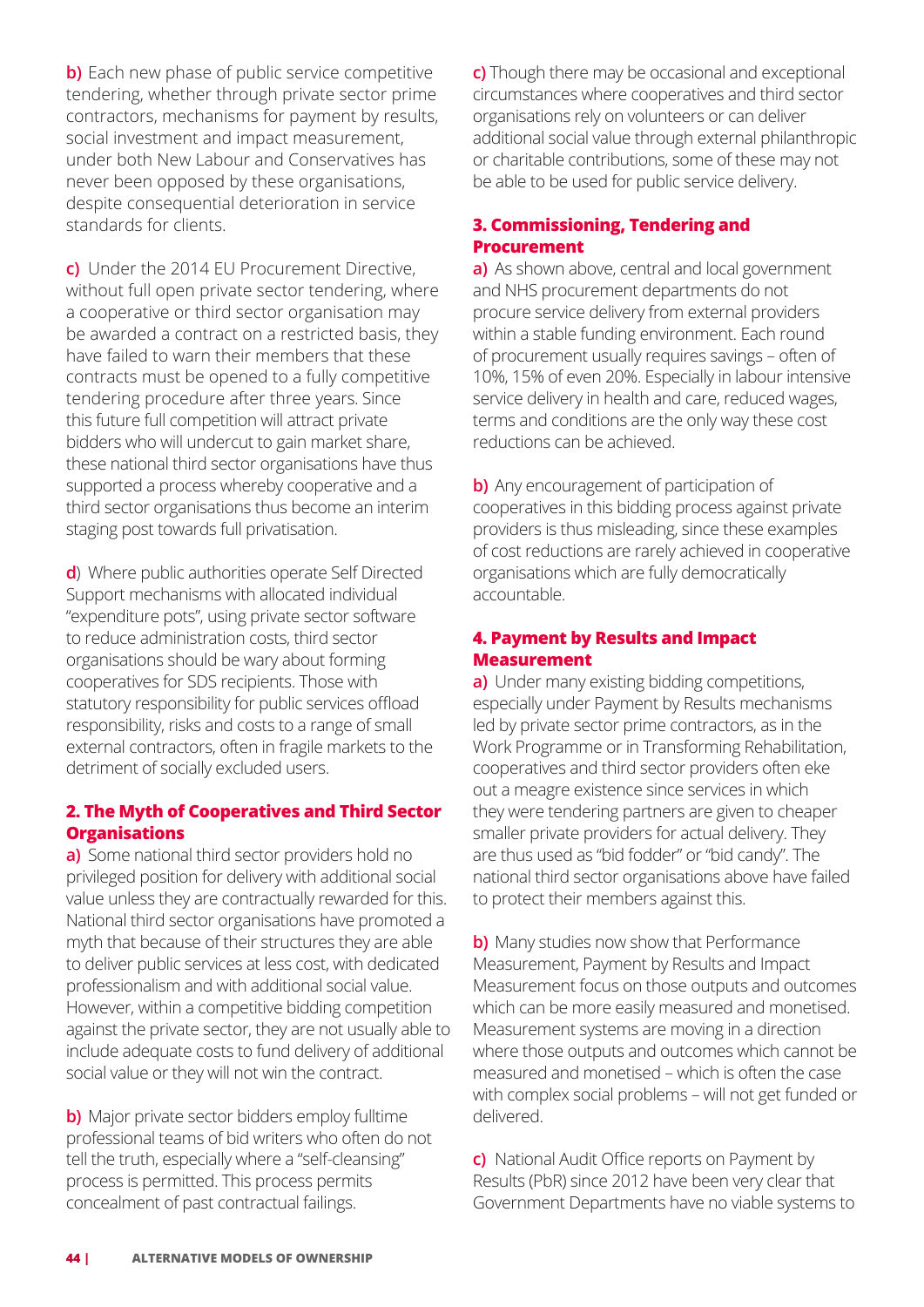measure these processes:

"If PbR can deliver the benefits its supporters claim – such as innovative solutions to intractable problems – then the increased cost and risk may be justified, but this requires credible evidence. Without such evidence, commissioners may be using PbR in circumstances to which it is ill-suited, with a consequent negative impact on value for money…Despite central government's support for PbR, neither the Cabinet Office nor HM Treasury currently maintains an inventory of PbR schemes across the public sector. They were unable to tell us how many PbR schemes are in operation or how much money departments have allocated to such schemes, without requesting this information from departments." <sup>104</sup>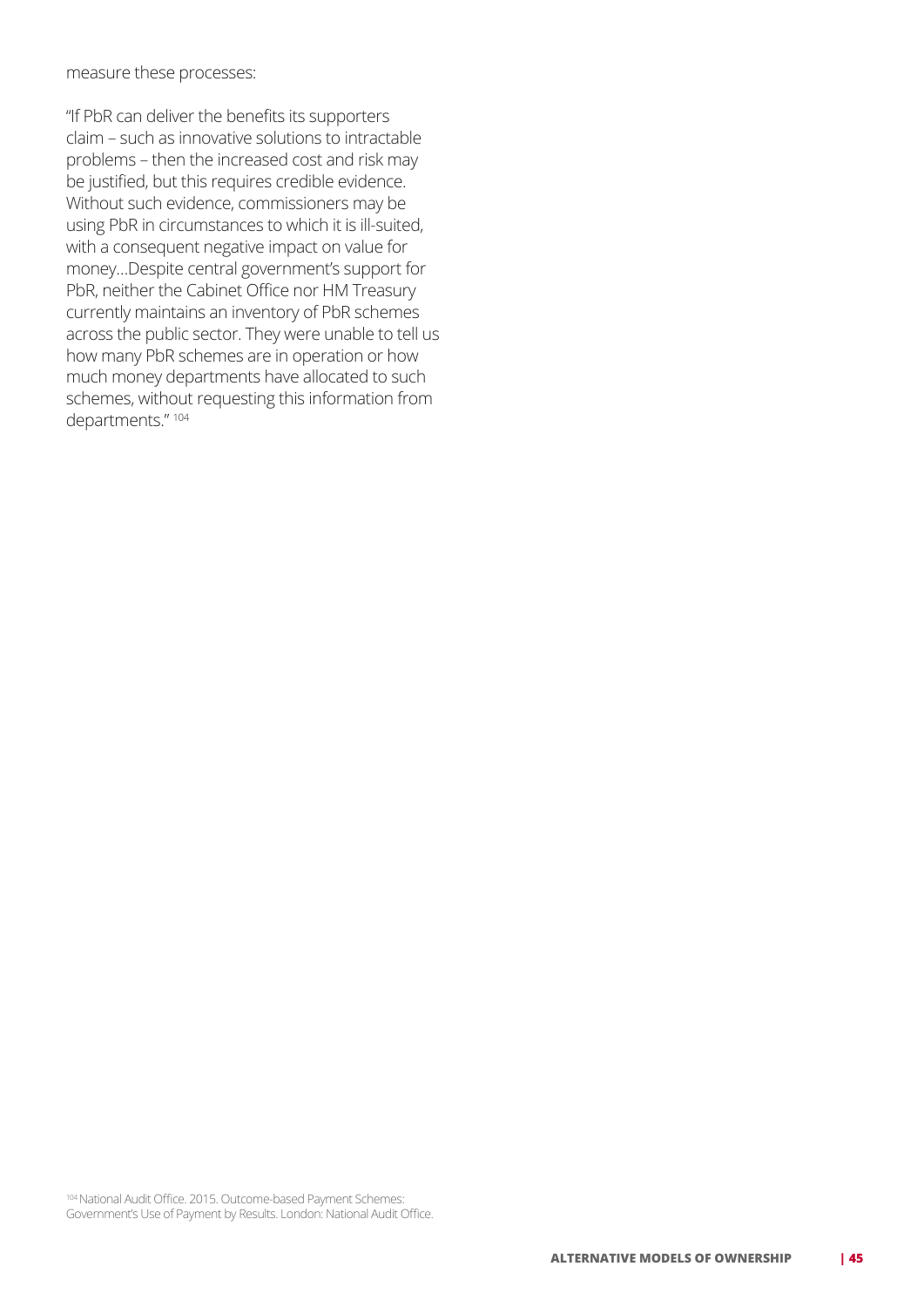# **APPENDIX 3:**

The problem of service provision by private sector firms

### **Politics and democracy interfere with delivery of services**

There is a continuing shift into public service delivery by private and so called 'third sector' providers, which since the 1980s and 1990s represents much more than basic marketisation or outsourcing. In 2003 Colin Crouch described the competition between 'public service brands':

*"Extreme though this might seem, it is only an extension of a process with which we have become so familiar that we no longer even notice it: the approximation of the democratic electoral process highest expression of citizenship rights, to a marketing campaign based quite openly on the manipulative techniques used to sell products."*

Apart from a role as client or consumer without choice, ordinary citizens have no direct link with the provision of services. Freedland draws attention to a triangular relationship: government, citizen, privatised supplier of services – which represents a bigger shift than that from public to private or from local authorities into outsourcing.

This fundamental shift is a large scale removal of service delivery from the political process so that democracy and the political process are increasingly seen as disruptive to the utopian models being established:

*"The citizen has a link, through the electoral and political system, to government (national or local). Government has a link, through the law of contract, with the privatised supplier. But the citizen has no link, neither of market nor of citizenship, to the supplier; as we have noted, service users are not technically customers. And following privatisation they can no longer raise questions of service delivery with government, because it has contracted such* 

*delivery away. Henceforth government is responsible only for policy, not for operations."* <sup>105</sup>

The platform for much of this was erected and maintained by New Labour and represents much more than can be corrected or re-engineered through Parliamentary or local elections. As long ago as 1965, Easton defined input into the political system as consisting of citizens' demands and support, conferred through elections, citizen identity and a sense of system legitimacy, and defined output as government decisions and actions, leaving what went on within the political system itself largely blank.<sup>106</sup>

Scharpf shows differences between processes of inputting and outputs.<sup>107</sup> His input legitimacy refers to the participatory quality of a process leading to laws and rules as ensured by the 'majoritarian' institutions of electoral representation. Output legitimacy is concerned with the problem-solving quality of laws and rules, and has a range of institutional mechanisms to ensure it.

But the practical reality is that under local government cabinet systems, with fulltime portfolio holders overseeing contracted services, individual councillors are unable to represent their interests and complaints about services can only be handled through contractual processes shrouded in commercial confidentiality. Many NHS and local government procurement processes now require 10% to 15% service cost reductions. With further outsourcing and subcontracting, contract retention rather than adherence is now a

<sup>105</sup> M.R. Freedland 2001. "The Marketization of Public Services." In C. Crouch, K. Eder, & D. Tambini (Eds.), Citizenship, Markets and the State. Oxford: Clarendon Press.

<sup>106</sup> D. Easton 1965. A Systems Analysis of Political Life. New York: Wiley. 107 E.W. Scharpf 1999. Governing in Europe. Oxford: Oxford University Press. <sup>108</sup> Business Services Association, & Ernst and Young. 2016. UK Business